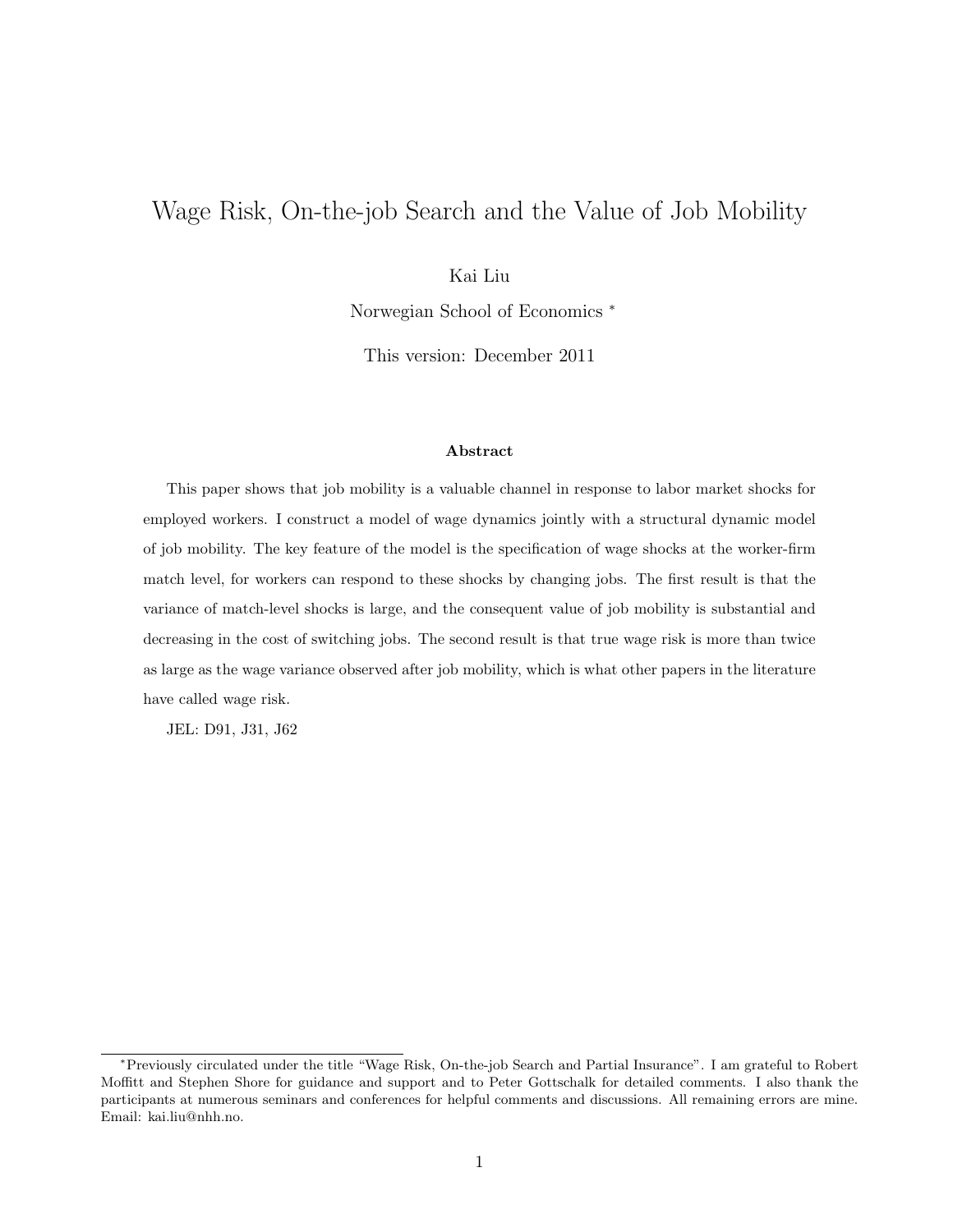# 1 Introduction

Understanding how much idiosyncratic risk people face and how they respond to risk is an important topic for research. For most employed workers, wage risk is arguably the most important type of risk. There is an extensive literature analyzing individual's precautionary behavior such as savings and labor supply induced by idiosyncratic wage risk.<sup>1</sup> The implications of all these models depend critically on their having correctly identified wage risk, both its variation and persistence.

In most papers, wage risk is identified from the variance of wage residuals in a panel data model. In these papers, changes in properly defined wage residuals represent shocks. However, both the levels and the changes of wages can be endogenous and be the outcome of workers' choices. For instance, in a frictional labor market, people select better wages as they become available through on-the-job search. Furthermore, if there are shocks that are firm specific, a rational worker would respond to negative shocks by switching employers, thereby making both the degree of wage risk and the persistence of shocks different from those revealed in data. Moreover, with shocks mixed with endogenous choices, it is difficult to assess the true welfare cost of wage risk, to derive empirical implications of precautionary behavior, and to evaluate the consequences of government policy interventions. To understand true wage risk, it is essential to specify the sources of shocks and to model the individual's job choice together with the wage process.<sup>2</sup>

This paper makes two main contributions to the literature. First, it quantifies the value of job mobility as a channel of response to certain types of labor market risk facing employed workers. The value of job mobility depends critically on the cost of job change and the variation of wage shocks at worker-firm level. Second, the model is capable of recovering true wage risk that workers experience prior to job mobility. In the past literature, wage changes are usually observed after job mobility decisions and hence are different from the true shocks that occur prior to job mobility.

This is the first paper which studies the welfare value of job mobility as a mechanism for worker to respond to labor market shocks. The value of job mobility in this context builds upon two factors. First, I distinguish two sources of wage shocks in the wage equation: shocks at worker-firm match level and

<sup>1</sup>Among others see Deaton (1992); Carroll (1992); Gourinchas and Parker (2002) (precautionary savings) and Low (2005) (precautionary labor supply). See Heathcote, Storesletten, and Violante (2009) for a review.

<sup>2</sup>Recent papers by Low, Meghir, and Pistaferri (2010) and Altonji, Smith, and Vidangos (2009) also make important contributions in this direction. I discuss the differences between this paper and their papers in the next section.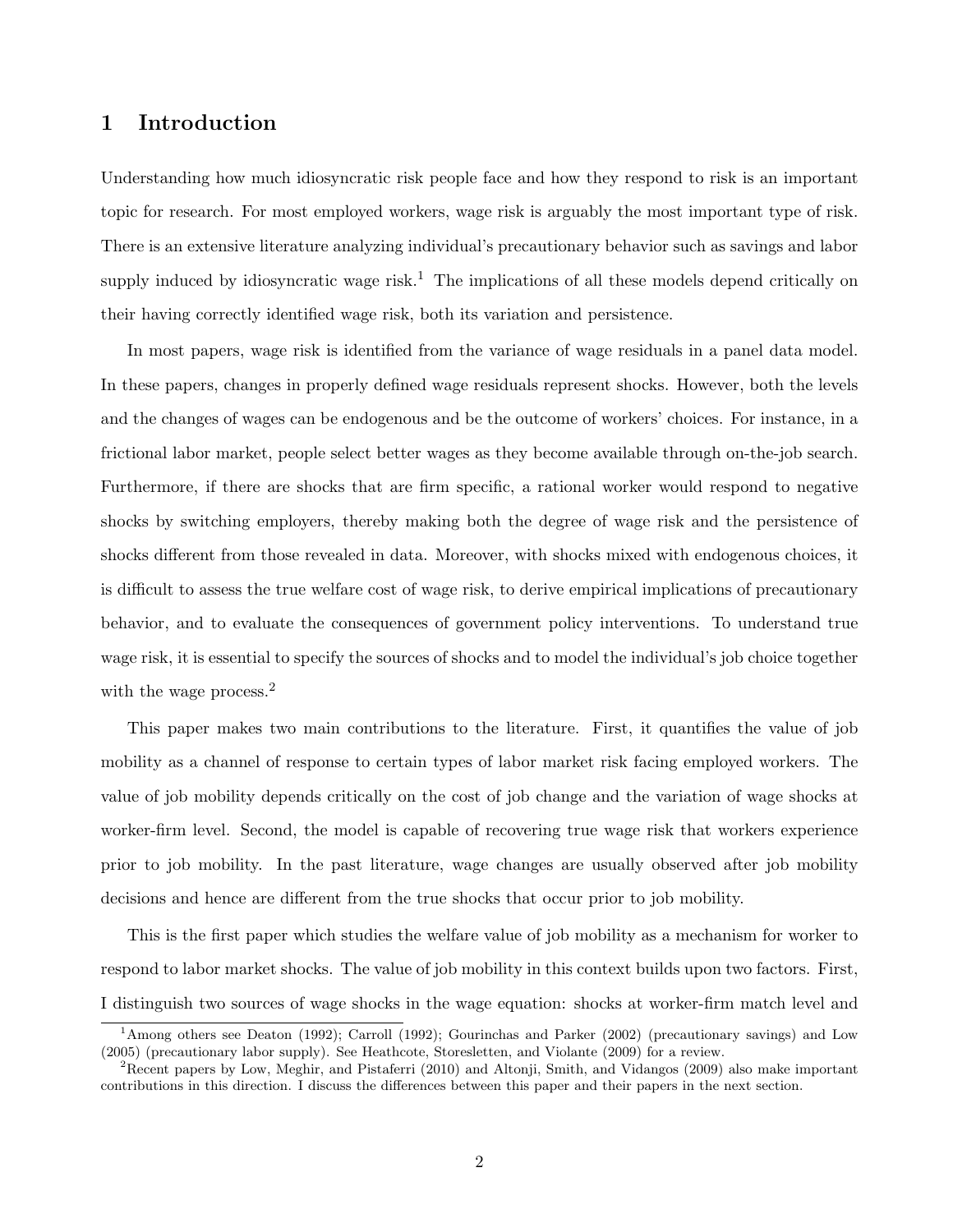shocks at the individual level which apply to all firms and matches. Contrary to shocks at individual level, shocks at match level do not mean permanent depreciation of individual's general productivity. Second, by modeling worker's job mobility decisions in response to labor market shocks, I show that match-specific wage fluctuations change the probability of job mobility. In a seminal paper, Topel and Ward (1992) find evidence that previous job-specific wage growth affects workers' job mobility decisions (holding the current wage and other observed characteristics fixed). However, they find this result "somewhat puzzling in light of our previous evidence that within-job wage growth approximates a random walk" (p.473). This suggests that one needs to estimate a stochastic wage process jointly with worker's job mobility choices, which is the direction taken in this paper.

I build and estimate a wage process jointly with a structural dynamic model of job mobility in an economy with search friction and job-switching cost. Switching costs are unobservable non-wage factors affecting worker's job mobility decision. I decompose the log wage into four independent and linearly additive components: a component which is predicted by personal characteristics, an individual component, a match component, and a transitory shock. The match component can be interpreted as job-specific human capital or idiosyncratic firm effect on wages.<sup>3</sup> In a labor market with search frictions, there is a distribution of firms offering the same worker different values of a match. Employed workers are motivated to search on-the-job and to choose a better match component of the wage as they locate other jobs over time. The match component and individual component follow parallel stochastic processes: each of them evolves from a permanent shock and a random growth factor. Shocks therefore represent permanent deviations from individual-specific wage growth profile. It is worth noting that the wages considered throughout this paper refer to real wages. Sticky nominal wages would show up as real wage cuts over time, and workers could be motivated to switch to other jobs that are willing to compensate for the cost of inflation. Similar to Topel and Ward (1992), I find strong empirical evidence that workers' mobility decisions are correlated with job-specific wage changes in the past.

The model is estimated by method of simulated moments using longitudinal data of young male workers from the 1996 panel of Survey of Income and Program Participation (SIPP). To separately identify the match component from the person component in the wage residuals, the model assumes that the match component is correlated with job mobility choices but the person component is not.

<sup>&</sup>lt;sup>3</sup>Empirically it is infeasible to distinguish pure firm effect from pure worker-firm match effect without employeremployee matched data.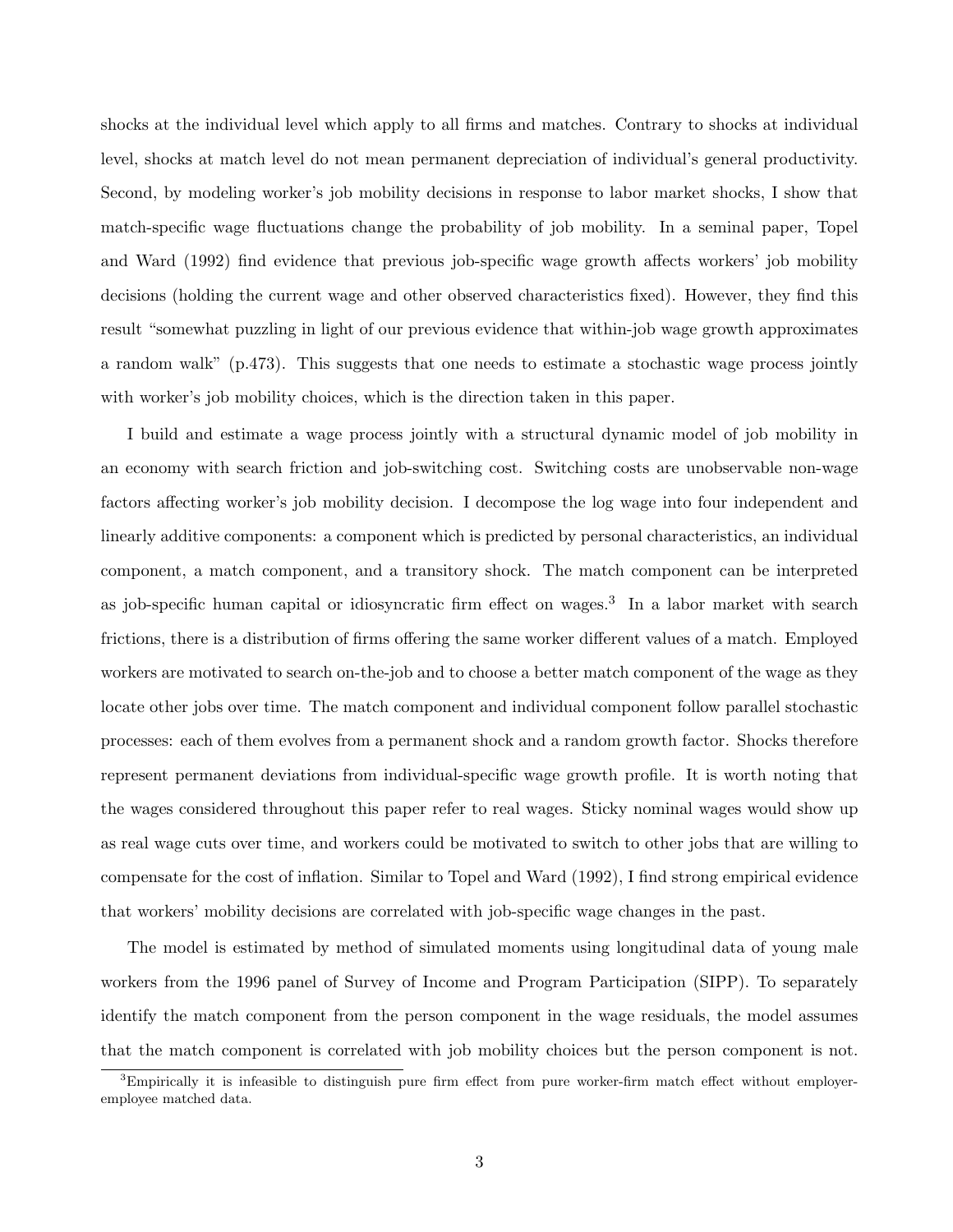The key findings are the following: (1) Wage risk at the match (i.e., worker-firm) level accounts for the majority of the wage risk facing workers. (2) True wage risk, identified jointly from wage outcomes and mobility choices, is more than twice as large as the wage risk that is estimated using post-mobility wage information alone. (3) The welfare value of job mobility in response to match-level shocks is nearly 15% of lifetime expected utility. The value is decreasing in the worker's switching cost and increasing in the variation of match-level shocks. (4) The non-wage factor in the form of job switching cost is an important determinant of job mobility decisions. Switching costs are smaller for those who are married, college educated and possessing a house. (5) Unobserved individual heterogeneity (ability) explains a major portion of wage inequality at the beginning of work life. Over time, match-specific wages (built upon match-level shocks) becomes a dominating contributor to wage inequality. (6) The estimated mean return to tenure is negative and the mean return to experience is positive. There is strong evidence for heterogeneity in the return to tenure.

The rest of the paper proceeds as follows. Section 2 describes this paper's relation and contribution to the existing literature. Section 3 introduces the wage process and builds a parsimonious on-the-job search model. Section 4 introduces the data and presents empirical evidence from data which motivates this study. Section 5 discusses the estimation and identification strategy. Section 6 presents estimation results. Section 7 defines and quantifies true wage risk and the value of job mobility. It also discusses the role of job mobility on wage growth and inequality. Section 8 concludes, followed by a discussion of policy implications and future research.

### 2 Relation to the Existing Literature

There is a substantial literature assessing the magnitude and persistence of idiosyncratic wage risk using error component models. These studies typically find a random walk process for the permanent component and a mean-reverting transitory component.<sup>4</sup> Some papers also emphasize the importance of initial heterogeneity in wage growth (random growth model) (e.g., Haider (2001); Guvenen (2007)) The wage process in this paper builds upon these findings and incorporates all the features considered important in the literature.

<sup>4</sup>See, among others, Abowd and Card (1989); Baker and Solon (2003); Blundell, Pistaferri, and Preston (2008); Meghir and Pistaferri (2004); Moffitt and Gottschalk (2011); Jensen and Shore (2008).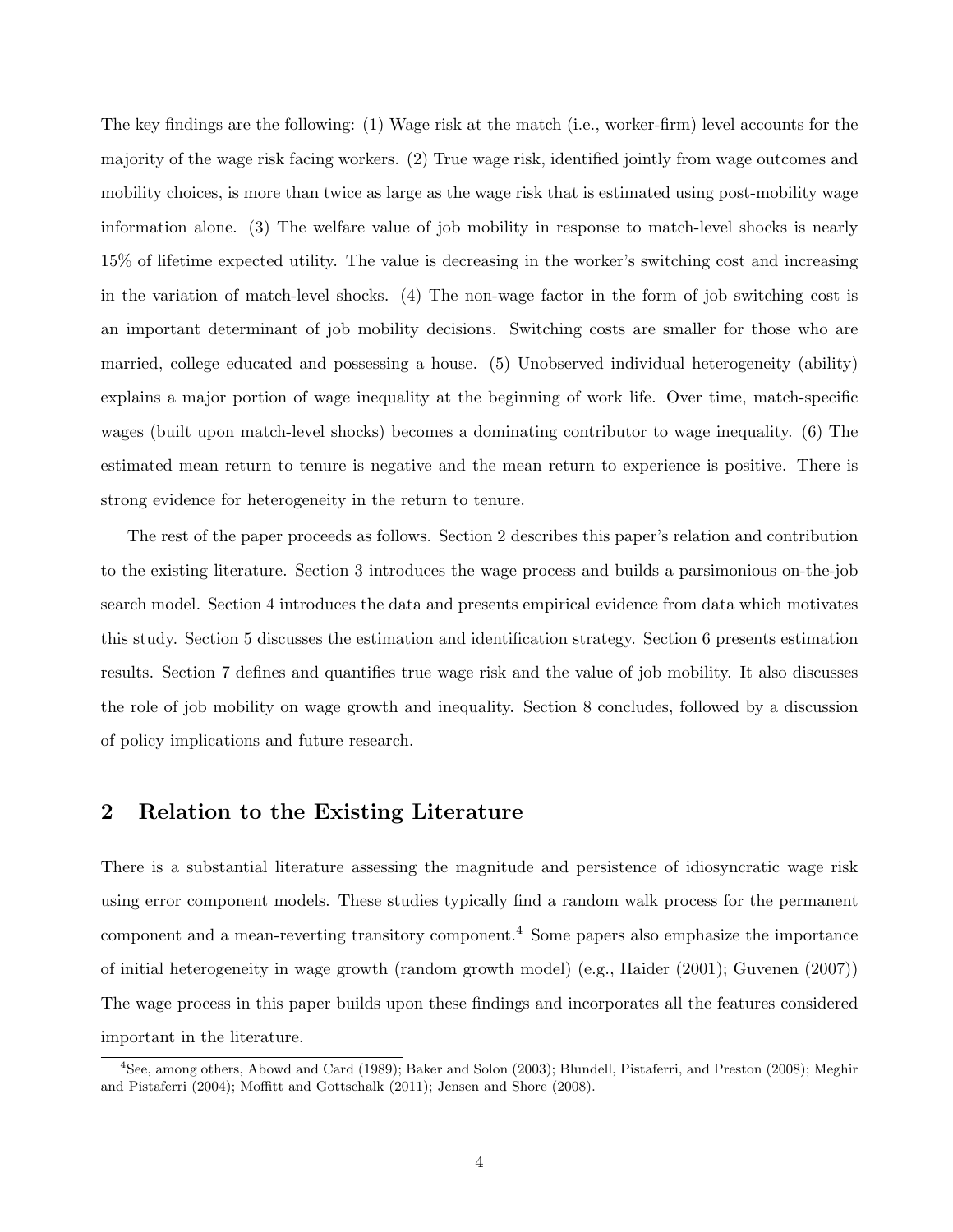A more recent line of work attempts to identify the sources of transitory and permanent income shocks. This paper relates to this developing literature, with a focus on estimating the effect from one particular source: job mobility. Two recent papers, Altonji, Smith, and Vidangos (2009) and Low, Meghir, and Pistaferri (2010), make important contribution to the literature by modeling earning dynamics and employment choices jointly. Low, Meghir, and Pistaferri (2010) estimate a wage process incorporating an individual's selection process between jobs and into and out of employment. Their estimates suggest that, once job mobility decisions are controlled for, the variance of permanent shocks is much lower. This suggests that what has been identified as permanent wage risk from typical error component model contains variability due to responses to shocks through job mobility. Altonji, Smith, and Vidangos (2009) construct a rich statistical model of earning dynamics from equations governing wage determination, hours of labor supply, job-to-job transition and transitions into and out of unemployment. They show that job mobility and unemployment, among other factors, play a key role in the variance of earnings over a career.

The current paper has several differences with these two studies, however. One important difference is that both Altonji, Smith, and Vidangos (2009) and Low, Meghir, and Pistaferri (2010) assume that the worker-firm match component of the wage does not vary over the duration of the job.<sup>5</sup> Within-job wage changes are assumed independent of worker's job mobility decision. Therefore, there is no matchspecific wage risk except unemployment risk. One key feature of the current paper is to model wage dynamics within jobs and worker's selection across jobs. By doing so, it distinguishes wage risk that is particular to a job (worker-firm match) from wage risk applying to all jobs. In Section 4, I present evidence that job mobility is strongly correlated with past within-job wage changes. The estimation results indicate that modeling the evolution of match within jobs yields a very different picture of the wage risk facing workers. This paper also incorporates stochastic non-wage factors affecting job mobility, without which one risks biasing the estimated wage parameters.

A second difference is that Altonji, Smith, and Vidangos (2009) work with an econometric model without a utility maximization framework. While their descriptive statistical model may be attractive in many ways, their model does not permit one to estimate the welfare value of job mobility.<sup>6</sup> In terms

 ${}^{5}$ Low, Meghir, and Pistaferri (2010) experiment with a random walk process of the match component with an individual fixed effect  $u_i$  as an alternative specification (in their "Robustness Checks" section), and conclude that it doesn't fit the data very well. However, they conjecture that some "combined aspects of stochastic specifications" may do better. In this sense, this paper advances their research agenda.

<sup>&</sup>lt;sup>6</sup>For instance, they include other events such as health shocks and labor supply shocks in the earning process besides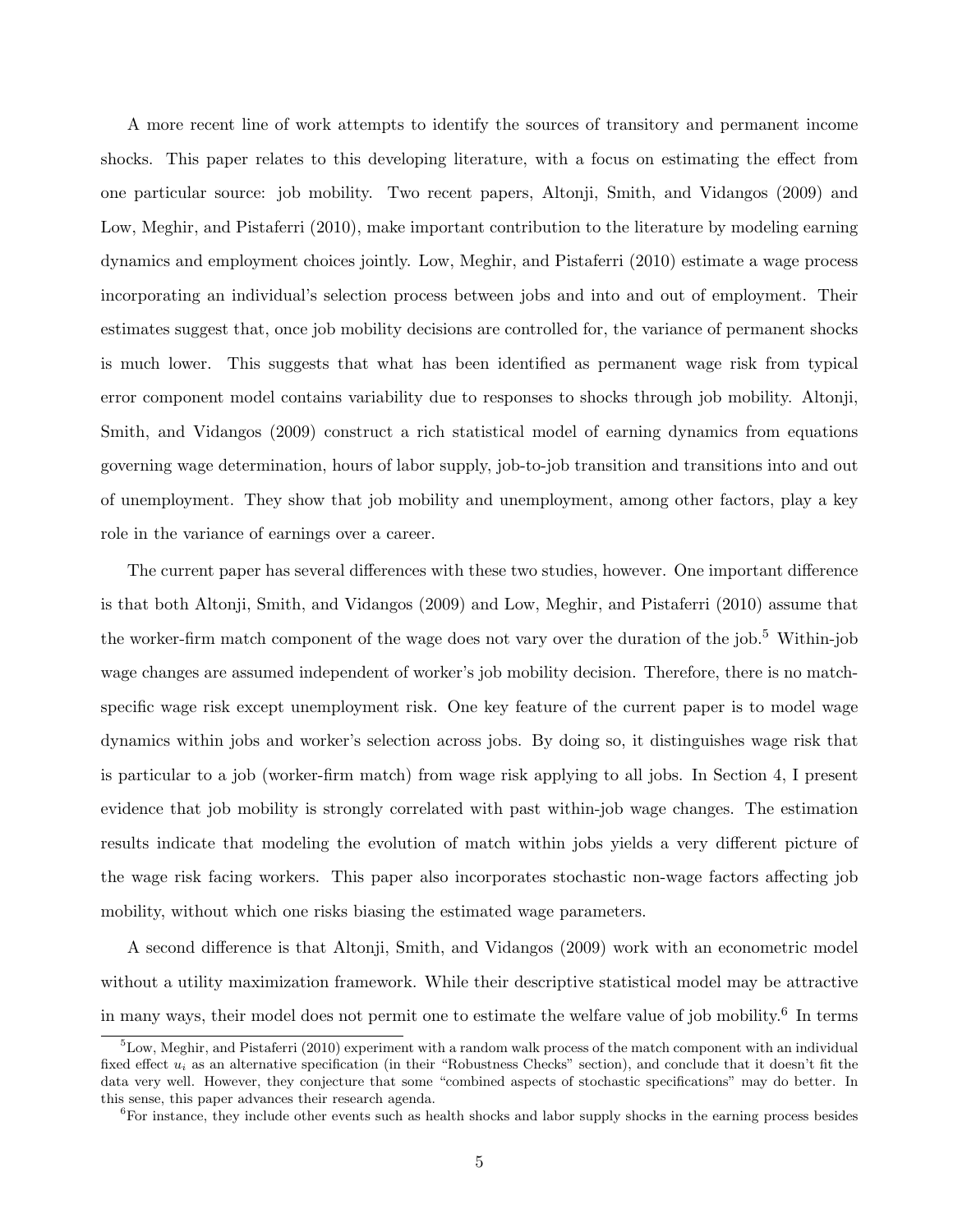of estimation strategy, Low, Meghir, and Pistaferri (2010) identify their wage process building upon a separately estimated job selection rule without using all the restrictions implied from the structural model. I adopt a more efficient estimation strategy by estimating the search model jointly with the wage process, since the search model implies structural selection process between jobs.

There is a growing literature trying to understand channels available for individuals in response to labor market risk.<sup>7</sup> A distinction is made between ex-ante and ex-post response to risk, where the former usually refers to insurance in anticipation of risk and the latter refers to reactions after shocks take place (Meghir and Pistaferri, 2011). This paper argues that, once the distinction between matchand person-specific shocks is made, job mobility is another useful channel that workers use ex-post in response to wage risk. This paper is also related to the partial equilibrium on-the-job search model in the literature.<sup>8</sup> A distinctive feature of my model is that there are two unobserved stochastic wage components evolving in parallel, yet under certain assumptions the decision rules can still be described by a set of reservation values. Moreover, this feature of the model provides an alternative within the on-the-job search framework to quantitatively match the extent of job-to-job transitions observed in the US labor market, where under plausible parameters, the basic on-the-job search model has failed to achieve.<sup>9</sup> It also provides a parsimonious way to explain wage cuts in job-to-job transitions. Job mobility with wage cuts has been difficult to reconcile in the standard search model because, with a stationary wage policy, the worker chooses to switch jobs only if there exists a job offering a higher wage.<sup>10</sup> In this paper, between-job wage cuts could arise out of three situations: a cut in the personcomponent of wage, a negative match-level shock and measurement error.

job mobility.

 $7$ Examples include Low (2005) (labor supply), Kaplan (2009) (within family), Blundell and Pistaferri (2003) (meanstested program), Gruber (1997) (unemployment insurance), Low and Pistaferri (2010) (disability insurance).

 ${}^{8}$ Burdett (1978) is the pioneer work. See Mortensen (1986); Rogerson, Shimer, and Wright (2005) for a review.

<sup>9</sup>See Nagypal (2005) and Hornstein, Krusell, and Violante (2011) for further discussions.

 $^{10}$ Postel-Vinay and Robin (2002) and Dey and Flinn (2005) rationalize this behavior through an on-the-job search with wage renegotiation between worker and current employer responding to outside offers. Hedonic models provide another explanation. Many structural estimations of search model (e.g. Wolpin (1992)) assume that observed wages contain measurement errors in order to produce positive likelihood of wage cut.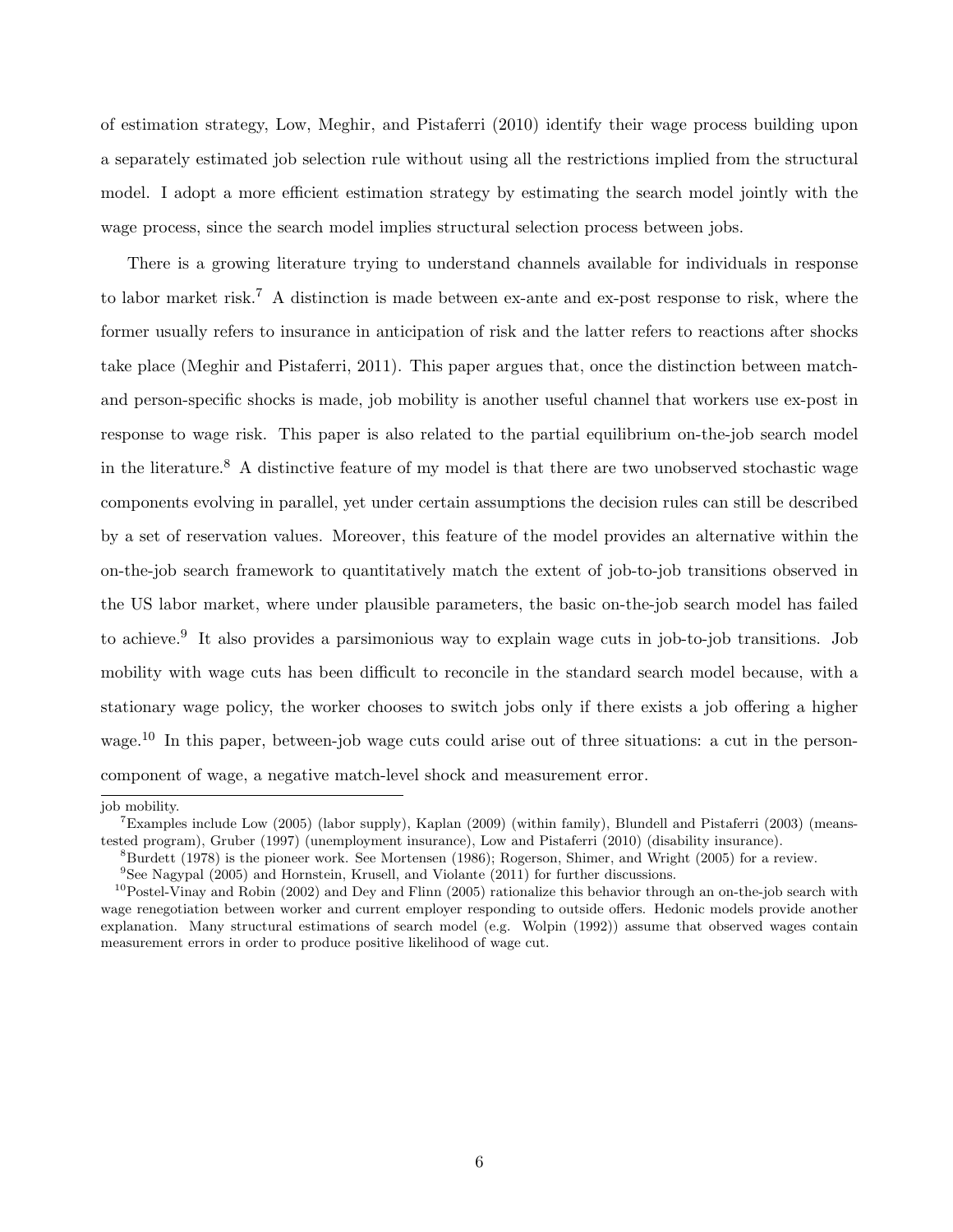# 3 The Model

### 3.1 The Wage Process

The life-cycle wage process for an individual i employed by firm j in his labor market age t is:

$$
\ln \widetilde{w}_{ijt} = \ln w_{ijt} + v_{it} \tag{1}
$$

$$
\ln w_{ijt} = Z_i'\beta + a_{ijt} + u_{it}
$$
  

$$
\int a_{ijt+1}^l, \quad \text{if no job change between } t \text{ and } t+1
$$
 (2)

$$
a_{ijt+1} = \begin{cases} a_{ijt+1}^l, & \text{if no job change between } t \text{ and } t+1\\ a_{ij't+1}^o, & \text{if there is job change between } t \text{ and } t+1 \end{cases}
$$

$$
a_{ijt+1}^l = a_{ijt} + c_i + \eta_{ijt+1}, \ a_{ij't+1}^o \sim N(0, \sigma_{a_0}^2)
$$
\n(3)

$$
u_{it+1} = u_{it} + \delta_i + \zeta_{it+1}
$$
\n(4)

Assume that

$$
E(\zeta_{it}) = 0, var(\zeta_{it}) = \sigma_{\zeta}^2
$$
\n(5)

$$
E(\delta_i) = \mu_\delta, var(\delta_i) = \sigma_\delta^2 \tag{6}
$$

$$
E(v_{it}) = 0, var(v_{it}) = \sigma_v^2
$$
\n<sup>(7)</sup>

$$
\eta_{ijt} \sim N(0, \sigma_{\eta}^2), c_i \sim N(\mu_c, \sigma_c^2)
$$
\n(8)

with orthogonality between all five of these error terms. In  $\tilde{w}_{it}$  is the observed real log hourly wage for worker i employed by firm j in labor age t and  $v_{it}$  is an error term combining a transitory component with measurement error (more on the latter below).  $Z_i$  is a  $K \times 1$  vector of exogenous regressors of observed heterogeneity including a constant.<sup>11</sup>  $\beta$  is a  $K \times 1$  parameter vector. For an employed worker, the log wage residual is decomposed into three components: an individual component  $u_{it}$ , a match component  $a_{ijt}$  between firm j and worker i, and the transitory shock  $v_{it}$ . The former two components evolve independently under two parallel stochastic processes, both with the same random walk, random growth, and transitory-component structure.

<sup>&</sup>lt;sup>11</sup>The age profile of wages will be captured through the growth of random growth factors  $\delta_i$  and  $c_i$  and through job selections as a result of on-the-job search. This is different from the literature treating wage growth as exogenous, where Z typically includes a constant and a quadratic in age and thus  $\mu_{\delta}$  is normalized to 0. See Section 5 for more discussions.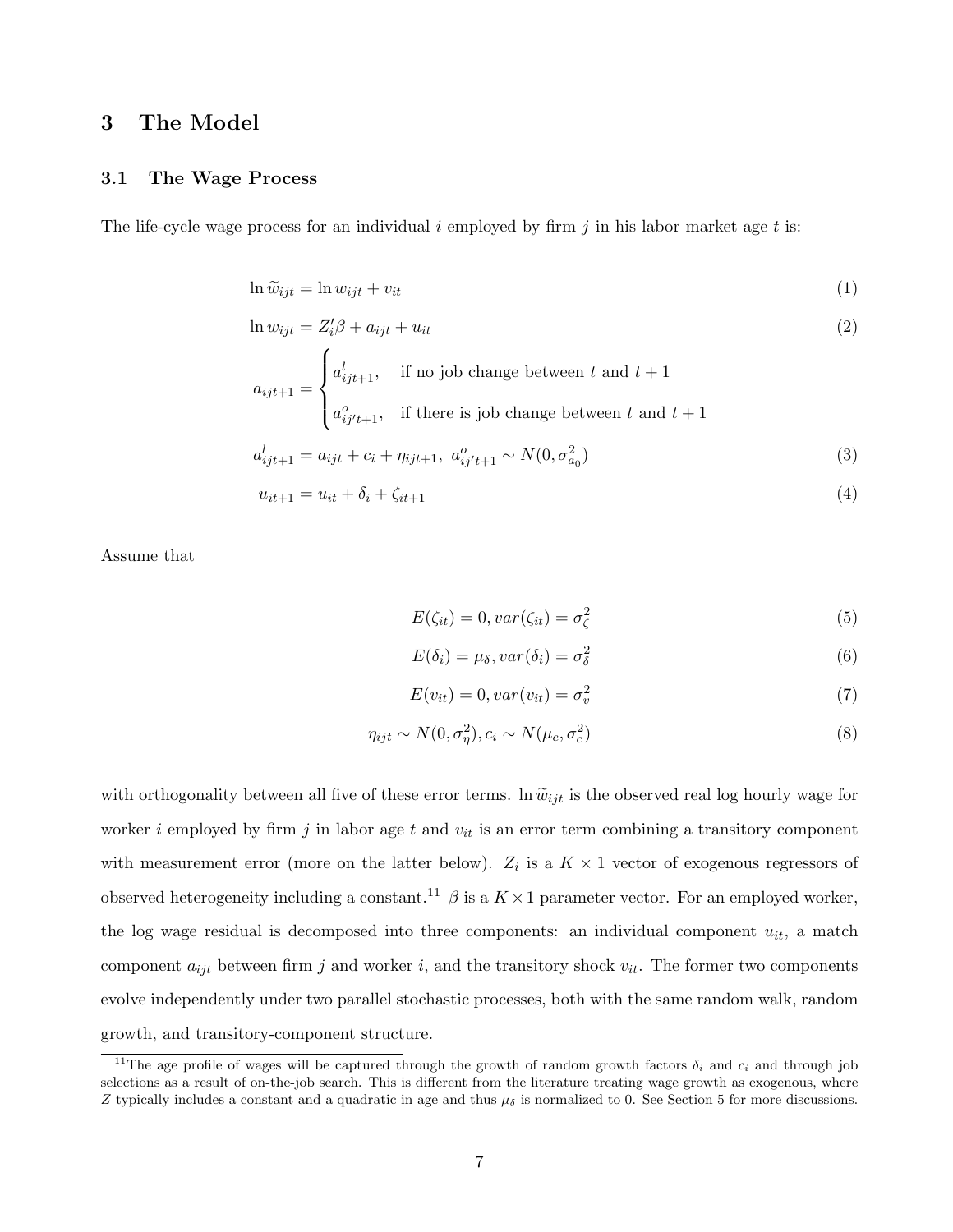The individual component evolves over the lifecycle from an identically and independently distributed permanent random shock  $\zeta_{it}$  and a random growth factor  $\delta_i$  with mean  $\mu_{\delta}$ . The individual component measures the worker's general productivity regardless of his employer. It corresponds to the concept of permanent wage in the literature, which is usually thought of as representing return to skill or flow from human capital. The random growth factor  $\delta_i$  has cross-sectional variance  $\sigma_{\delta}^2$ . The heterogeneous growth in individual component of wage captures heterogeneous return to work experience, perhaps through differential learning ability to general skills or human capital investment.

Parallel to the individual component and prior to selection between jobs, the match component has a random walk, random growth, and transitory process. Let  $a_{ijt+1}^l$  be the latent match at  $t+1$  prior to job mobility ("l" represents latent). It evolves from a random growth factor (drift)  $c_i$  with mean  $\mu_c$  and cross-sectional variance  $\sigma_c^2$  and a permanent shock  $\eta_{ijt}$ . I assume that the  $\eta_{ijt}$  are identically and independently distributed across firms, workers and time.<sup>12</sup> Unlike person-level shocks, I impose distributional assumptions on the match-level shocks and the random growth factor.

One interpretation of the match component is that it is an idiosyncratic firm effect which is a complement to individual productivity. From the perspective of human capital theory, the match component can also be regarded as job-specific human capital. The random growth factor  $c_i$  measures the individual-specific growth of match value for an employed worker, which can be thought of as return to job tenure or firm-specific human capital.<sup>13</sup> The shock to the match component then represents a worker-firm specific permanent deviation from the mean growth rate. This would happen, for example, when in a particular year the firm does not provide enough training to enhance worker's firm-specific skills (negative  $\eta_{it}$ ), or it adopts a new technology that is complementary to worker's productivity (positive  $\eta_{it}$ ). In general it consists of both a pure match-specific shock and a pure firm-specific shock, although without firm level data, distinguishing between these is not feasible. More broadly, the match component can be interpreted as any factor that affects the worker's productivity with the current firm but not after he leaves for other firms. The random growth factor and permanent shocks to the match

<sup>&</sup>lt;sup>12</sup>Because the distribution of  $\eta_{ijt}$  is independent of firm, for simplicity, henceforth I drop the j subscript on  $\eta$ .

<sup>&</sup>lt;sup>13</sup>This is an extension to the prototype model of wage determination in the literature which is used to estimate return to tenure (e.g. Abraham and Farber (1987); Altonji and Shakotko (1987); Topel (1991)), for here  $c_i$  is person-specific and correlated with job mobility. It turns out that there is substantial heterogeneity in  $c_i$  (Section 6). It would be interesting to model tenure effect as match-specific, so for the same worker, some jobs are expected to offer higher growth prospects but lower initial wage (compensating wage differentials). In a panel such as SIPP where the number of wage observations per person per job is small, it is difficult to identify wage level from wage growth from job-to-job transitions.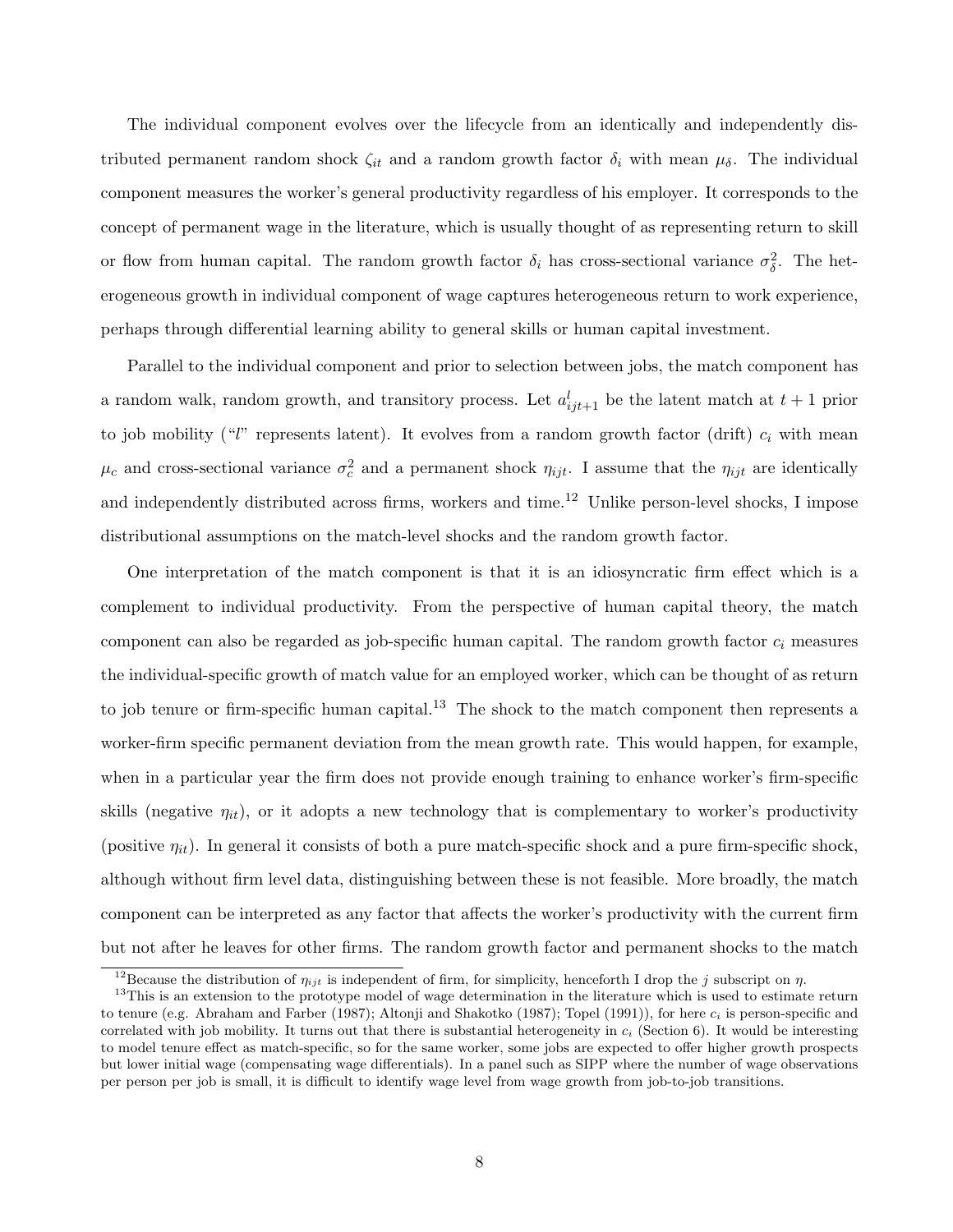component are accumulating only over the current job tenure and will "vanish" after a job change.<sup>14</sup>

Flinn (1986) and Topel and Ward (1992) show the importance of the match component in explaining wage growth among young workers. Postel-Vinay and Robin (2002) demonstrate that, in an equilibrium on-the-job search model with firm and worker heterogeneity and wage renegotiation, log wages can be linearly decomposed into a worker-specific component and a firm-specific component closely interacting with labor market frictions. In that context, the match level shock specified here may result from a shock to worker's bargaining power or a renegotiation on wages following a credible outside offer to the worker. Due to data limitations, I take a more agnostic approach. The worker's wage is determined in a simple partial equilibrium on-the-job search model.

A job offer with match-specific wage  $a^{\circ}$  ("o" stands for "offer") is a random draw from a stationary offer distribution. I assume that it follows a normal distribution with mean zero and variance  $\sigma_{a_0}^2$ . Because of the growth profile in the person-component of wage (due to  $\delta_i$ ), the offered levels of wages would be mean-shifting with worker's labor market experience.<sup>15</sup> Offered matches are assumed uncorrelated with worker's individual wage component, and hence each firm has a constant return to labor technology and there is no sorting in the labor market.

When worker *i* receives an offer from firm  $j'$  at time t, prior to making a job mobility decision, the worker is perfectly informed of his general productivity  $u_{it}$ , match-specific productivity  $a_{ijt}^l$  if he chooses to stay and the value of the offer  $a_{ij't}^o$ .<sup>16</sup> At any time, workers have perfect information about their current match value, the expectation of future match values, and the distribution of the match component in the labor market, but information on other job locations and their associated match value must be obtained through search. The stochastic processes of match values guarantee that the search process does not eventually lead to a competitive outcome where all workers end up staying at the job of highest firm effect. I assume that none of the shocks to the  $u_{it}$  and  $a_{ijt}$  are anticipated by the worker so they represent wage uncertainty.<sup>17</sup>

Transitory shocks are identically and independently distributed across individual and time. The

<sup>&</sup>lt;sup>14</sup>It is important to emphasize that the new accepted match would be positively correlated to the old match because of selection. It is only in this sense that firm-specific human capital may be partially transferable between jobs.

<sup>&</sup>lt;sup>15</sup>A more difficult case is to allow offered match to depend on current and lagged match values, which is left for future research.

<sup>&</sup>lt;sup>16</sup>Another set of search models develops the idea that the value of a match is not known when firm and worker meet but is updated ex-post as more information arrives. See Jovanovic (1979).

 $17$ This excludes the possibility that parts of these random shocks may be known to workers in advance. See Cunha, Heckman, and Navarro (2005).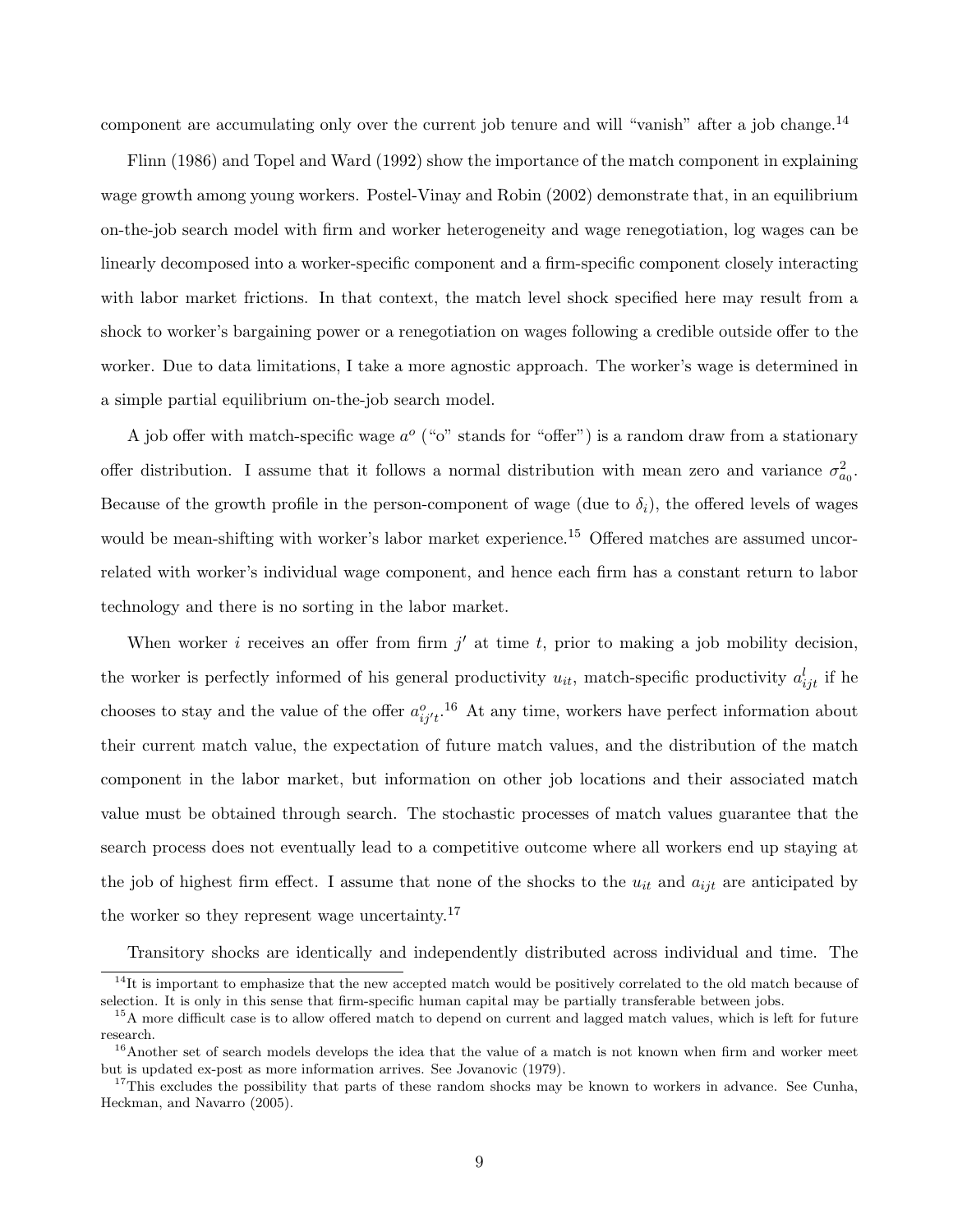transitory shock represents a wage shock with no persistence, at either the worker-firm match level or the person level. It also includes classical measurement errors on reported wages. I assume that transitory shocks affect wages after the mobility decision is made in each period, and therefore, given it is serially uncorrelated, it is unrelated to job mobility choices. This assumption simplifies the solution to the dynamic programming problem to be introduced in the following section. It is theoretically possible to allow transitory shocks to be serially correlated and to operate at both the person and match level.<sup>18</sup> In this case, both permanent and transitory match-level shocks enter into worker's information set prior to job mobility decisions. Besides increasing computational burdens, it is difficult to justify a homogeneous correlation restriction on the transitory component of wages applying to all workers' information sets. For the match-level wage process, the distinction between permanent and transitory is less important: permanent match shocks, albeit permanent from the view of workers, can be transitory ex-post if job-to-job transitions occur quickly. For these reasons, I have assumed that all shocks at the match level are permanent ex-ante in the worker's information set.

When a worker starts his work life, his initial wages are:

$$
\ln w_{i0} = Z_i' \beta + a_{ij0} + u_{i0} \tag{9}
$$

$$
a_{ij0} \sim N(0, \sigma_{a_0}^2) \tag{10}
$$

$$
E(u_{i0}) = 0, var(u_{i0}) = \sigma_{u_0}^2
$$
\n(11)

where  $u_{i0}$  is the initial individual wage component and  $a_{ij0}$  signifies the random match draw from the same job offer distribution at the beginning of work life.

### 3.2 The On-the-job Search Model

I now present a simple dynamic discrete choice model where individuals conduct on-the-job search given the wage process described previously. Workers begin employment in  $t = 0$  by receiving a random job offer. Each job offer is characterized by a match value between the worker and the firm. At the beginning of each subsequent period, the worker makes the following discrete choice: move to a different job if an offer arrives, or stay with the current job possibly paying a different wage. On-the-job

<sup>&</sup>lt;sup>18</sup>Many papers, e.g. Moffitt and Gottschalk (2011); Haider (2001); Meghir and Pistaferri (2004), show that there is some serial correlation over time in the transitory shocks. However, all these papers do not model worker's job-to-job selection. Job mobility is arguably the main contribution to transitory shocks (Gottschalk and Moffitt, 1994).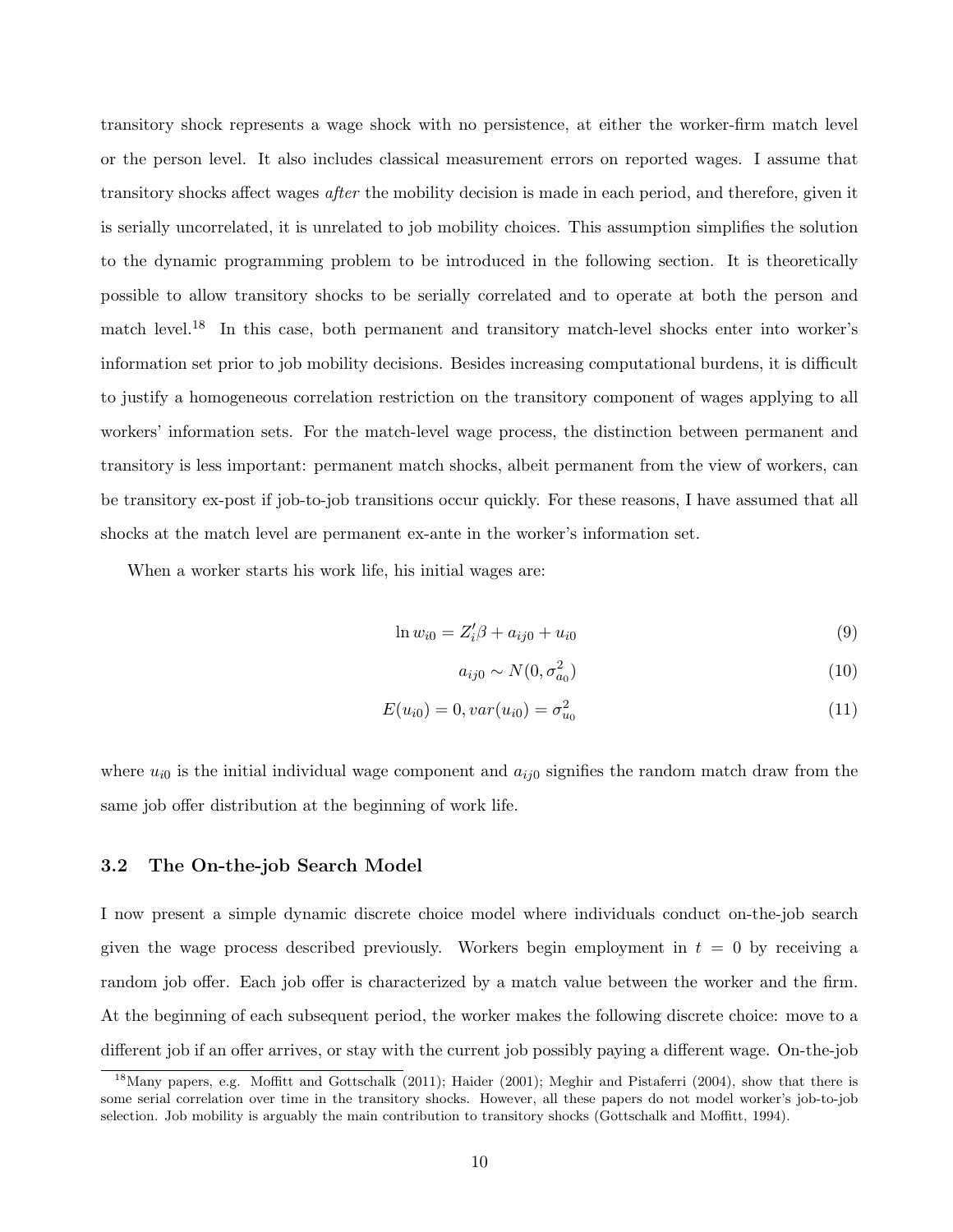search is costless. However, when workers switch jobs, they have to pay a one-time switching cost. The switching cost captures unobserved non-wage factors that drive job mobility choice, which may include, for example, relocation cost.

I focus on the worker's job-to-job transition and ignore the worker's voluntary and involuntary transition to unemployment. Ignoring worker's involuntary transitions means there is no layoff risk. This assumption is made for two reasons. First, it is easy to show that having a single exogenous probability of match dissolution does not change worker's job-to-job selection process. Hence it does not affect the parameters identified from direct job-to-job transitions and wage outcomes. Second, from an empirical point of view, job-to-job transitions are the dominating phenomenon for workers in the US labor market compared with the transition from employment to unemployment. For working-age male workers, my calculation shows that job-to-job transitions happen more than twice as often as transition from employment to unemployment (voluntary and involuntary combined). Neglecting voluntary unemployment eliminates unemployment from worker's choice set. For the young male workers in our data (see below), their value of nonmarket time (e.g. value of leisure and home production) is arguably small. Combined with stochastic wage changes within job, these factors make unemployment a less attractive option. The variation of match-level shocks needs to be larger in order to induce worker to voluntarily quit job to unemployment. Nevertheless, in my directions for future research discussed at the end, I suggest that adding unemployment to the model would be a good extension.

Individual  $i$  maximizes the expected value of the discounted sum of a time-separable utility function

$$
\max_{M_s, s=t, t+1, ..., T} \ E_t \left[ \sum_{s=t}^{T} \Gamma^{s-t}(u(w_{ijs}) - M_{is}k_i) \right]
$$
 (12)

where  $\Gamma$  is the discount factor, T is the length of the decision horizon, and  $E_t$  is the expectations operator conditional on information available in period t.  $k_i$  denotes the one-time utility loss if the worker switches jobs  $(M_{is} = 1)$ . The individual's utility function is assumed to be  $u(w) = ln(w)$ . As will become evident later, the functional form of the utility function is inconsequential to individual's job-to-job choice rules. Hours of labor supply is assumed exogenous and inelastic. The wage evolves according to the wage process specified before.

Figure 1 depicts the process of job mobility decisions. At the beginning of each period, the worker receives an offer from a different firm with probability  $\lambda^e$ . If he accepts the offer, his match component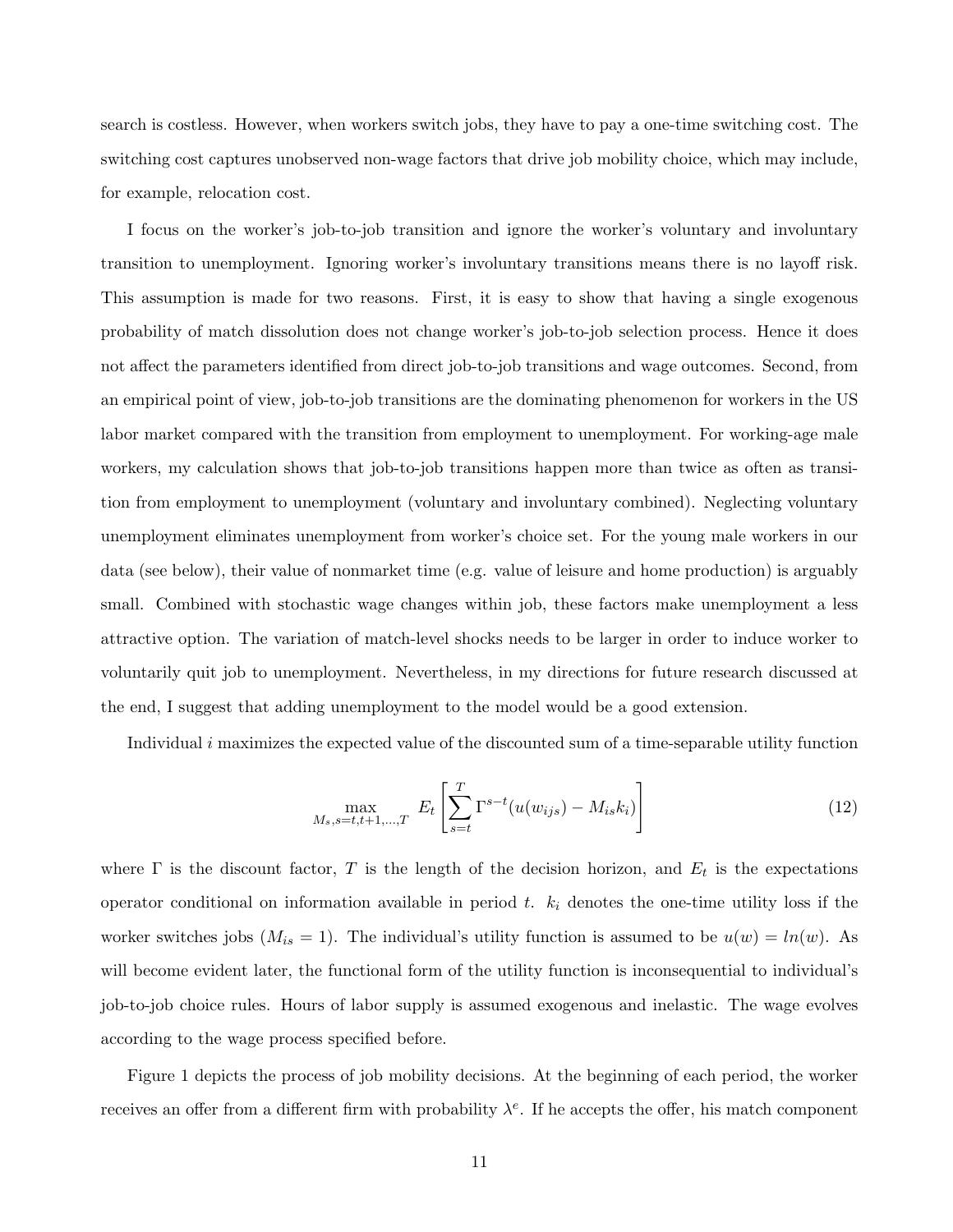for this period will be the match value offered by the new firm. His (residual) wage in this period will be the sum of the offered match value, this period's individual component plus any unexpected transitory shock. If he rejects the offer, his wage paid by the current employer then adjusts to a new level to absorb the contemporaneous tenure effect, shocks to the individual and match components of wages, and the transitory shock. In the discrete time model, the worker has to sit out at least one period if he chooses to stay with his adjusted match value before sampling a wage offer from another firm.

Letting  $S(j, t)$  represent the set of all state variables at time t, the value function for a worker i employed by firm j in period t is defined by  $19$ :

$$
V_t^e(S(j,t)) = \begin{cases} V_t^e(S(j,t), M_t = 0), & \text{if no offer arrives in period t} \\ \max\{V_t^e(S(j,t), M_t = 0), V_t^e(S(j',t), M_t = 1)\}, & \text{if offer arrives from firm } j' \text{ in period t} \end{cases}
$$
(13)

where

$$
V_t^e(S(j,t), M_t = 0) = \ln w_{jt} + \Gamma(1 - \lambda^e) E_t \left[ V_{t+1}^e(S(j,t+1)) | S(j,t)) \right]
$$
  
+ 
$$
\Gamma \lambda^e E_t \left[ \max \left\{ V_{t+1}^e(S(j,t+1), M_{t+1} = 0 | S(j,t)) \right\} \right]
$$
  

$$
V_{t+1}^e(S(j', t+1), M_{t+1} = 1 | S(j,t)) \right\}
$$
 (14)

$$
V_t^e(S(j, t), M_t = 1) = V_t^e(S(j, t), M_t = 0) - k
$$
\n(15)

In principle, the set of state variables S includes all variables that provide information on the worker's current and future wages and mobility decisions. In our model, since the person match components evolve independently and linearly additive, the worker's problem can be re-normalized such that the state variables only include  $\{a_{jt}, c, k\}$ .<sup>20</sup>

For job mobility to take place, the expected value of a job offer must exceed the current value of the job plus the cost of switch. Let  $h_t(a_{jt}; c, k)$  denote the reservation match in period t conditional

 $19I$  omit the person subscript *i* through the rest of this section.

<sup>&</sup>lt;sup>20</sup>The intuition is as follows. Worker's mobility decision is based on  $\Delta V = V_t^e(S(j, t), M_t = 0) - V_t^e(S(j', t), M_t = 1)$ . Both the value function of moving and of staying contain  $U(t)$  where  $U(t)$  measures the expected life-time value of individual wage component and contributions from observable characteristics.  $U(t)$  is not firm-specific and is independent of mobility choices (canceled out in  $\Delta V$ ) and hence state variables other than  $\{a_{jt}, c, k\}$  do not affect worker's behavior.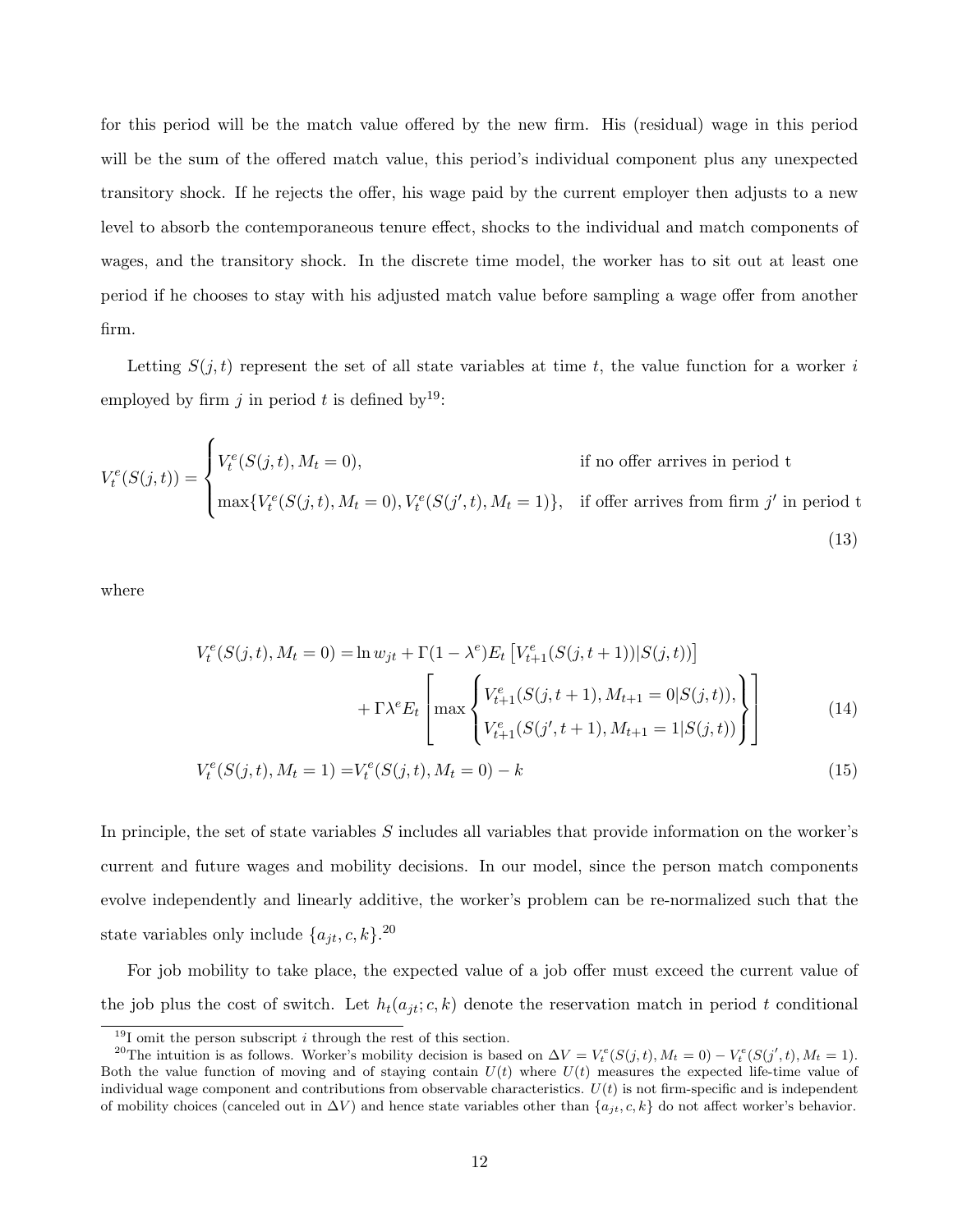on worker's type c and  $k$ . The following proposition characterizes worker's reservation match value for moving:

**Proposition 1.** When job changes are costly, a worker's optimal strategy is to set a reservation match value  $h_t(a_{jt}; c, k)$  where a worker chooses to move if and only if there is an offer such that  $a_{j'}^o > h_t(a_{jt}; c, k)$ . Furthermore, for all  $t = 1...T-1$ ,  $h_t(a_{jt}, k)$  satisfies the following properties: (1)  $h_t(a_{jt}; c, k) > a_{jt}$  if  $k > 0$  (2)  $\frac{\partial h_t(a_{jt}; c, k)}{\partial k} > 0$  (3)  $0 < \frac{\partial h_t(a_{jt}; c, k)}{\partial a_{jt}}$  $\frac{(a_{jt},c,\kappa)}{\partial a_{jt}} < 1.$ 

 $\Box$ 

Proof. See Appendix A.

The first property says, in light of positive switching cost, the worker's reservation match value is always greater than the match value with the current firm (which is the reservation match when switching cost is zero). In a dynamic model where agents are forward-looking, the reservation match needs to include the expected discounted long-run compensation of the switching cost that has to be paid upon moving. The second property shows that the reservation match is monotonically increasing in the cost of switch. Switching cost influence the extent of labor market inefficiency besides search friction. The third property indicates that the reservation match is monotonically increasing in the quality of the current match and that the rate of increase is smaller as  $a_{jt}$  grows.<sup>21</sup>

An important insight from the last reservation match property is that, following a negative match shock, the worker's reservation match becomes lower than the reservation match without the shock. There is a set of wage offers that are acceptable after the match-level shock which would not have been acceptable without the match-level shock. This is how job mobility arises as a channel of ex-post response to wage risk. The value of job mobility depends on how the match-level shock affects the worker's job mobility decision, holding the reservation wage fixed at each period. In Section 7.1, I formally define and quantify job mobility as a means of responding to shocks in the labor market. Note that the welfare value of job mobility defined here is not the same as shutting down all job mobility, because with random job offers and on-the-job search, there is job mobility even if workers were not to

 $21$ The economic intuition for the second result is that a worker whose match is low expects more job changes in the future. For these workers, conditional on  $k_i$  and  $c_i$ , their optimal strategy is to set a larger gap between the reservation match and their match paid by the current firm. These workers are more likely to receive an acceptable offer in the future, and by setting the gap large, they avoid paying too much switching cost before reaching a high wage level. This is the same conclusion drawn from earlier papers analyzing the dynamic effect of switching cost in job mobility (Hey and McKenna, 1979; Van Der Berg, 1992). These papers assume that wages are constant within a given job and derive properties of the reservation wage from the steady state. This paper derives the implication of switching cost in a finite-horizon model with stochastic wage changes within jobs.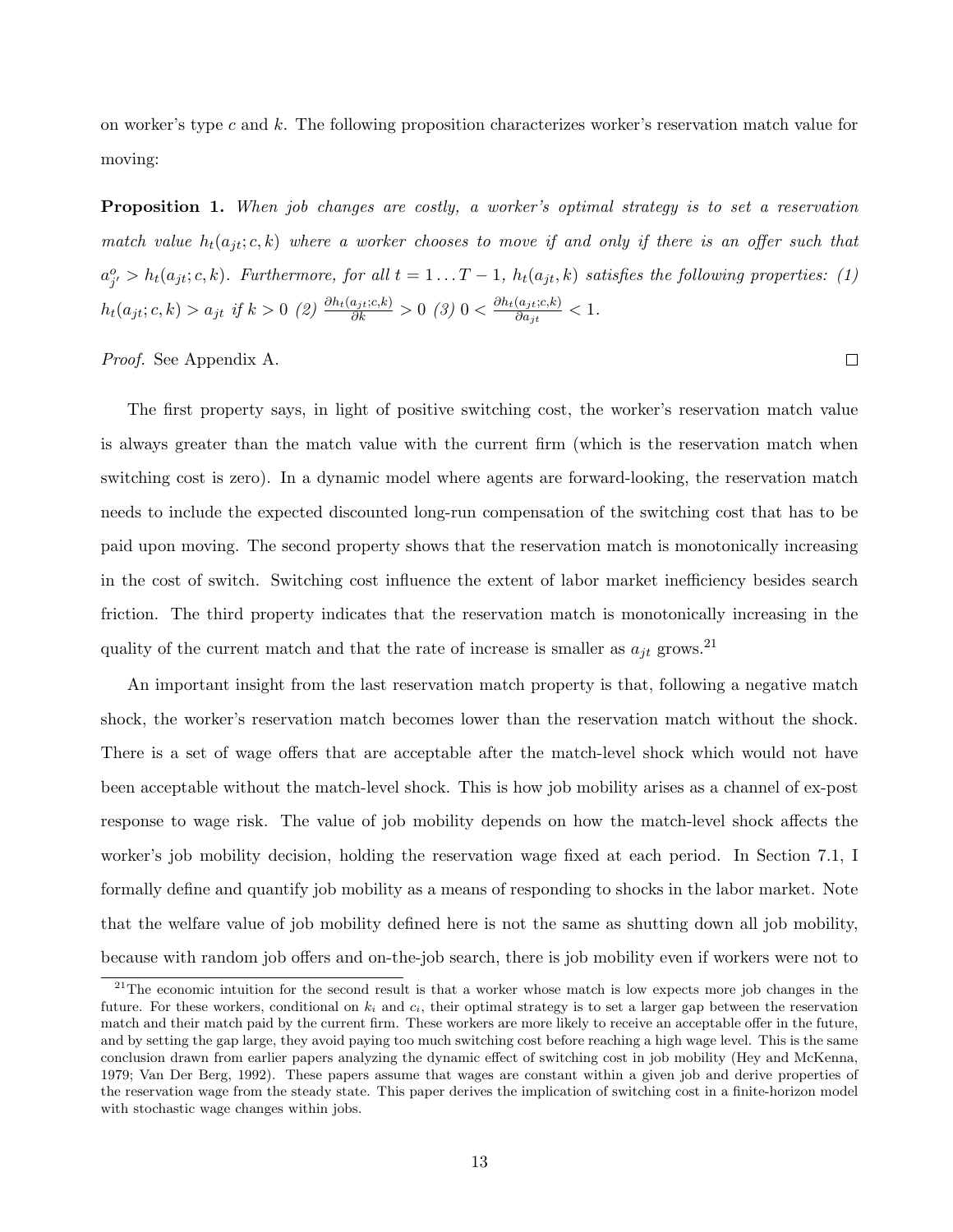move because of match shocks. This discussion also highlights the economic importance of modeling the dynamics of the match-specific wage  $a_i$  and the person-specific wage u separately. Although both person- and match-level shocks represent wage risk, permanent shocks at the person level do not have any impact on worker's behavior. If match quality  $a_j$  is constant within jobs, then job mobility would not be a useful channel to act against wage shocks.

### 4 Empirical Evidence

### 4.1 Data and Summary Statistics

The data set I exploit is the 1996 panel of Survey of Income and Program Participation (SIPP). It is a four-year panel comprising 12 interviews (waves). Each wave collects comprehensive information on demographics, labor market activities and types and amounts of income for each member of the household over the four-month reference period. There are two main advantages of using the SIPP. One is that it has a short recall period, making it an ideal data set to study short-term employment dynamics that are very common among young workers.<sup>22</sup> The other advantage is that the SIPP contains a unique job ID for every job an employed worker had through the sample period. It records job specific wages and hours at each interview date (every four months), allowing researchers to obtain the precise wage changes at the time when job transitions take place. These features make it an attractive data set to study short-term job mobility and wage dynamics.

I focus on the primary job, which is defined as the job generating the most earnings in a wave. Although SIPP has monthly information on job changes and earnings, the time unit in the analysis of this paper is four months (a wave). This avoids the seam bias if we were using monthly variables. Real monthly earnings and the wage is derived by deflating the reported monthly earnings and wage by monthly US urban CPI. The reported hourly wage rate is used whenever the worker is paid by hour. For these workers, the real wage per wave is the mean of monthly real wage over the four months. For workers who are not hourly paid, their real wages are obtained by dividing real earnings per wave by reported hours of labor supply per wave.<sup>23</sup> Job change is identified from a change in job ID between

 $^{22}$ In the selected sample, if a worker is observed to change jobs in a given calendar year, 19% of them would experience multiple job changes within the same calendar year. This means that job mobility observations at annual frequency understate the extent of job-to-job transitions by about a fifth.

 $^{23}$ For each month, respondent reports hours of work per week and how many weeks worked. Monthly labor supply is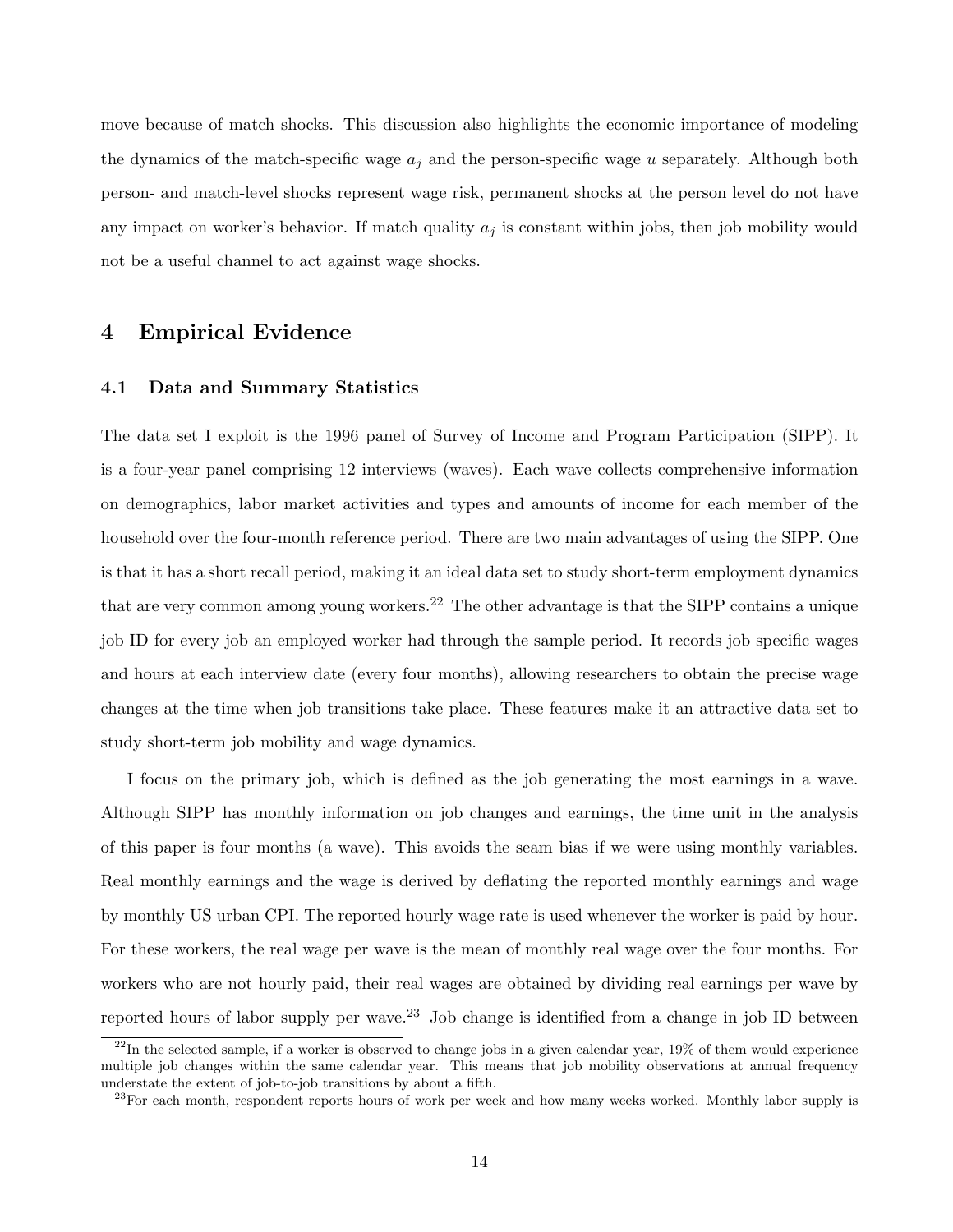waves. If an individual is unemployed through the wave, no job ID would be assigned.

The original SIPP 1996 panel has 3,897,177 person-month observations. I drop females, full-time students, the self-employed, the disabled, and those who are recalled by previous employer after a separation. I trim the population whose real wage falls into the top and bottom 1% of the real wage distribution by wave. Because there is no unemployment state in the model, unemployed workers and people who have intervening periods of unemployment are dropped.

When a worker is interviewed in the first wave of SIPP, it is likely that he has already worked at a job for certain periods. In the first wave of SIPP, respondents are asked the starting date of the present job. I use this information to construct correct job tenure for workers with elapsed job duration when they are first sampled. Subsequently, the tenure of the present job in next wave is just the recoded job tenure plus one unless a job change is observed in the sample. In this way, the worker's job tenure and wage information is available throughout the sample period.

As explained in Section 5 below, I solve the initial condition problem by only using individuals who are observed from the first period of work life. As an approximation, I consider a job starting between age 20 and 26 as worker's first job in the life cycle.<sup>24</sup> This leads me to select workers whose calendar age is between 20-26 at the time when their present job started. I further restrict the sample to include young workers aged at or below 30 when they first enter the sample.<sup>25</sup> I then keep workers who are included in SIPP for at least eight waves, and construct a panel of 1,211 workers whose wages are observed for eight periods.<sup>26</sup>

Summary statistics are provided in Table 1. Table 2 reports the distribution of total number of observed job changes in the sample. The initial experience level refers to the labor market experience observed in the first observation period. Since the selected sample consists of young workers, nearly 50% of the workers switch jobs at least once in the four-year sample period. The extent of jobto-job transitions decreases monotonically with the workers' labor market experience. There is also some evidence that within-job wage growth declines with experience. To investigate the influence of observed heterogeneity on the pattern of job-to-job transitions conditional on experience, I estimate

calculated as hours per week $\times$ (weeks worked/weeks in month) $\times$ 4.33

 $^{24}$ It is notoriously difficult to determine the time when a sampled individual enters the labor market and starts employment. I believe this assumption is a reasonable approximation.

<sup>&</sup>lt;sup>25</sup>So when a worker is sampled, the maximum possible elapsed job duration is  $(30 - 19) \times 3 = 33$  periods.

 $26$ Note that the panel is essentially unbalanced and longer than eight periods since we are using job mobility histories of each worker.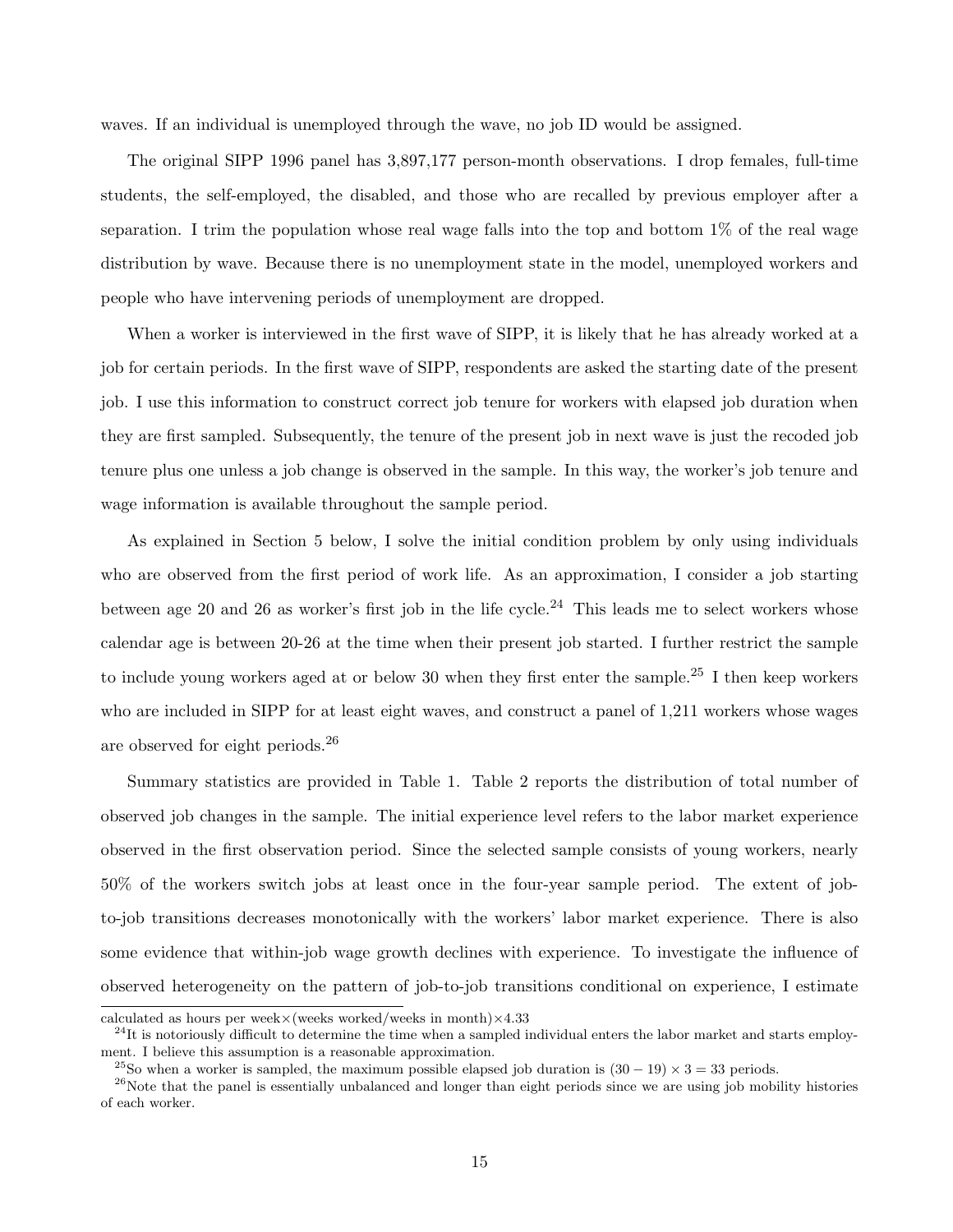a Tobit model of total number of job changes using all workers. Table 3 shows that, conditional on experience, there is strong evidence that workers who own a house make more job-to-job transitions.

#### 4.2 Wage Growth and Job Mobility: Descriptive Evidence

The model features endogenous within-job wage change which is correlated with worker's job mobility decision. To evaluate this assumption, I first ask two sets of descriptive questions: First, what is the pattern of within-job wage growth and, in particular, how common are real wage cuts? Second, what is the empirical relation between within-job wage growth and subsequent job mobility, and between the level of wage and past mobility? Are workers who experience within-job wage cuts more likely to change jobs? Recognizing that the job-specific match is unobserved and that the job mobility decision is endogenous, the empirical evidence provided here does not carry any structural interpretation. Nevertheless, descriptive regressions in this section are useful benchmarks to evaluate the assumptions and implications of the model.

Figure 3A depicts the unconditional distribution of within- and between-job real wage growth. Wage growth is calculated as the change in log real wages every four months.<sup>27</sup> Two features of the picture are clear. First, between-job wage growth has larger variation than within-job wage growth, a feature consistent with the model because new job offers are random draws from a given distribution. Second, both within-job and between-job real wage cuts are very common. Around 45% of job-to-job transitions end up with wage cuts, and a little less than 50% of within-job real wage growths are negative. The majority of the wage cuts are small in magnitude. The median within-job real wage cut is merely 1.3% per period. There remains, however, a substantial portion of within-job wage growth showing significant drops. 15% of the workers report within-job real wage declines of 11% or more between waves. Wage cuts between jobs are much greater: the median between-job wage decline is about 20%. Measurement error may be an important contributor, as I discuss momentarily. Part of this could also be due to the stickiness of wages which are not immediately keeping up with a rising cost of living. Figure 3B shows the distribution of between and within nominal wage growth. While the majority of the workers experience nominal wage growth, the number of workers that had a nominal wage cut remains substantial.<sup>28</sup>

 $27$ Throughout this section, wage refers to real wage unless noted otherwise.

<sup>&</sup>lt;sup>28</sup>Workers who are paid by hour experience less frequent nominal wage cut within jobs (yet remains sizable: about 20%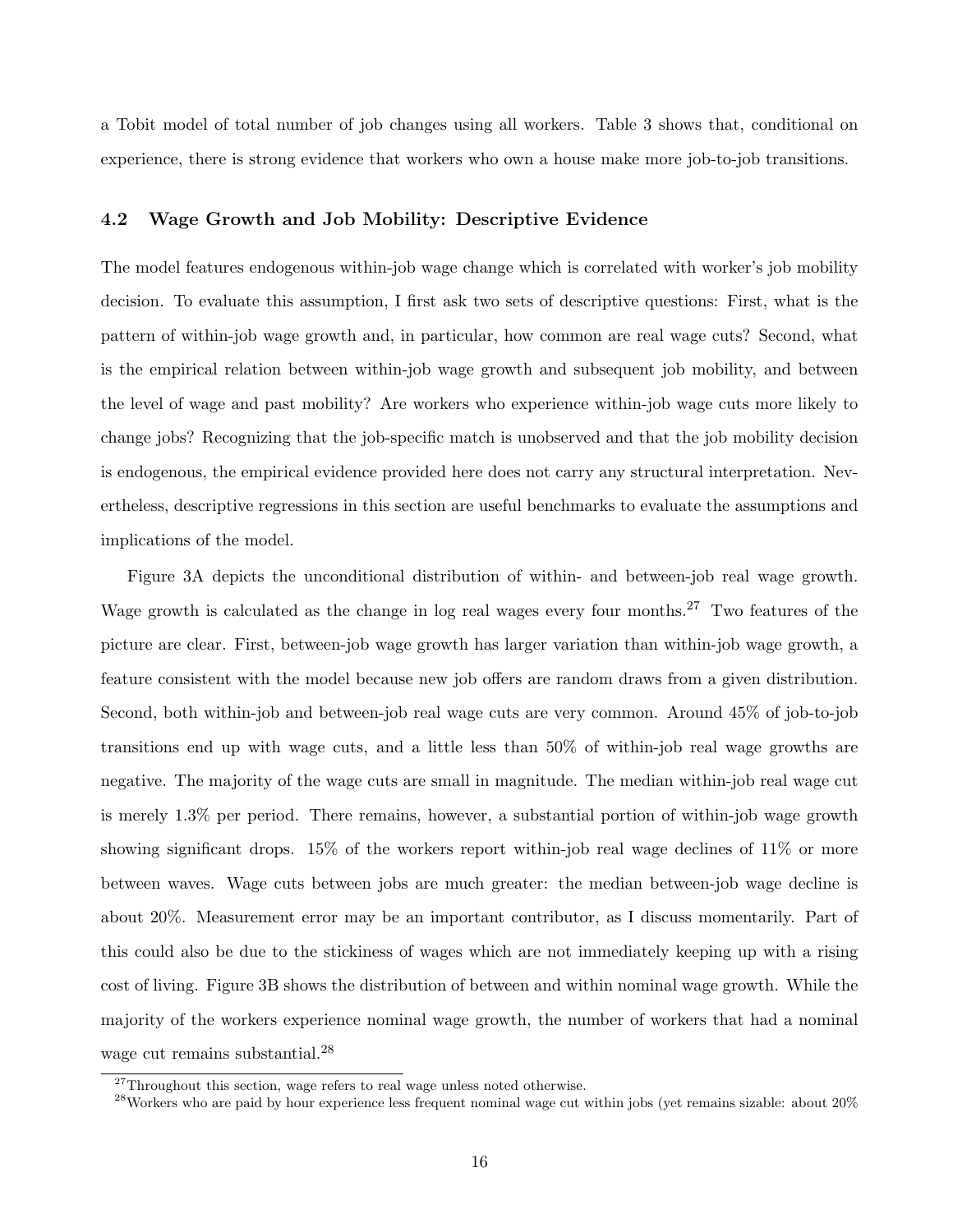Columns (1a) and (2a) of Table 4 report descriptive regressions of log wage and mobility on lagged log wages and lagged job mobility. Current and two-period lagged mobility is not significant in column (1a), and the two-period lagged log wage is insignificant in column (2a), which could be due to measurement errors in observed wages (see below). The rest of the coefficients are significant and show the expected signs. These two regressions will be estimated on simulated data using the estimates from the on-the-job search model (see Section 6).

Next I investigate the empirical relation between within-job wage growth and worker's subsequent mobility choice. Specifically, suppose we have a worker employed by firm j at time  $t-2$  and  $t-1$ . The primary question of interest is whether a worker whose within-job wage growth is low in period  $t - 1$  is more likely to move to another job in t. I estimate a probit model of job mobility on lagged wage growth. Table 5 reports the result. Column (1) shows the probit regression on one-period lagged within-job wage growth without any covariates. In (2) I add lagged job tenure and in (3) I further control for the two-period lagged level of the wage and lagged experience as explanatory variables. Columns (4) and (5) also control for two-period lagged within-job wage growth. In every specification, the coefficient on within-job wage growth in  $t - 1$  is negative and statistically significant. The coefficient on within-job wage growth in  $t-2$  is also negative and significant in (5). This means that workers who experience smaller within-job wage growth are more likely to change jobs in the coming periods, even conditional on job tenure, labor market experience and the initial level of wage. This provides empirical support for us to model the dynamics of match and selection of match-level shocks through job mobility. The on-the-job search model also implies that job tenure is negatively correlated with probability of future job change, and workers whose levels of match are high are less likely to sample an acceptable offer and switch jobs. As expected, the estimated parameters on tenure and wage level are significantly negative. The experience parameter is insignificant conditioning on job tenure, which coincides with model's assumption that general human capital accumulation is independent of job mobility.

### 4.3 Measurement Error

In household surveys like SIPP, observed wages may be different from true wages because of reporting error. In our sample, measurement error in wages may come from two sources: from reported wages for within job wage changes are wage cuts), than workers who are paid by salary.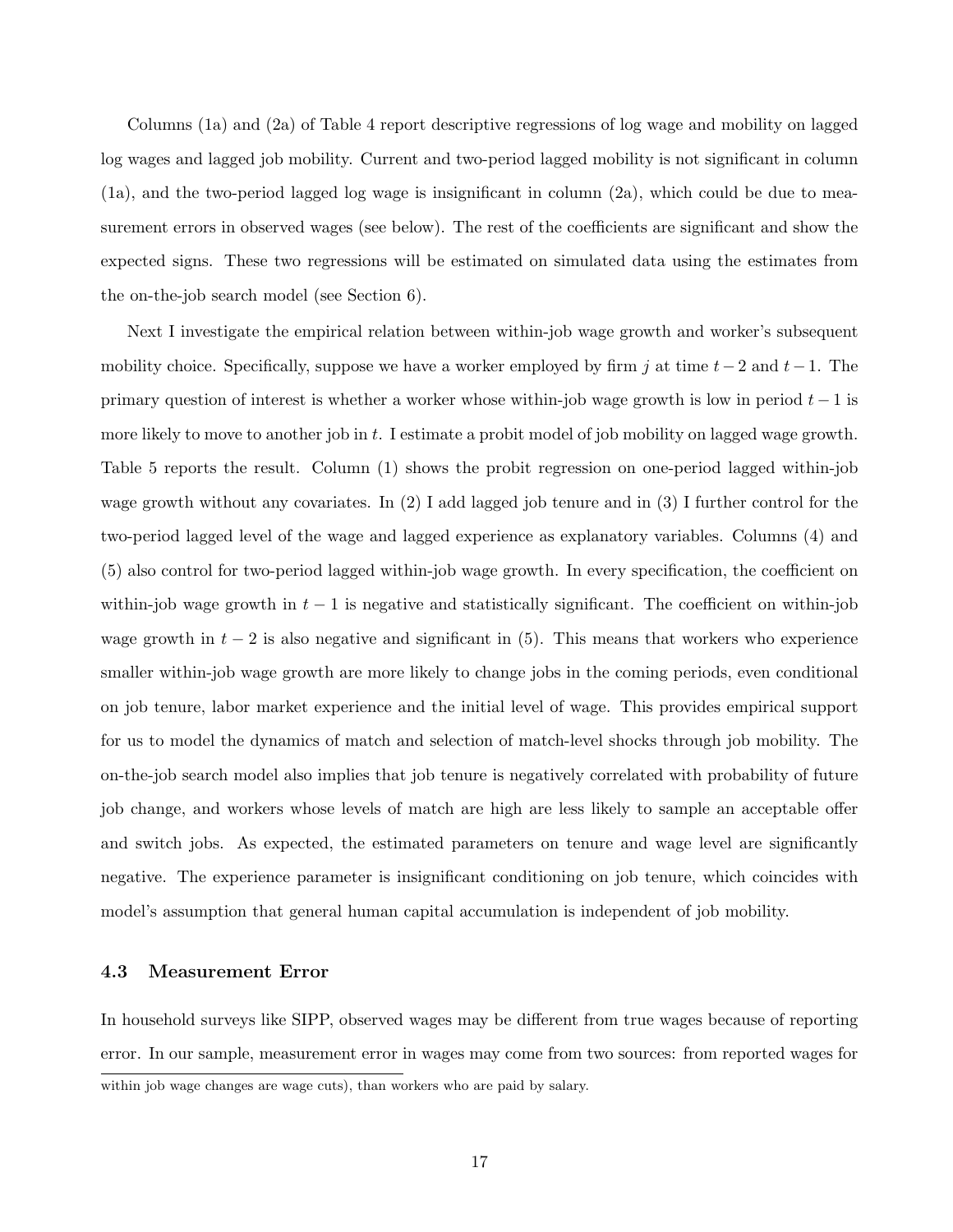those who are hourly paid, from reported earnings and/or hours for salary-paid workers. Assuming that these reporting errors are classical (i.i.d.), the extent of wage cuts documented previously may be an overstatement of true wage changes. Gottschalk (2005) uses earlier waves of SIPP and estimates that as many as three quarters of the observed decline in within-job nominal wages reflects measurement error. Our wage process incorporates classical measurement error in the transitory component of wages  $v_{it}$ . The estimated variance of transitory wage shock turns out to be fairly large (Section 6), suggesting that measurement error may have a large impact on the cross-sectional variation of observed wages.

Classical measurement error adds noise to true wages which would obscure the relation between job mobility and wage. If within-job wage changes are completely measurement error, there should be zero correlation between worker's job mobility choices and wage movement on the job. However, the probit regressions in Table 5 demonstrate a strong correlation between observed within-job wage changes and job mobility choices. With classical measurement error, the coefficient estimates on within-job wage growth term in Table 5 is biased downward, indicating that the true empirical relation between wage growth and job mobility is even stronger.

For nonclassical measurement error, studies typically find little effect of measurement error on earnings mobility and the covariance structure of earnings (Pischke, 1995). The more difficult question is whether measurement error is correlated with job mobility behavior. This could happen, for example, if the reporting error is smaller for workers with longer accumulated job tenure. Further empirical studies in this area are needed.

### 5 Identification and Estimation Strategy

### 5.1 The Structural Empirical Model

Motivated by the Tobit regression from Table 3, I begin by allowing the switching cost to vary with observable X:

$$
k_i = \mathbf{X_i}' \mathbf{\hat{T}} \tag{16}
$$

The vector X includes a constant, marital status, whether the individual owns a house, two education dummies(high school, at least some college) and a dummy on race. Υ is the vector of coefficients to be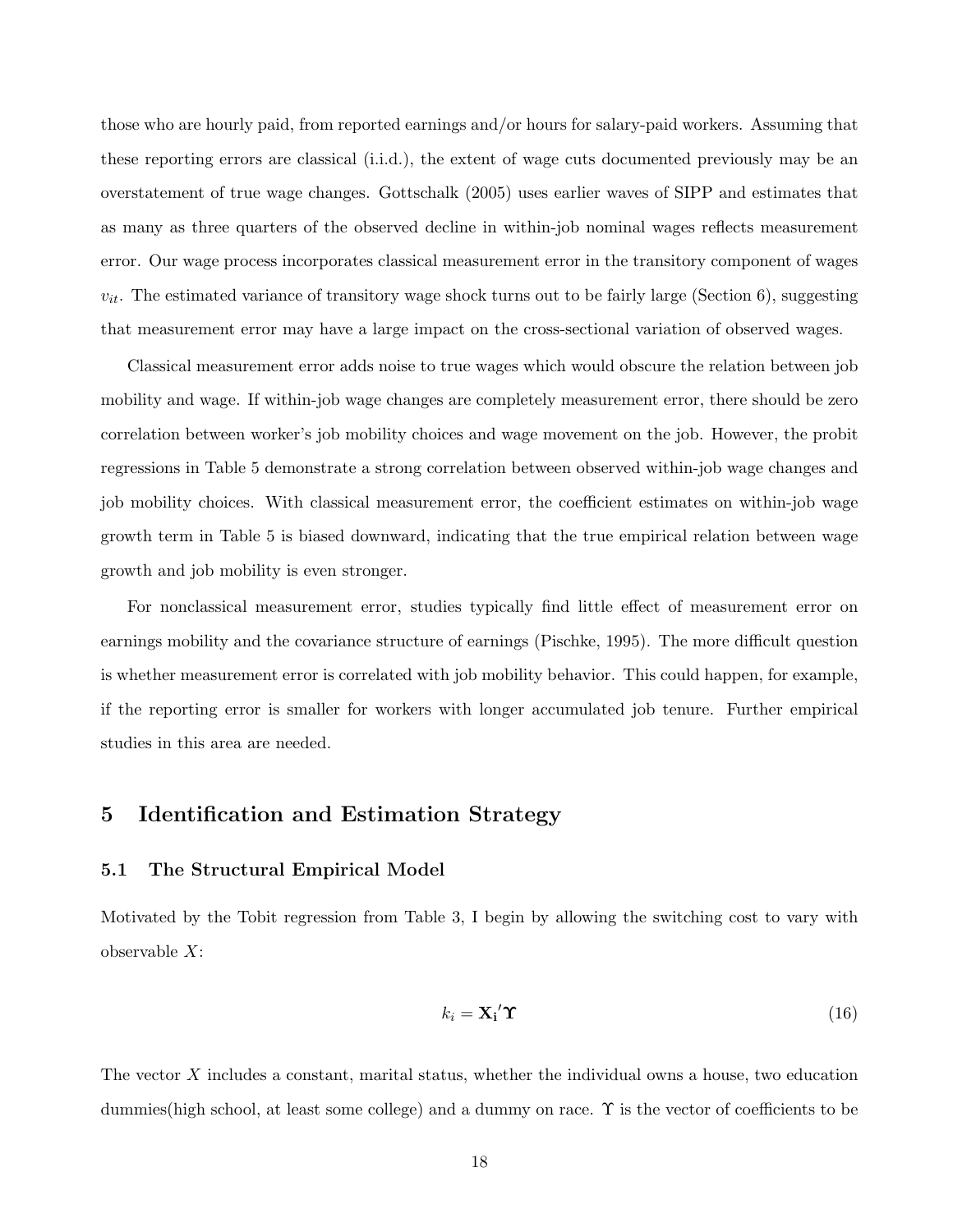estimated.<sup>29</sup>

Recall that the wage equation for an individual  $i$  employed by firm  $j$  at labor market age  $t$  is:

$$
\ln \widetilde{w}_{ijt} = \ln w_{ijt} + v_{it}
$$
  

$$
\ln w_{ijt} = Z_i'\beta + a_{ijt} + u_{it}
$$

and the error terms evolve according to the following stochastic processes:

$$
a_{ijt} = \begin{cases} a_{ijt-1} + c_i + \eta_{ijt} \equiv a_{ijt}^l, & \text{if } M_t = 0\\ a_{ij't}^o, & \text{if } M_t = 1 \end{cases}
$$
  

$$
u_{it} = u_{it-1} + \delta_i + \zeta_{it}
$$

where as previously defined,  $a_{ij't}^o$  is the value of random offer,  $a_{ij't}^l$  denotes latent match-level wage in period t prior to job mobility decision, and  $M_{it}$  is the observed mobility indicator, which equals to one when there is an acceptable offer. The job mobility decision can be formulated as a bivariate selection model:

$$
J_{it}^* = (V_t^e(S(j', t), M_t = 0) - k_i) - V_t^e(S(j, t), M_t = 0)
$$
\n
$$
\tag{17}
$$

$$
J_{it} = \begin{cases} 1 & \text{if } J_{it}^* > 0 \\ 0 & \text{elsewhere} \end{cases} \tag{18}
$$

$$
O_{it} = \begin{cases} 1 \text{ with probability} = \lambda^e \\ 0 \text{ with probability} = 1 - \lambda^e \end{cases}
$$
 (19)

$$
M_{it} = J_{it} \times O_{it} \tag{20}
$$

where  $J_{it}^*$  is the offer-acceptance rule (choice) and  $O_{it}$  defines the outcome of a trivial offer-arrival process (chance) which is common across workers and independent of  $J_{it}$ .  $J_{it}^*$  is defined only over  $O_{it} = 1$ . Neither  $O_{it}$  nor  $J_{it}$  is observed by the econometrician; only the single indicator  $M_{it}$  is observed. The state variable vector contains  $\{X_i, a_{ijt}, c_i\}$ . Appendix B describes the solution method

 $^{29}X_i$  is measured on the first observation date and is assumed time-invariant starting from the beginning of life.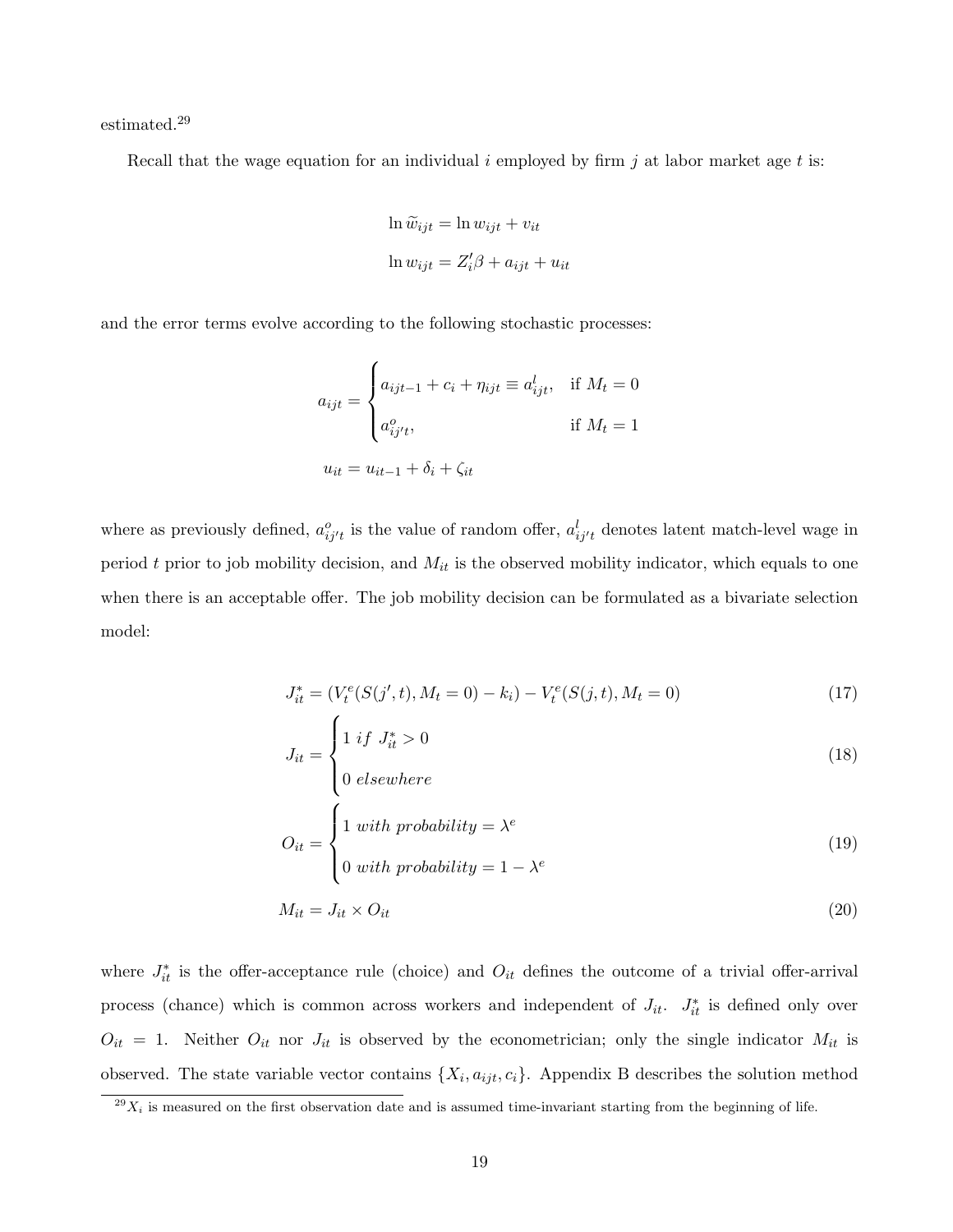to the value function in detail. The method uses Monte Carlo integration and an interpolation method to approximate the value function.

With zero switching cost, the offer acceptance rule can be simplified as:

$$
J_{it}^* = a_{ij't}^o - a_{ijt}^l \tag{21}
$$

The job selection rule is simply based on the difference between the offered match and the current match value, a result that can be easily extended from Burdett (1978). Evaluating the selection equation is equivalent to solving a static model for every period. I estimate both empirical models - the model without switching cost and the model imposing it. The preferred model is the model imposing job-switching cost.

#### 5.2 Identification

The existing literature identifies wage risk using observed wages alone. I begin this section by illustrating why modeling job mobility decisions is necessary to identify the true wage risk. Suppose the log wage consists of only the match-specific component subject to permanent shocks. Figure 2 demonstrates two possible wage dynamics for a given worker. Prior to time  $t$ , the wage is  $a_0$ . At the beginning of period t, he suffers a permanent negative match specific shock  $\eta$ , and his new wage is  $a_1 = a_0 - \eta$ . The permanent wage drop considered here stems from a pure idiosyncratic firm effect and does not mean a depreciation of general individual productivity. In the absence of on-the-job search, his wage is expected to remain at  $a_1$  for the rest of his working life.

I consider two scenarios. First, suppose a job offer valued  $a^o$  arrives at  $t + 1$  (left panel of Figure 2). Assuming a positive switching cost, if the new offer is greater than his reservation match  $h(a_1)$ , he would switch to the new job and earn a wage rate at  $a_2 = a^o$ . In this case, the wage increase from  $a_1$ to  $a_2$  results from an endogenous job mobility decision rather than wage risk, a point emphasized by Low, Meghir, and Pistaferri (2010). Moreover, by changing jobs, the worker manages to turn the initial permanent wage shock $(\eta)$  into one that is effectively partly transitory and partly permanent. Only for a worker who remains at  $a_1$  for a long time is the initial shock correctly identified. The ex-post(observed) persistence of the shocks depends on how quickly a worker could improve his match by changing jobs. Since the probability of job changes is inversely related to the quality of the contemporaneous match,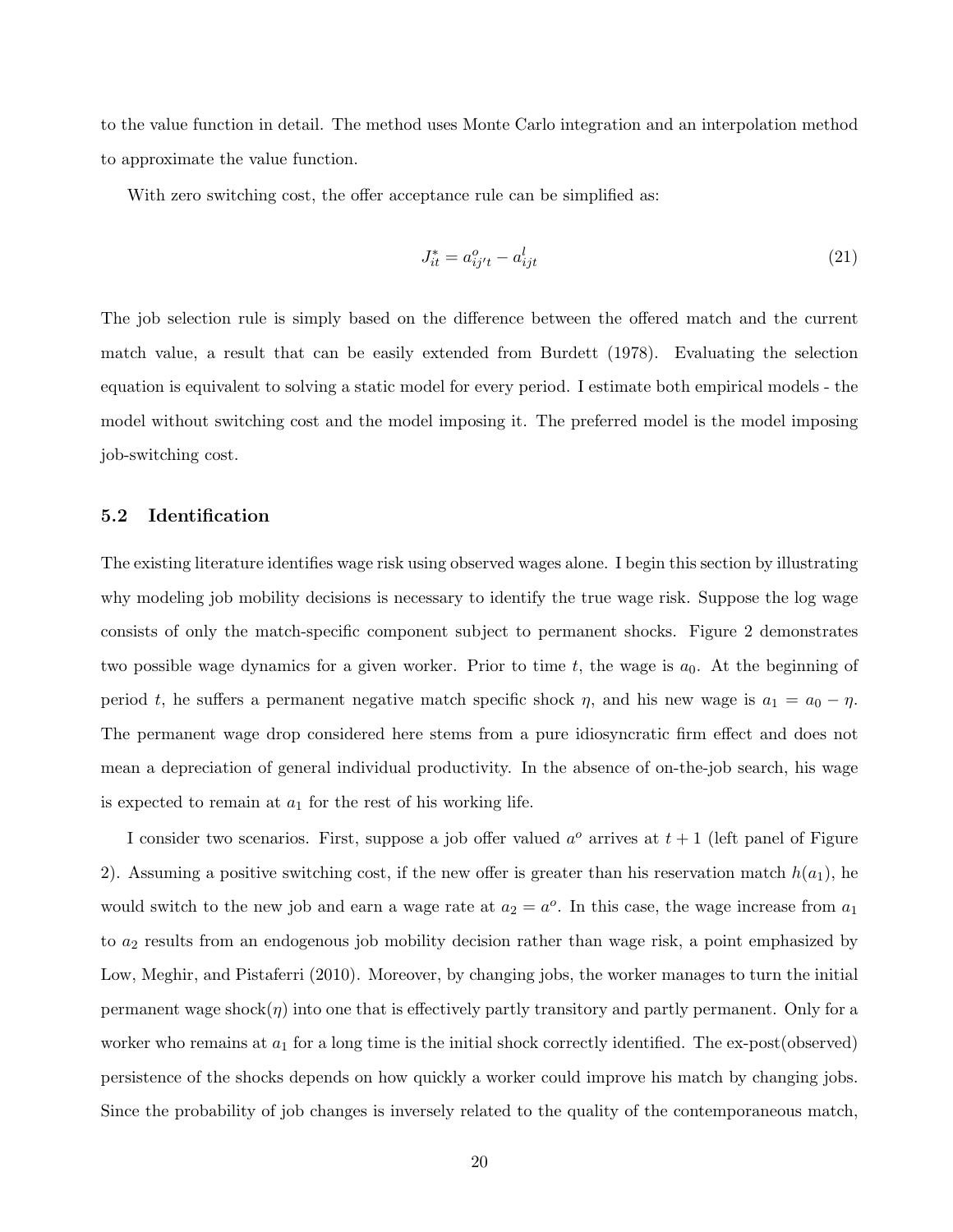the model implies that match-specific shocks would appear more persistent for workers of better match quality and less persistent for workers of lower match quality. When decomposing the variation of observed wage changes, the contribution from permanent shocks should then be larger for workers of higher match quality. This is in line with empirical evidence from the existing literature.<sup>30</sup> The right panel of Figure 2 depicts a second match dynamic in a similar setting. The only difference is that the worker is able to locate a better job within period  $t$ . If the worker takes the job, the observed wage rate in period  $t$  becomes  $a_2$  which underestimates the magnitude of true wage shock. The observed average wage per period alone mitigates initial wage risk facing workers, as it is combined with worker's response to latent shocks. The variance of permanent match-level shocks,  $\sigma_{\eta}^2$ , measures wage risk prior to job mobility.

Our preferred model is parsimoniously characterized in terms of the parameter vector<sup>31</sup>

$$
\Theta = (\beta, \lambda^e, \sigma_\delta^2, \sigma_c^2, \sigma_{u_0}^2, \sigma_{a_0}^2, \sigma_\eta^2, \sigma_\zeta^2, \sigma_v^2, \mu_c, \mu_\delta, \Upsilon)
$$
\n(22)

Coefficients ( $\beta$ ) on observable vector  $Z_i$  are identified by the initial wage assumption. Since the wage residual observed in the first period of work life is assumed exogenous (no selection takes place prior to the beginning of work life), an OLS regression of observed wages in the first period work life produces consistent estimates of  $\beta$ .

The preceding discussion demonstrates that job mobility choice invokes two selection equations: one is the trivial and exogenous offer-arrival process which does not depend on any covariates, and the other is the job-selection rule. In the full model with switching cost, the job-selection rule can be thought of as a reduced-form equation on  $X_i$ , which is analogous to the choice equation in the classic Heckman selection models. Therefore, the switching cost parameters  $(\Upsilon)$  are identified by exclusion restrictions. The excluded state variables, which affect the decision to select between jobs but do not enter the wage equation, include marital status and house ownership. As a sensitivity test, I also estimate the model assuming zero switching cost, whose identification does not depend on the exclusion restriction. The

<sup>&</sup>lt;sup>30</sup>For example, taking estimates from Table I and III of Meghir and Pistaferri (2004), a simple calculation shows that for college graduates, the variance of permanent shock account for 67% of variance of (unexplained) earnings growth, but the number drops to 27% for high school graduates and 20% for high school dropouts. This is consistent with implications from the model, if one believes that more educated workers acquire job-specific skills quicker and build up a higher match on average.

 $^{31}\mathrm{The}$  discount factor  $\Gamma$  is held fixed at 0.97.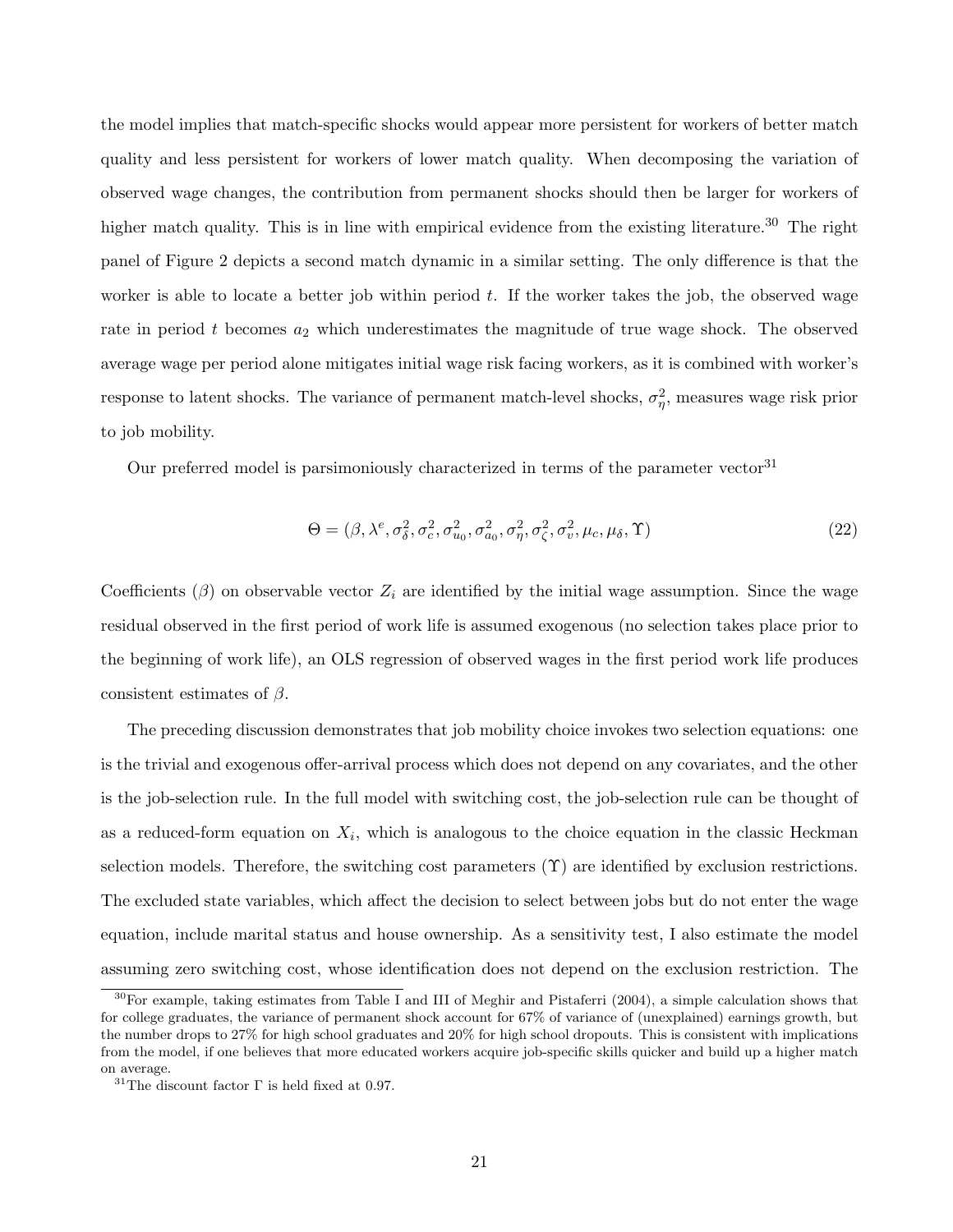estimated wage parameters are similar (see Section 6).

I partition the rest of the parameters into two sub-vectors:  $\Theta^m = {\lambda^e, \sigma_{a_0}^2, \sigma_{\eta}^2, \sigma_{c}^2, \mu_c, \mu_{\delta}}$  and  $\Theta^u = \{\sigma_{u_0}^2, \sigma_{\zeta}^2, \sigma_v^2\}$ .  $\Theta^m$  contains parameters governing the evolution of the match-level wage and the search process.  $\Theta^u$  includes parameters determining the person-level wage process. The distinction between these two sets of parameters is that the former determines job mobility histories, while the latter is independent of job mobility. Appendix D shows that the covariance of wages and mobility, autocovariance of mobility, mean of mobility and the wage only depend on  $\Theta^m$ .  $\Theta^m$  is constant over time. With observations from sufficient periods, these moments overidentify all the parameters in  $\Theta^{m,32}$  A widely recognized difficulty in estimating search models is that rejected offers (wage offers below the reservation wage) are unobserved. Hence the normality assumption on the offer distribution is necessary to recover the mass below the reservation wage (Flinn and Heckman, 1982). Analogously, extremely bad shocks to  $a_{ijt}$  and extremely low  $c_i$  are not observed if workers are able to switch jobs very quickly. Distributional assumptions on the shocks and random growth factor in the match-level process are essential in evaluating the mass at the bottom of the distribution.

Given  $\Theta^m$ ,  $\Theta^u$  can be identified using moments based on the variances and autocovariances of wages alone, like most papers in the wage dynamics literature. No distributional assumptions are required to identify parameters governing the person-level wages.  $\sigma_{\delta}^2$  and  $\sigma_{\zeta}^2$  imply that the autocovariance of person-level wages grows nonlinearly and linearly, respectively, with time locations (see formula in Appendix D). Hence they are identified by fitting a quadratic and linear trend on autocovariance (Guvenen, 2007). Transitory shocks, which are i.i.d by assumption, are identified from the variances. Initial individual heterogeneity  $\sigma_{u_0}^2$  is identified from the variance of wages at the beginning of life.

Lastly, I provide some intuition for identification, for the parameters in  $\Theta^m$ . As is evident from equation (11) in Appendix D, the mean of return to experience  $(\mu_{\delta})$  is identified by fitting a linear trend in the observed wage residuals over life. Within-job wage growth over life identifies the return to tenure and the combination of match-level uncertainty  $(\sigma_{\eta}^2)$  and heterogeneity in return to tenure  $(\sigma_c^2)^{33}$  In a model without match-level shocks and heterogeneous growth factor  $c_i$ , within-job wage growth is exogenous and constant over life. In the data, however, the empirical evidence suggests

 $32\text{Note that, in estimation, the parameters are estimated jointly imposing all the moments simultaneously.}$ 

<sup>&</sup>lt;sup>33</sup>Within-job wage growth alone and first moment of wage in general do not separately identify  $\sigma_\eta^2$  and  $\sigma_c^2$  because they are linearly additive in  $\sigma_{a_t^l}^2$ . Intuitively, at the mean level, random growth factor  $c_i$  can be thought of as a special match-level shock drawn from a given distribution, except that the draw is accidentally the same for all periods.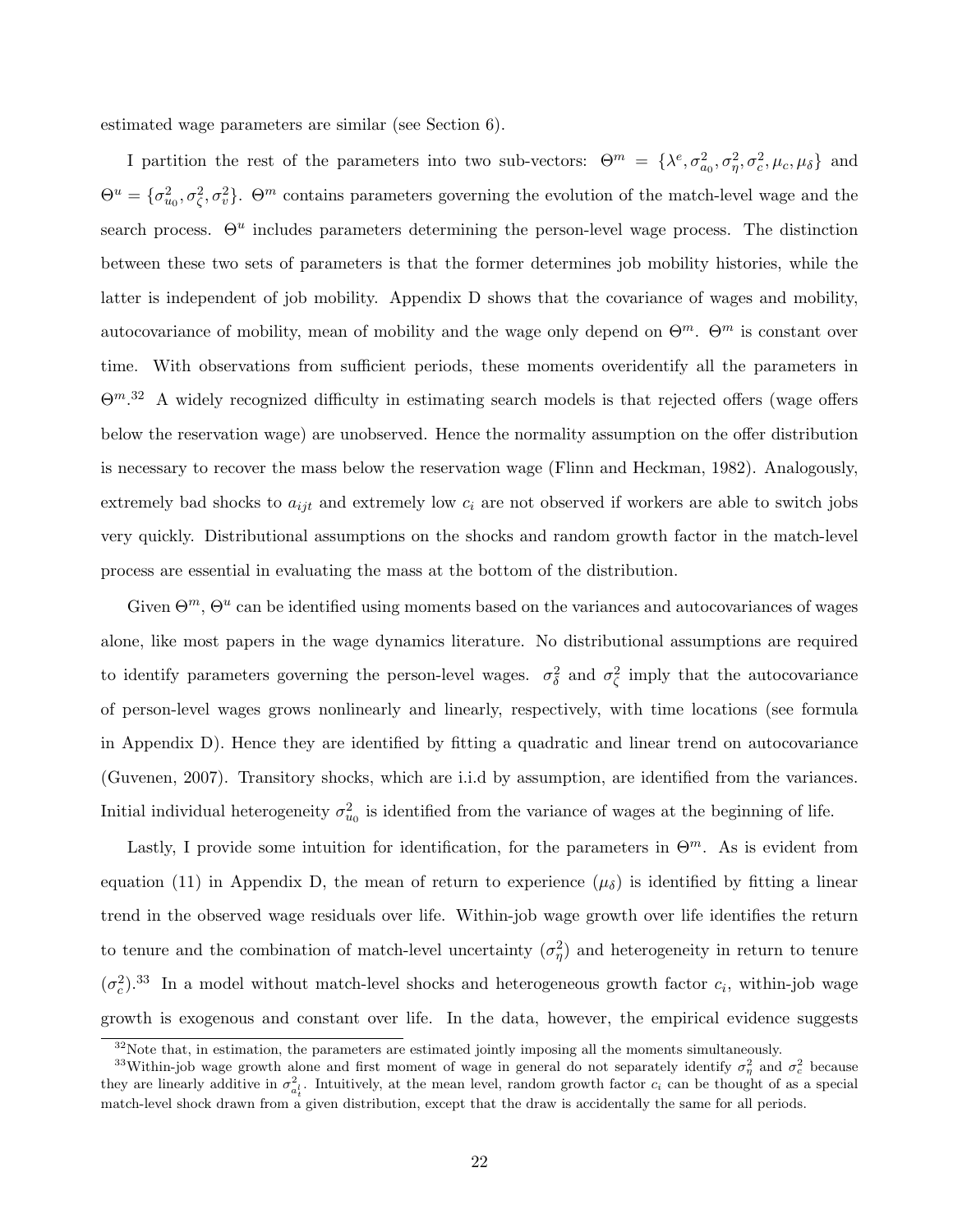that within-job wage growth slows down with experience (Table 2). By modeling the dynamics of the worker-firm match and job mobility, the model is able to capture the decline in within-job wage growth over time. Figure 4 demonstrates that, holding everything else constant, different  $\sigma_{\eta}^2$  (or  $\sigma_c^2$ ) changes the slope and curvature of within-job wage growth profile over time and different  $\mu_c$  only changes its intercept. Therefore, the slope and curvature of the fitted profile of within-job wage growth identifies the combination of  $\sigma_{\eta}^2$  and  $\sigma_c^2$ , and, given  $\mu_{\delta}$ , its intercept identifies  $\mu_c$ .

To separately identify  $\sigma_c^2$  and  $\sigma_{\eta}^2$ , one needs to rely on the autocovariance function of job mobility. To see this, Figure 5 plots the simulated autocovariance of mobility at different lags, given three combinations of  $\sigma_{\eta}^2$  and  $\sigma_c^2$  while holding the rest of the parameters fixed. While both greater  $\sigma_{\eta}^2$  and  $\sigma_c^2$  lead to an increase in the covariance of mobility across different lags, the relative effect from  $\sigma_\eta^2$ quickly deteriorates with the length of the lag. Hence  $\sigma_c^2$  can be separately identified from  $\sigma_\eta^2$  using the autocovariance of mobility at sufficiently long lags.

Two remaining parameters, offered match heterogeneity  $(\sigma_{a_0}^2)$  and offer arrival probability  $(\lambda^e)$ , are identified from the covariance of lagged wage and job mobility and the mean of job mobility. Specifically,  $\sigma_{a_0}^2$  is identified by  $E(r_0|M_1=1)$ , which is a function of  $\sigma_{a_0}^2$  but not  $\lambda^e$  (see equation (13) of Appendix D). Given  $\sigma_{a_0}^2$  and the normality assumption on the distribution of offered matches,  $\lambda^e$  can be identified from the probability of switching jobs.

### 5.3 The Initial Condition Problem

Since SIPP is a short panel, it is typical that some workers have left-censored job histories when they are observed in the first wave of SIPP. For these workers, their first observed wages are endogenous which leads to an initial condition problem (Heckman, 1981). Recall from Section 4.1 that the SIPP contains information on the starting date of worker's present job when he is first sampled, and this information is used to select a sample of workers whose complete job histories are known from the beginning of work life. Let us define  $p$   $(p = 1, ..., P)$  as the observation period for a worker in SIPP, and let  $\tau$  represent the elapsed job duration in the first observation period ( $p = 1$ ). Since we know that in our sample a worker's present job is his first job, p and  $\tau$  together map into a unique work life period t:  $p + \tau = t$ .

Assume that wages in the first period of work life are exogenous. Then the initial condition problem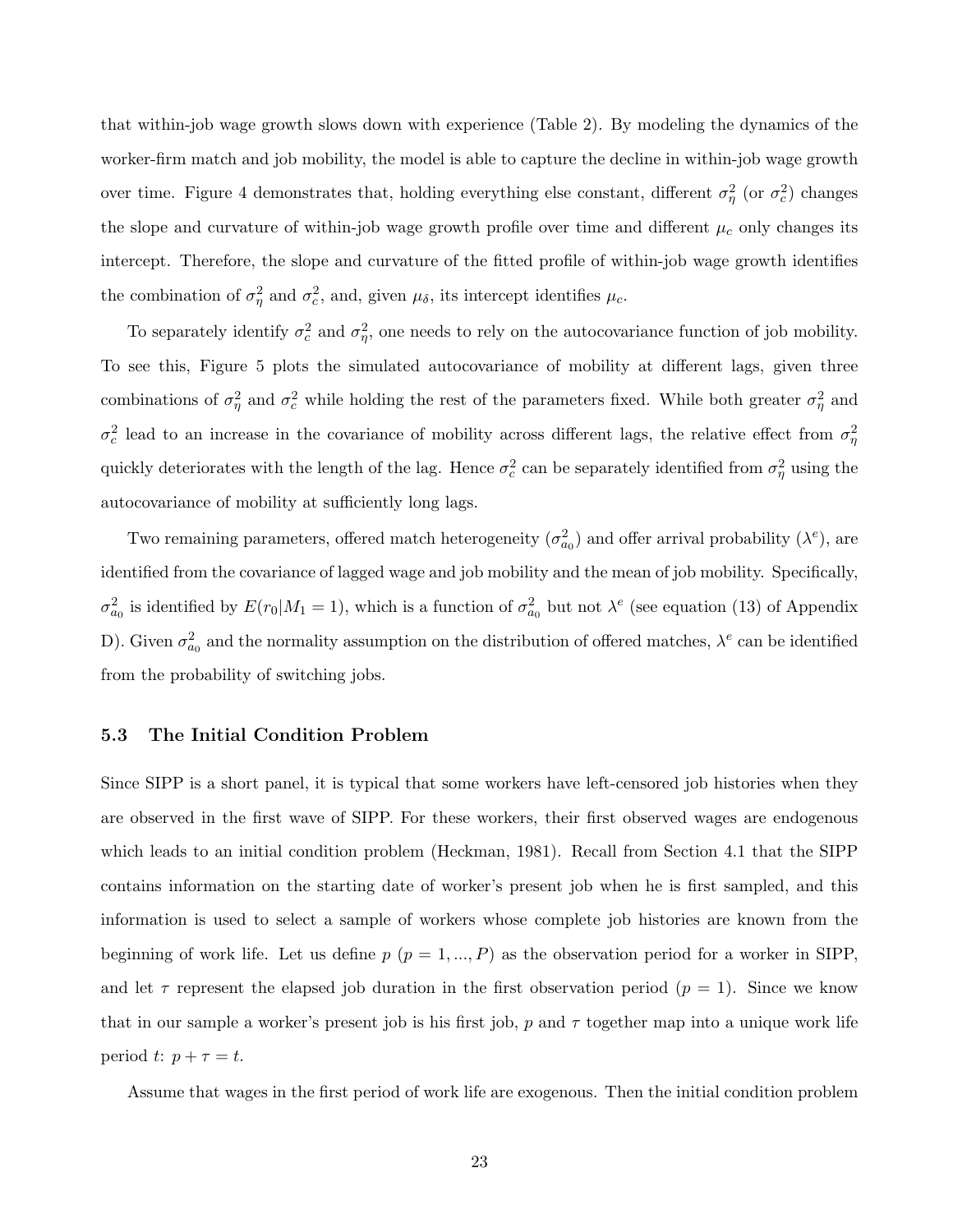can be solved by simulating the model starting from the beginning of life cycle and examining the desired statistics conditional on worker's past mobility choice. Specifically, we observe a worker's mobility choices starting from the beginning of work life:  $M_0 = M_1 = ... = M_\tau = 0$ . Starting from work age  $\tau + 1$  through  $\tau + P$ , we observe both his mobility choice and wage information. Recognizing that the match value in the first period of life is an exogenous random draw, we can simulate job mobility and wage histories from the beginning of work life until  $\tau + P$ . Simulated statistics (e.g. mean wages) in period  $\tau + p$  conditional on  $M_0 = M_1 = ... = M_\tau = 0$  are consistent estimators for the observed statistics in observation period  $p^{34}$ 

#### 5.4 MSM Estimation

It is difficult to accurately estimate all elements of  $\Theta$  in one step for computational reasons. I employ a two-stage estimation procedure. In the first step, I estimate the earnings regression and produce a consistent estimator of  $\beta$  and the log wage residual for each worker in each observation period in the sample. I select workers whose initial wage on their first job is observed<sup>35</sup>. As discussed previously, regressing it on observed personal characteristic Z yields a consistent estimator of  $\beta$  - the coefficient vector on  $Z$ . The vector  $Z$  includes a constant, education dummies, race, a polynomial in calendar age, and interactions between age and education dummies.<sup>36</sup> Consistent with the majority of findings from Mincerian earning regressions, the  $R^2$  in the first stage regression is low (= 0.17), leaving the bulk of initial wage variation to unobserved heterogeneity in the match- and person-level wage components. For the remaining analysis I work with predicted log wage residuals denoted by  $r_{ip}$ .

The remaining parameter vector, denoted by  $\theta$ , is estimated by method of simulated moments (MSM). For each worker in the sample, we observe a vector of mobility choices  $M_p$  and a vector of wage residuals  $r_p$ . From these two vectors, we can derive the empirical moments  $s_i(M_{p_1}, r_{p_1}, M_{p_2}, r_{p_2})$ 

 $34$ If the worker's present job (at the time he is sampled) is not his first job, this approach is also valid provided we know exactly when the job change occurs. SIPP does not contain this information. In other words, the key is to have worker's complete pre-sample history of job mobility.

 $35672$  workers satisfy this criteria.

 $36$  Age here captures the effect of potential labor market experience on worker's initial wage. When calculating predicted residuals for each worker,  $Aqe$  is held fixed at the calendar age when he enters the labor market. By doing so, the age profile of wage residuals will be accounted for through mechanism of the model: through mean return to tenure  $(\mu_c)$ , return to experience  $(\mu_{\delta})$  and worker's selection into better jobs.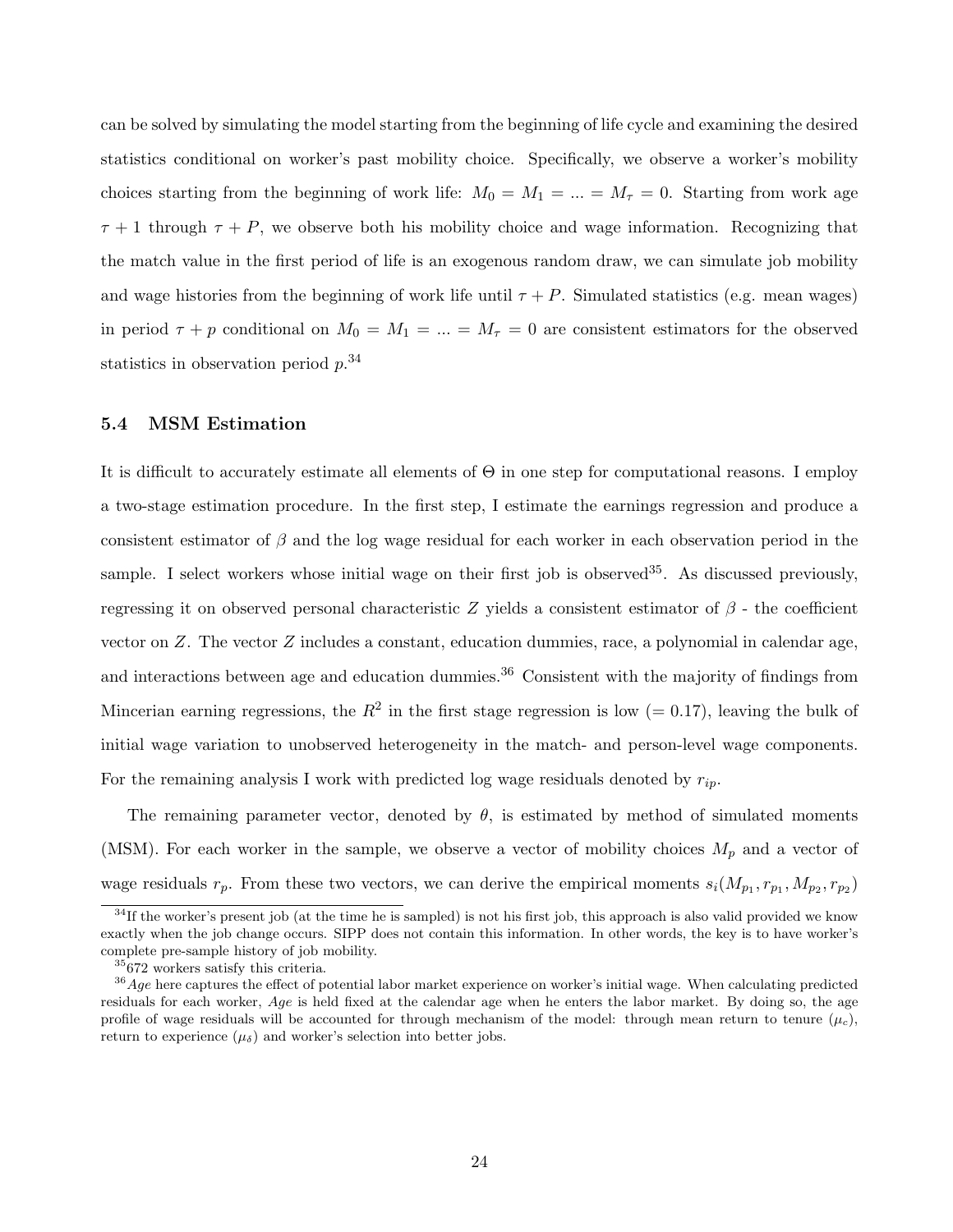for any two observation periods  $p_1$  and  $p_2$  such that  $1 \leq p_1 \leq p_2 \leq P$ :

$$
s_i(M_{p_1}, r_{p_1}, M_{p_2}, r_{p_2}) = [M_{ip_2}, r_{ip_2}, (r_{ip_2} - \overline{r_{p_2}})(M_{ip_1} - \overline{M_{p_1}}), (M_{ip_2} - \overline{M_{p_2}})(r_{ip_1} - \overline{r_{p_1}})
$$
(23)  

$$
(r_{ip_2} - \overline{r_{p_2}})(r_{ip_1} - \overline{r_{p_1}}), (M_{ip_2} - \overline{M_{p_2}})(M_{ip_1} - \overline{M_{p_1}})]'
$$

where  $\overline{r_p}$  is the population average of  $r_{ip}$  in period p;  $M_{ip}$  denotes the binary mobility choice and  $\overline{M_p}$ is the population average of  $M_{ip}$  in period p.

The empirical model to be estimated is:

$$
s_i(M_{p_1}, r_{p_1}, M_{p_2}, r_{p_2}) = f(\theta; X_i, \tau_i, p_1, p_2) + \varepsilon_i \tag{24}
$$

Function f is the expected value of  $s_i(M_{p_1}, r_{p_1}, M_{p_2}, r_{p_2})$  as implied from the model. It is important to note that the predicted moment f depends on  $\tau_i$  (elapsed duration of the first job at  $p = 1$ ) because of the left-censoring problem in the sample.  $\tau_i$ ,  $p_1$  and  $p_2$  map into two unique life periods  $t_1$  and  $t_2$ . Conditional on observed state variables, the theoretical moments are functions of life period  $t_1$  and  $t_2$ conditioning on  $M_0 = M_1 = \ldots = M_{\tau_i} = 0$ .

The function  $f$  is complicated to compute analytically because, in the presence of endogenous selection on the match process, the distribution of the state variables at any given life period,  $F(s(j, t); \theta, X_i, Z_i, \tau_i)$ , is difficult to evaluate. I choose to approximate it by its simulated counterpart:

$$
\hat{f}(\theta; X_i, \tau_i, p_1, p_2) = \frac{1}{S} \sum_{s=1}^{S} f(\theta; \hat{\nu_s}, X_i, \tau_i, p_1, p_2) \to f(\theta; X_i, \tau_i, p_1, p_2)
$$
\n(25)

where, after taking the mean of the simulated sample,  $\hat{f}(\theta; X_i, \tau_i, p_1, p_2)$  becomes the simulated moment vector containing the mean, variance and covariance of earnings and mobility at two work-life periods  $t_1$  and  $t_2$  which  $\{\tau_i, p_1, p_2\}$  map into.  $\hat{f}(\theta; X_i, \tau_i, p_1, p_2)$  converges to  $f(\theta; X_i, \tau_i, p_1, p_2)$  as the number of simulations S becomes large.  $\{\hat{\nu}_s\}_{s=1}^{s=S}$  is a sequence of random variables that are identically and independently distributed. It consists of sequence of job offer draws  $a^o$ , shocks to match component  $\eta$  and shocks to switching cost from all periods, and a vector of person-specific tenure effect  $c_i$ . With  $\hat{\nu}$ , the model is able to simulate S job histories for each individual.<sup>37</sup> Person-component variables are

<sup>&</sup>lt;sup>37</sup>Vector  $\hat{\nu}$  is held fixed across individuals of the same type because its distribution does not depend on i. A usual caveat to this frequency-type simulator is that the mobility function is non-smooth in the parameters, introducing difficulties for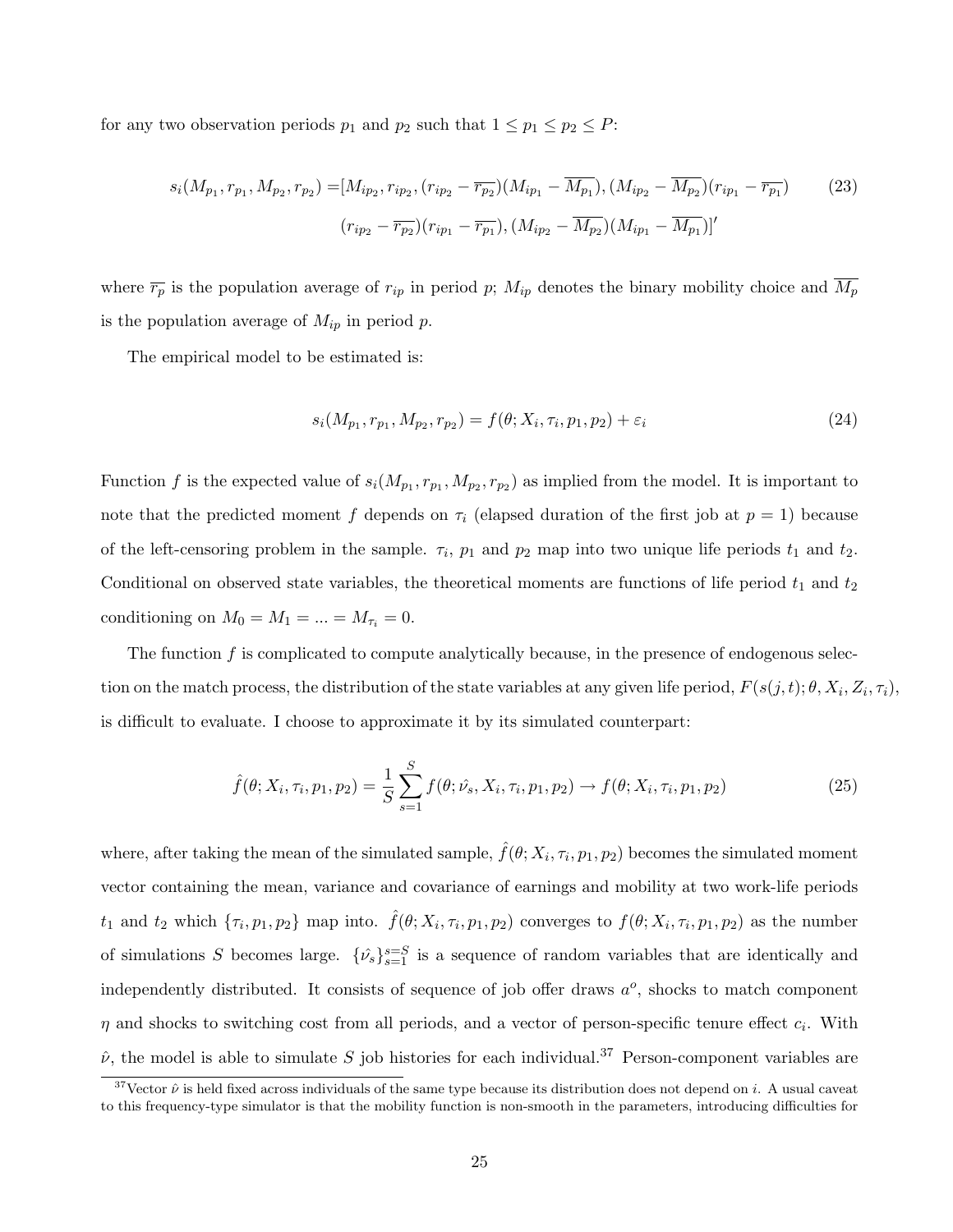additive in the match-component and do not affect the mobility rules. Therefore, person-level shocks are not simulated and they enter in  $\hat{f}$  with an analytical expression. For example, one of the theoretical moments is  $var(r_{it})$  consisting of a linear combination of  $var(u_{it})$  and  $var(a_{ijt})$ . As the person-level wage  $u_{it}$  is independent of the job mobility decision, the former can be expressed as function of model parameters:  $var(u_{it}) = \sigma_{u0}^2 + t_2^2 \sigma_{\delta}^2 + t_2 \sigma_{\eta}^2$ . The latter, however, can only be evaluated using Monte Carlo simulations. Details of the simulation procedure are described in Appendix C.

Assume we have a balanced panel at hand for notational convenience. Taking sample averages, the LHS of equation (24) becomes the mean, variance and covariance of mobility and wage residuals between any two observation periods in the sample:

$$
[E(M_{ip_2}), E(r_{ip_2}), cov(r_{ip_1}, r_{ip_2}), cov(M_{ip_1}, M_{ip_2}), cov(r_{ip_1}, M_{ip_2}), cov(M_{ip_1}, r_{ip_2})]
$$

The vector of simulated moments for any given two observation periods is:

$$
\mathbf{g}(\theta; p_1, p_2) = \mathbf{s}(M_{p_1}, r_{p_1}, M_{p_2}, r_{p_2}) - \frac{1}{N} \sum_{i=1}^N \hat{f}(\theta; X_i, \tau_i, p_1, p_2)
$$
(26)

where N is the number of workers in the panel, **s** is the sample average of  $s_i(M_{p_1}, r_{p_1}, M_{p_2}, r_{p_2})$ . Since we calculate f for every worker that we observe at  $p_1$  and  $p_2$ , effectively, the simulated population has the same distribution of  $X, Z, \tau$  as in the observed sample.

Let  $\mathbf{g}(\theta)$  be a vector consisting  $\mathbf{g}(\theta; p_1, p_2)$  at all possible combinations of  $p_1$  and  $p_2$ . The size of vector  $\mathbf{g}(\theta)$  is  $M \times 1$ . The total number of moments is  $M = (P + 1)(2P - 1)$ . I choose  $P = 8$ , leading to a total of  $M = 135$  moments used.<sup>38</sup> The goal of the second stage estimation is to find  $\theta$  which minimizes:

$$
\mathbf{g}(\theta)'\mathbf{W}\mathbf{g}(\theta) \tag{27}
$$

where  $W$  is an M by M weighting matrix. The weighting matrix is chosen as a diagonal matrix such

gradient-based optimization method. I smooth  $M_{it}$  by  $\Phi(\frac{J_{it}^*}{h})$ , where  $\Phi$  is the standard normal cumulative distribution function and h is a smoothing parameter. When  $h \to 0$ , the approximation converges to the frequency simulator.

<sup>&</sup>lt;sup>38</sup>Beyond eight sample periods, the sample size is insufficient to yield reliable estimates of empirical moments.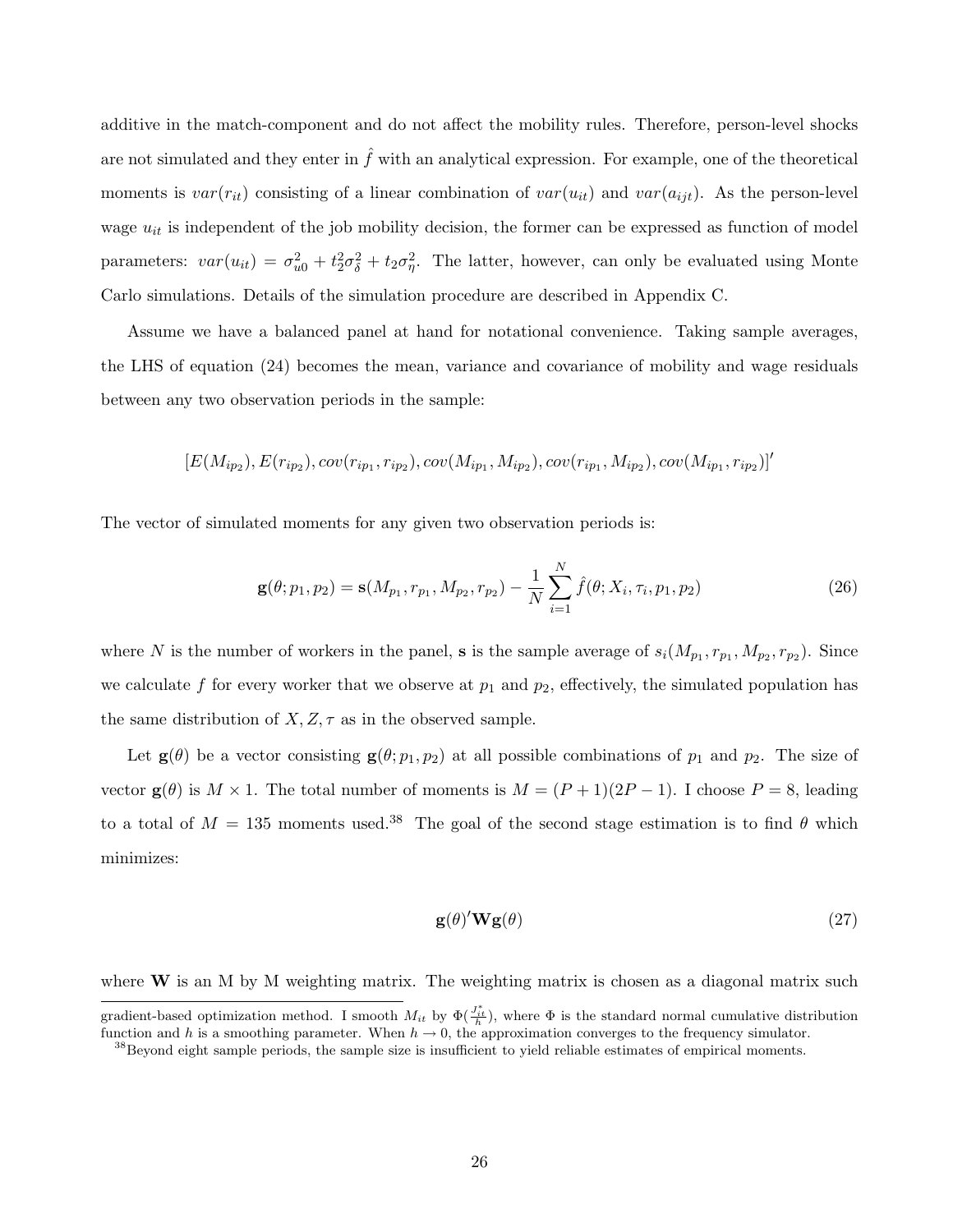that  $W = A^{-1}$ . A is a diagonal matrix whose elements on the main diagonal are given by

$$
A_{kk} = \frac{1}{N} \sum_{i=1}^{N} (\mathbf{s}_i - \mathbf{s})(\mathbf{s}_i - \mathbf{s})'
$$

Therefore, the main diagonal of W contains the inverse of the variance of corresponding elements in  $s$ . Given the set of moments, this diagonally-weighted minimum distance estimator is more efficient than the equally-weighted estimator where W is an identity matrix. Intuitively, this weighting matrix allows us to adjust the moment conditions such that they all enter the objective function as being roughly similar in scale.<sup>39</sup> It also avoids the large small-sample bias if the optimal weighting matrix were used, which is primarily related to the off-diagonal elements in the optimal weight matrix (see Altonii and Segal (1996)).

### 6 Estimation Results

The estimated parameters are presented in Table 6. The first column contains estimates for our preferred model with switching cost. Wage risk at the worker-firm match level is the dominating risk facing employed workers: the variance of match-level shock  $(\sigma_{\eta}^2)$  is  $\frac{0.986}{100}$ , which is more than two orders larger than the variance of the person-level wage shock  $(\sigma_{\zeta}^2 = \frac{0.005}{100})$ . It implies that on-the-job search could potentially respond to a large fraction of permanent wage risk. The variance of the transitory shock is large, which is consistent with previous discussion that measurement errors could be responsible for substantial wage variations.

Turning to the random growth factors, I find that the point estimate of return to tenure  $(\mu_c)$  is about -0.8% per period (four months) and the estimated return to experience  $(\mu_{\delta})$  is 1.2%. There is strong support for heterogeneous return to tenure and return to experience. The model presented in this paper contains heterogeneous return to tenure and permanent match-specific shocks, both of which are absent in reduced-form models of the return to tenure.<sup>40</sup> Permanent match-level wage shocks and

<sup>&</sup>lt;sup>39</sup>The specified weighting matrix is essential here, because the covariance between wage and mobility is much smaller than the variability of wage. I also estimated the model using an identity weighting matrix, which is equivalent to minimizing the sum of squared residuals  $\sum_{i=1}^{N} \varepsilon_i^2$ . The estimated match heterogeneity and offer arrival rates are severely downward biased, although the rest of the parameters are similar. The full results are available upon request.

 $^{40}$ See Altonji and Williams (2005) for a reassessment of this literature. In reduced-form estimations of return to tenure, any shock to match component is assumed transitory and therefore does not relate to turnover behavior. Also, if return to tenure is heterogeneous, on-the-job search implies that workers whose returns are low tend to switch jobs at a faster rate, generating a positive relation to observed tenure. This is likely to produce a positive source of bias to existing estimators.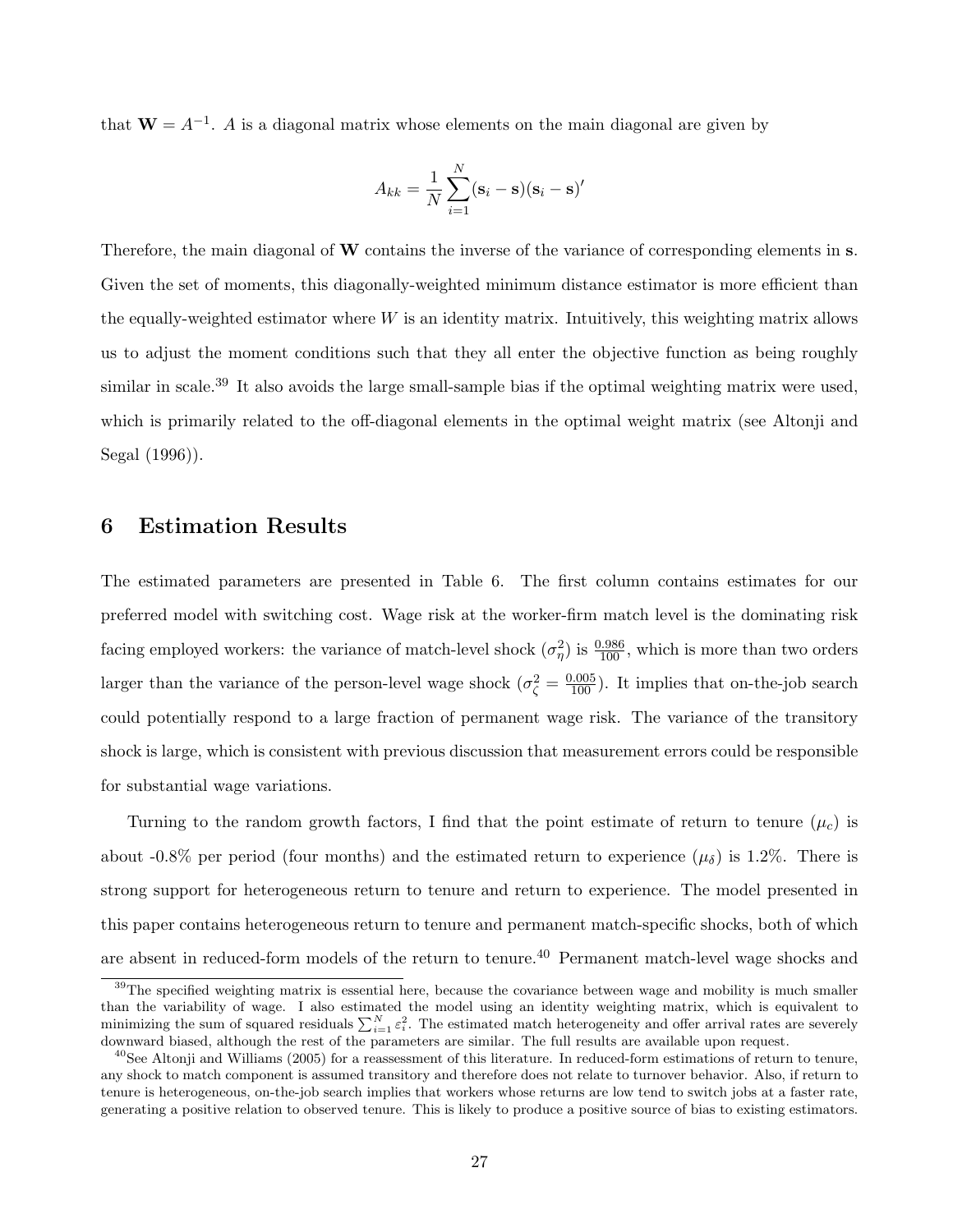job mobility alone can generate sufficient positive wage growth over time, because workers are able to preserve good match shocks and move away from bad match shocks by job mobility. The negative  $\mu_c$ coincides with Nagypal (2005), who shows that one needs to have a decreasing value of match quality over the job tenure in order to match the high rate of job-to-job transitions in the data. Our story is similar here: if there is no depreciation in job-specific skills (i.e.  $\mu_c$  is positive), the model implies a quick decline in the probability of moving over time. This would be inconsistent to the high rate of job-to-job transitions we observe even for workers.

The estimated heterogeneity of the individual wage component at the start of life is much larger than the initial match heterogeneity, suggesting that the individual wage component is essential to match both the extent of job-to-job transitions and the associated dispersion in wages.<sup>41</sup> Examining the switching cost parameters, I find that the estimated switching cost is moderate for the sample under study. The magnitude of estimated  $\gamma^{constant}$  is more than one-third of the mean log wage in the first period of life. For this sample of young male workers, the switching cost is smaller for workers who have a college degree, own a house, and for married and white workers.<sup>42</sup> The subsidy from spouses to job search could reduce the mobility costs of married workers. Young workers who own a house may be more likely to change jobs when there is a wage fall, perhaps because they have to make mortgage payments.

What happens if shocks to the worker-firm match and job switching cost are ignored? This corresponds to the assumption made in Low, Meghir, and Pistaferri (2010) and Altonji, Smith, and Vidangos (2009), where the worker's mobility choice is solely based on the value of initial match. Column (3) presents the estimated parameters by assuming constant matches within jobs. We see a large increase in the estimated variance of permanent shock (from  $\frac{0.005}{100}$  to  $\frac{0.176}{100}$ ). A large proportion of wage fluctuations that is in fact specific to a worker-firm match has been identified as permanent shocks that will persist across all jobs. In Section 7, I discuss the implications of this finding for the true wage risk facing workers. In column (4), I estimate a canonical wage process by neglecting the match-specific wage altogether and hence disallowing the worker's selection between jobs.<sup>43</sup> This has been a standard

<sup>&</sup>lt;sup>41</sup>Bils, Chang, Kim, and Hall (2009) and Hornstein, Krusell, and Violante (2011), show that match heterogeneity alone is insufficient to produce both realistic wage dispersion and unemployment fluctuations at the same time.

 $^{42}$ Note that the offer arrival process is homogeneous across workers. The switching cost parameters will be contaminated if the offer arrival rate also varies across worker's education, marital status, race and house ownership (e.g. because worker's search effort varies). One needs to explore other exclusion restrictions to separately identify the offer arrival process  $(J)$ and the job selection process  $(O)$ .

<sup>&</sup>lt;sup>43</sup>Since wage is assumed exogenous (no selection between jobs), the first stage regression is run using observed wages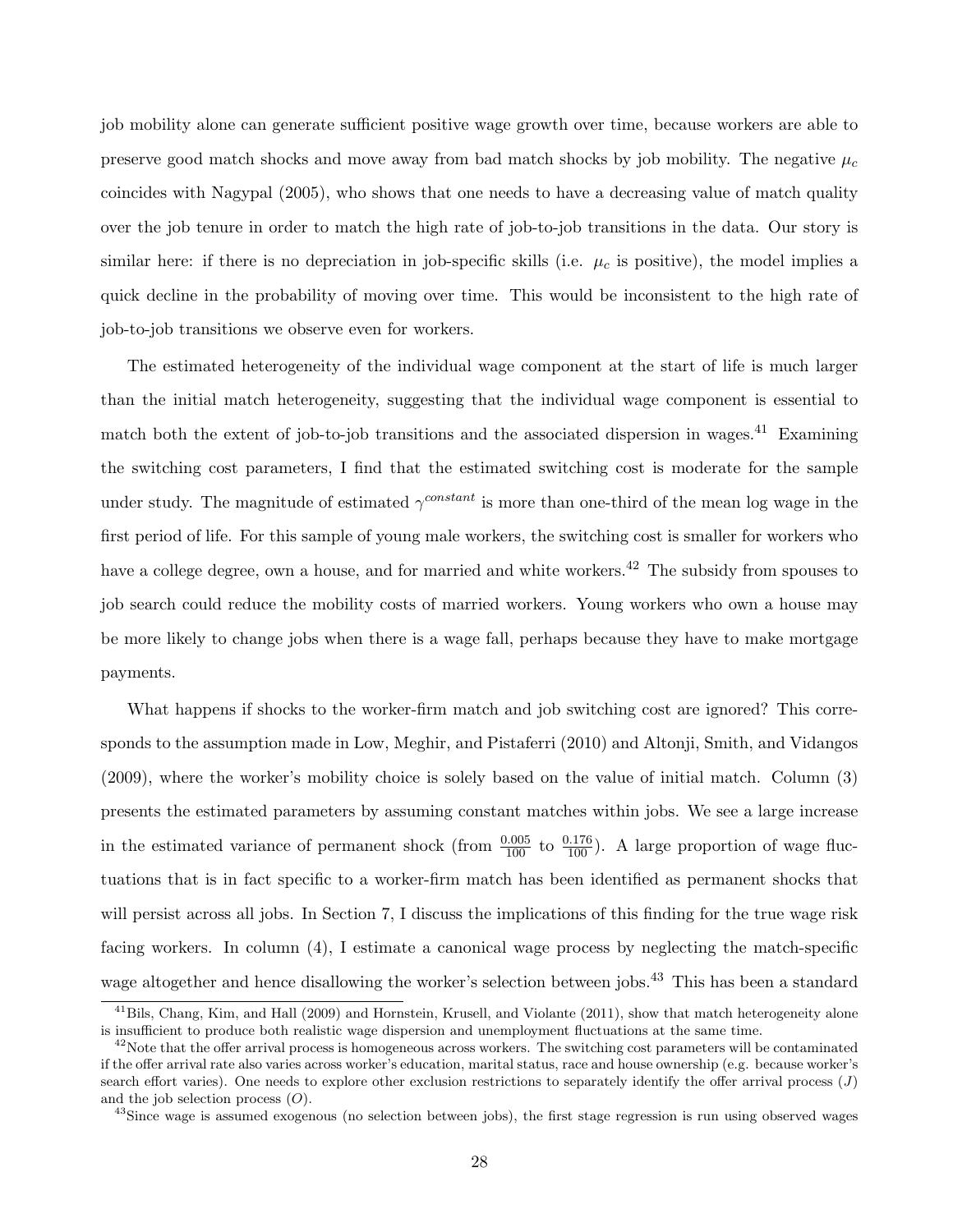in estimating wage uncertainty in the labor and macroeconomics literature. Compared with estimates from the model taking job mobility into account (but assuming constant match) in column (3), the permanent wage uncertainty nearly doubles and the variance of transitory shock increases by a third, from 0.036 to 0.046. These results are consistent with findings in Low, Meghir, and Pistaferri (2010). If we ignore the worker's selection between jobs, about 50% of the identified permanent wage uncertainty stems from worker's endogenous job mobility choice.

The identification of the full model hinges on exclusion restrictions. As a sensitivity test, I also estimate the model without switching cost, where job mobility is only influenced by wage differences. Column (2) presents the results. Comparing the first and second column, we find that the estimated parameters are qualitatively very similar. The variance of match shock is smaller, yet it remains very large relative to the variance of person-level shock. When non-wage factors are disallowed to influence job mobility, we also obtain a decline in the heterogeneity in offered match values. Unobserved nonwage factors raises the worker's reservation wage in general, which would presumably drive up the variation of match-level shock and offered match values in order to match the same extent of job-to-job transitions and wage growth from data.

To evaluate the fit of the model, I simulate 20 careers for each worker in the sample using the parameter estimates for the switching-cost model. Therefore I simulate a total of 24,220 careers and the simulated population has the same distribution of observed characteristics X and Z. I then truncate the careers according to the empirical distribution of left-censored job spells  $\tau$ . The final simulated sample contains 8 observation periods, whose joint distribution of  $X, Z$  and  $\tau$  matches the SIPP sample. Next, I run the wage and mobility regression on the simulated sample and compare the regression relationship between wage and mobility with those of the estimates from SIPP (Table 4). The estimated coefficients (column (1b) and (2b)) are very close to the estimates from SIPP. The only difference is the coefficient on one-period lagged mobility in the wage regression, where the model implies a negative correlation between lagged mobility and current wage. Overall, I conclude that the model is able to match closely the dynamic relationship between job mobility and wage in the SIPP sample.

over all periods on personal characteristics including labor market experience. Transitory shocks are assumed i.i.d. The weighting matrix used is an identity matrix.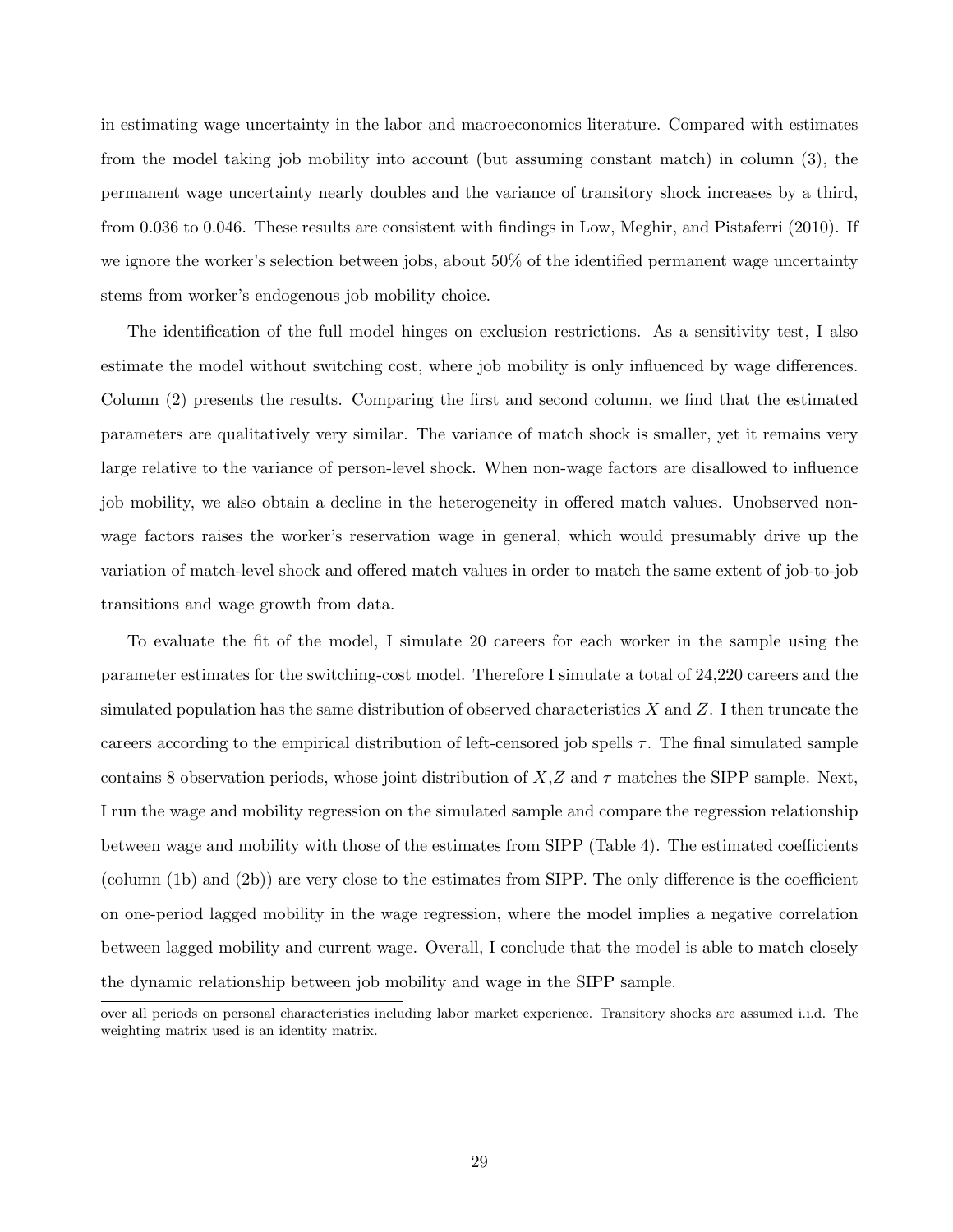# 7 Implications of the Model

#### 7.1 Value of Job Mobility in Response to Wage Shocks

Match-level wage shocks affect the probability of job mobility for a given worker-firm match. To quantify the value of job mobility as a way of responding to the match-level wage shocks, I calculate the life-time expected utility of a worker holding the reservation wage fixed in every period at the level before match-level shock takeing place in that period (thereby disallowing job mobility to respond to match-level shocks). Mathematically, let  $V_0^{e'}$  $\mathcal{O}_0^{ee'}(S(j,0))$  be the value at the beginning of life in the hypothetical environment.  $V_0^{e'}$  $\mathcal{O}_0^{e'}(S(j,0))$  is evaluated with respect to a modified conditional density function  $f'(a_{ijt}|a_{ijt-1}, \eta_{it})$  in every period:

$$
f'(a_{ijt}|a_{ijt-1},\eta_{it}) = g'(a_{ijt}|M_{it},a_{ijt-1},\eta_{it})h'(M_{it}|a_{ijt-1},\eta_{it}=0)
$$
\n(28)

where  $\eta_{it}$  is absent in the h' density but not in the g' density. Conditioning on the worker's type and history of match draws up to  $t - 1$ , h' measures whether the worker would have moved in the absence of match-level shocks. Then, the value of job mobility at the beginning of life is given by

$$
\Delta V_0 = V_0^e(S(j,0)) - V_0^{e'}(S(j,0))
$$
\n(29)

where  $V_0^e(S(j, 0))$  is the life value with free job mobility responding to match-level shocks.  $\Delta V_0$  measures the welfare value of job mobility in response to match-level risk. The higher the switching cost is, the closer is the  $h'(M_{it}|a_{ijt-1}, \eta_{it} = 0)$  density from the  $h(M_{it}|a_{ijt-1}, \eta_{it})$  density and the smaller is the  $\Delta V_0$ .

Table 7 shows the calculated value of job mobility. Panel A shows that the welfare value of job mobility  $(\Delta V_0)$ , when represented as a percentage of the value a job  $V_0^e$ , is close to 15% for all types of workers. The value of job mobility is monotonically decreasing in the cost of job changes: workers whose switching cost is low (e.g. married, do not own a house, college graduate, white workers) enjoy larger values of job mobility than those whose cost of switching employer is high (e.g. single, do not own a house, high school graduate, non-white workers). When switching cost is large, job mobility is a less useful tool to act against negative match-level wage shocks. Clearly, when switching cost is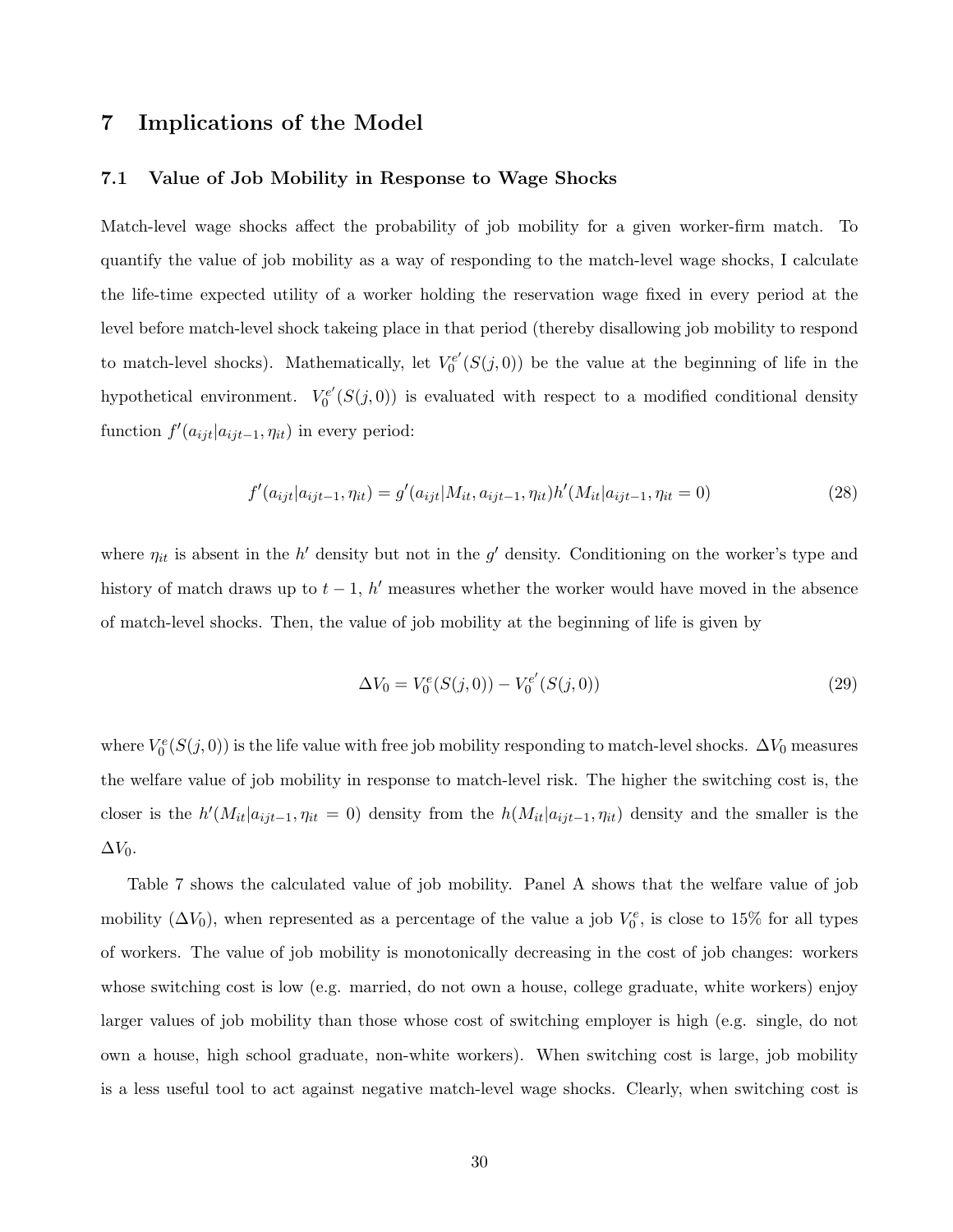infinite,  $\Delta V_0$  should be equal to zero. Panel B suggests that, holding the switching cost fixed, the value of job mobility is increasing in the variances of match-level shocks. When wage variations in the match-component is high (like the one estimated earlier in this paper), job mobility is an extremely valuable channel to act against negative wage shocks.

#### 7.2 Wage Risk Prior to Job Mobility

True wage risk corresponds to the wage risk prior to making the job mobility decision in each period. In our model, the true wage risk is the sum of the variance of the person- and match-level shocks  $(\sigma_{\zeta}^2 + \sigma_{\eta}^2) = \frac{0.829 + 0.005}{100}$ , which is more than twice as much as the variance of permanent shock identified from a canonical wage process where the firm-specific wage is neglected  $(\frac{0.321}{100})$ . When the switching cost is ignored, the estimated true permanent uncertainty  $(\frac{0.624+0.003}{100})$  remains sizable, although it is understated by 25% comparing to the estimates when switching cost is incorporated. The reason is, as we mentioned previously, that switching cost raises the worker's reservation match and there must be larger variation in the match-level shock in order to explain the observed mobility pattern from data.

Another way to argue that wage risk is underestimated from realized wage changes is to compare the variance of the realized match-specific wage change with the variance of the match-level shock. Figure 7 plots the variance of changes in match quality over the first 30 periods of work life, for a simulated population of 10,000 workers of the same type. The top solid line is the true match-level wage risk estimated by the model. Canonical wage dynamics models attribute the variation of wage changes to uncertainty. When job mobility choices are properly modeled, changes in wages are endogenous and no longer yield correct information on the true wage risk facing workers. The variation of realized match changes (dotted line) underestimates the true wage variation (solid line) which would have taken place without job mobility. A higher switching cost (dashed line) *reduces* the latent wage risk, for shocks are more likely to be reflected in observed wages since workers are less "responsive" to not-so-bad match shocks.

### 7.3 Decomposing Wage Growth and Inequality for Young Workers

Using the estimated parameters (column (1) of Table 6), I simulate the wage histories for 2500 workers of a given type  $X_i$ . I then decompose the mean and the variance of simulated wages over the first 40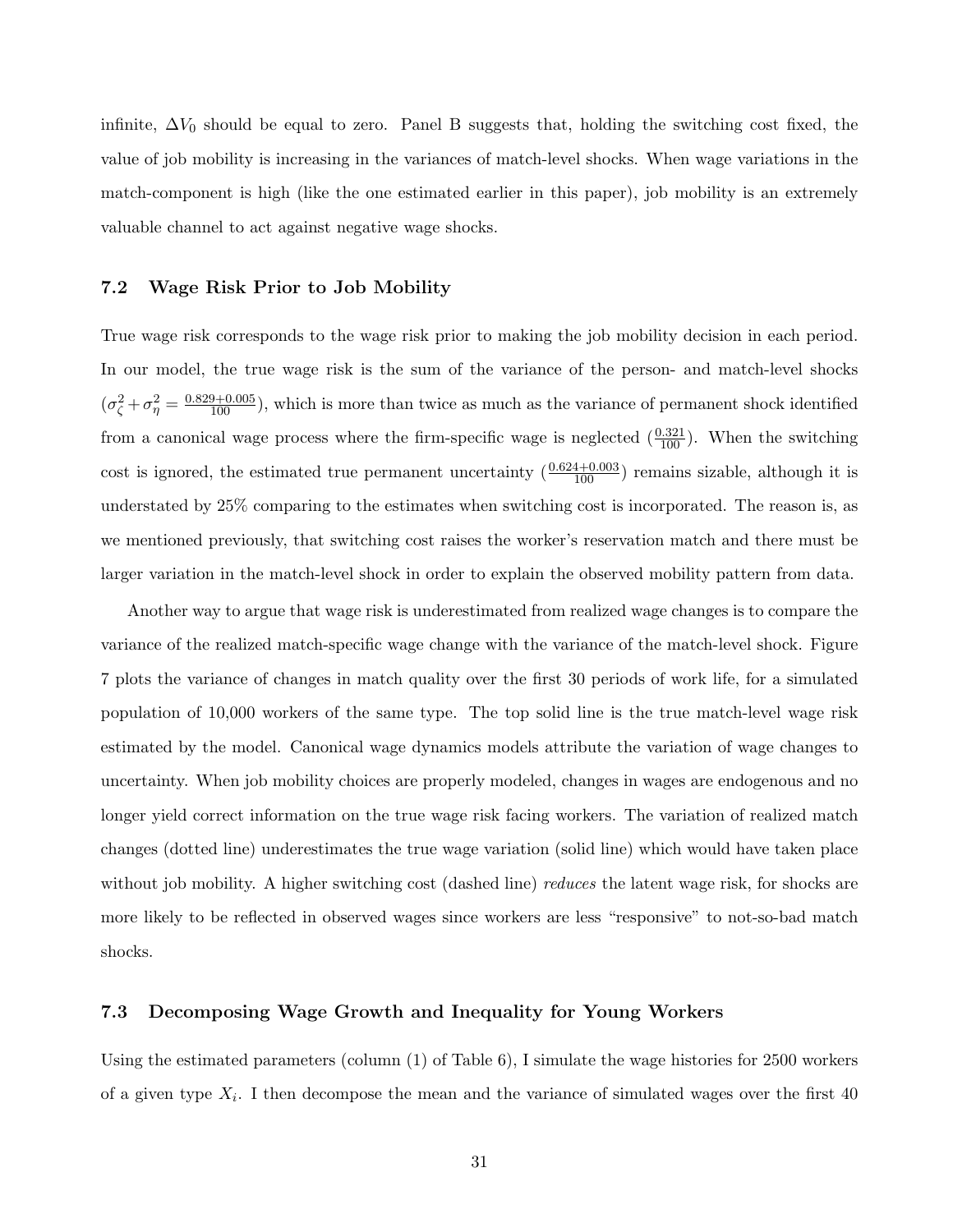periods (13 years) of the life cycle. The primary interest is to evaluate the contribution from the match and the individual component to wages over time. The left panel of Figure 7 examines the experience profile of mean wages. Both the match component and individual component drive wage growth. The growth in  $E(u_t)$  is due to the positive experience effect. The growth in  $E(a_t)$  is entirely due to job mobility, without which  $E(a_t)$  would be declining over time given that the estimated mean return to tenure is negative. Good shocks are preserved and bad shocks could be recovered through job changes. As the extent of job-to-job transitions decreases with experience, the growth of  $E(a_t)$  gradually slows down, generating the concave experience profile of wages.

The right panel of Figure 7 decomposes the age profile of wage inequality for young workers. At the beginning of life, almost all of the wage inequality is from variation in individual heterogeneity (i.e. individual's general ability). As worker accumulates labor market experience, the contribution from the worker-firm match quickly rises as a result of the permanent match shocks, job-to-job transitions, and heterogeneous return to tenure. Indeed, after 10 years from the beginning of life, the variation of matchlevel wages contribute as much as the wage variation at the person level to log wage inequality. In other words, differences in labor market histories are the main driving force behind the increasing inequality over life. This result is similar to recent findings from Huggett, Ventura, and Yaron (2011). Note that transitory shocks and/or measurement errors play a significant role in explaining cross-sectional wage inequality throughout life.

# 8 Conclusion

This paper jointly estimates a model of wage dynamics and a model of job mobility with switching cost. I consider two sources of wage shocks: shocks at the worker-firm match level and shocks at the individual level which persist across jobs. The key identifying restriction is that match-level shocks affect the worker's job mobility decision, while the person-level shock is independent of job mobility. Given a model of on-the-job search, distinguishing match-level shocks from person-level shocks is economically important. I identify the true wage risk prior to job mobility, which is more than twice as large as the wage risk estimated using observed wages alone. I also show that job mobility is a valuable channel in response to the match-level wage shocks. The extent of latent wage risk and the value of job mobility depend critically on the magnitude of the switching cost and the variation of match-level wage shocks.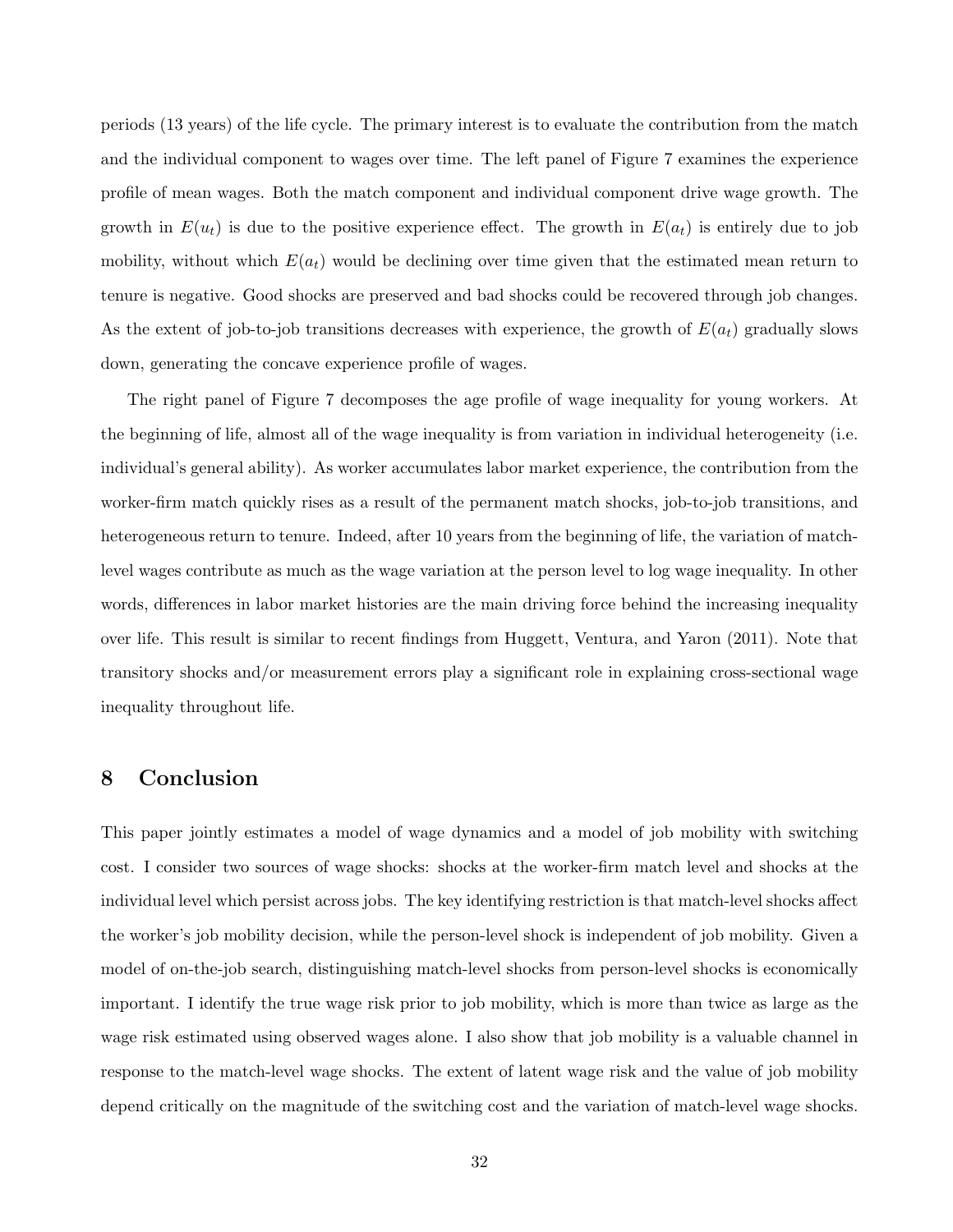There are a few policy implications from this paper. During an economic recession, the toll on displaced workers usually attracts much attention. However, this paper suggests that the welfare of employed workers could also be greatly reduced in recessions. For employed workers, recessions could lead to a rise in job switching cost or a decline in the offer arrival probability. Under either case, job mobility is less valuable in terms of its value in moving away from bad match-level shocks. In addition, decreasing activities of job-to-job transitions implies that match-level shocks would appear more persistent in recessions and thereby making the wage risk identified from observed wages larger. This coincides with empirical evidence from the literature finding that idiosyncratic risk is countercyclical.<sup>44</sup> Lastly, the fact that the accumulated match-specific shocks account for much of the wage inequality for workers in their early careers suggests an important role for policy interventions (like job training programs) aiming to help workers recover from the loss of job-specific skills.

This paper can be extended in a number of directions. First, the paper ignores unemployment and only focuses on job mobility decisions made by young male workers. It is useful to extend the model to include transitions between employment to unemployment. This is likely to imply a larger variation of match-level shocks within jobs. Second, the wage process considered in this paper remains a simple one. The variance of match-level shock is constant over time. In a model where learning is allowed, the variation of surprises to match quality is decreasing with tenure as workers learn more about their match-specific productivity (Jovanovic, 1979). It would be interesting to explore the implication of the model where job is an "experience good". In that case, the option value of current job would be declining with tenure, which would presumably dampen the value of job mobility. Third, jobs considered in the paper differ from each other only in offered match qualities. Modeling transitions across jobs that differ in wage risk, return to tenure, or hours of work is left for future research. Each extension would add another state variable in the model and require a careful specification of the preference structure. Finally, an important avenue for future research is to analyze the relation between job mobility and other channels which workers can rely on in response to labor market risk, and to quantify their relative importance for reacting against different types of shocks.

<sup>44</sup>See Storesletten, Telmer, and Yaron (2004).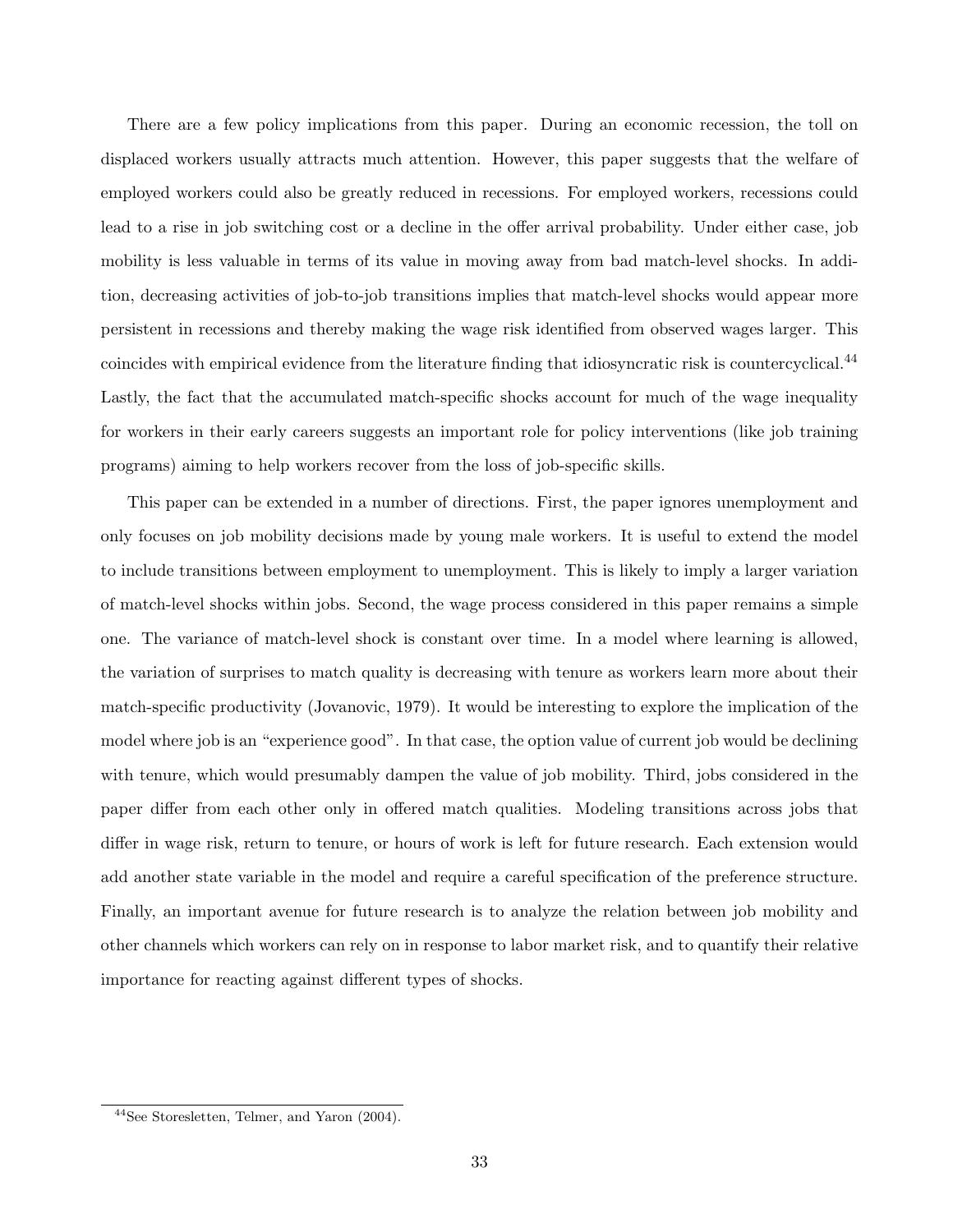# APPENDIX

### A Proof of Proposition 1

For notational convenience, I omit state variables  $c_i$  and  $k_i$ , leaving  $a_{ijt}$  the only state variable in worker's problem. Therefore, the value function defined here is conditional on worker's type  $c_i$  and  $k_i$ .

**Lemma 1.**  $V_t^e(a)$  is monotonically increasing in a, for all t.

Proof. This can be established through backward induction.

$$
V_T^e(a_{ijT}) = a_{ijT}
$$

which is an increasing function in  $a_{ijT}$  trivially. Now suppose  $V_{t+1}^e(a_{ijt+1})$  is increasing in  $a_{ijt+1}$ . Proving that  $V_t^e(a_{ijt})$  is increasing in  $a_{ijt}$  concludes the induction. Now,

$$
V_t^e(a_{ijt}) = a_{ijt} + \Gamma(1 - \lambda^e)E_t \left[ V_{t+1}^e(a_{ijt+1}) \right] + \Gamma \lambda^e E_t \left[ \max V_{t+1}^e(a_{ijt+1}), V_{t+1}^e(a_{ij't+1}) - k_i \right] \tag{1}
$$

We know that

$$
E_t \left[ V_{t+1}^e(a_{ijt+1}) \right] = \int V_{t+1}^e(a_{ijt+1}) dF(a_{ijt+1}|a_{ijt})
$$

By the assumptions on the match process, it is easy to show that  $F(a_{ijt+1} | a_{ijt}^1)$  first-order stochastically dominates  $F(a_{ijt+1}|a_{ijt}^2)$ , for any  $a_{ijt}^1 > a_{ijt}^2$ . This implies that  $\int v(k)dF(k|w^1) > \int v(k)dF(k|w^2)$  for any increasing function v. Since by assumption  $V_{t+1}^e(a_{ijt+1})$  is increasing in its argument and  $a_{ijt+1}$  is increasing in  $a_{ijt}$ ,  $V_{t+1}^e(a_{ijt+1})$  is also increasing in  $a_{ijt}$ . Hence we have established that  $E_t\left[V_{t+1}^e(a_{ijt+1})\right]$ is increasing in  $a_{ijt}$ .

Suppose  $V_{t+1}^e(a_{ijt+1}) > V_{t+1}^e(a_{ij't+1}) - k_i$ . From equation (1), it is easy to show that  $V_t^e(a_{ijt})$  is increasing in its argument. Suppose  $V_{t+1}^e(a_{ijt+1}) \lt V_{t+1}^e(a_{ij't+1}) - k_i$ . Since  $a_{ijt+1}$  is increasing in  $a_{ijt}$ , given  $k_i$ ,  $a_{ij't+1}$  must also be. Then  $E_t\left[V_{t+1}^e(a_{ij't+1}) - k_i\right]$  is increasing in  $a_{ijt}$  and hence  $V_t^e(a_{ijt})$  is increasing in its argument.  $\Box$ 

**Corollary 1.** If there is no job switching cost, then a worker always chooses a reservation value  $r(a_{it})$ such that  $r(a_{jt}) = a_{jt}$ .

Proof. The reservation match value satisfies:

$$
V_t^e(a_{ijt}) = V_t^e(r(a_{ijt}))
$$
\n
$$
(2)
$$

By Lemma 1, we conclude  $r(a_{ijt}) = a_{ijt}$  for all t.

**Lemma 2.** The reservation match value  $h_t(a, k)$  is monotonically increasing in a, for all t.

 $\Box$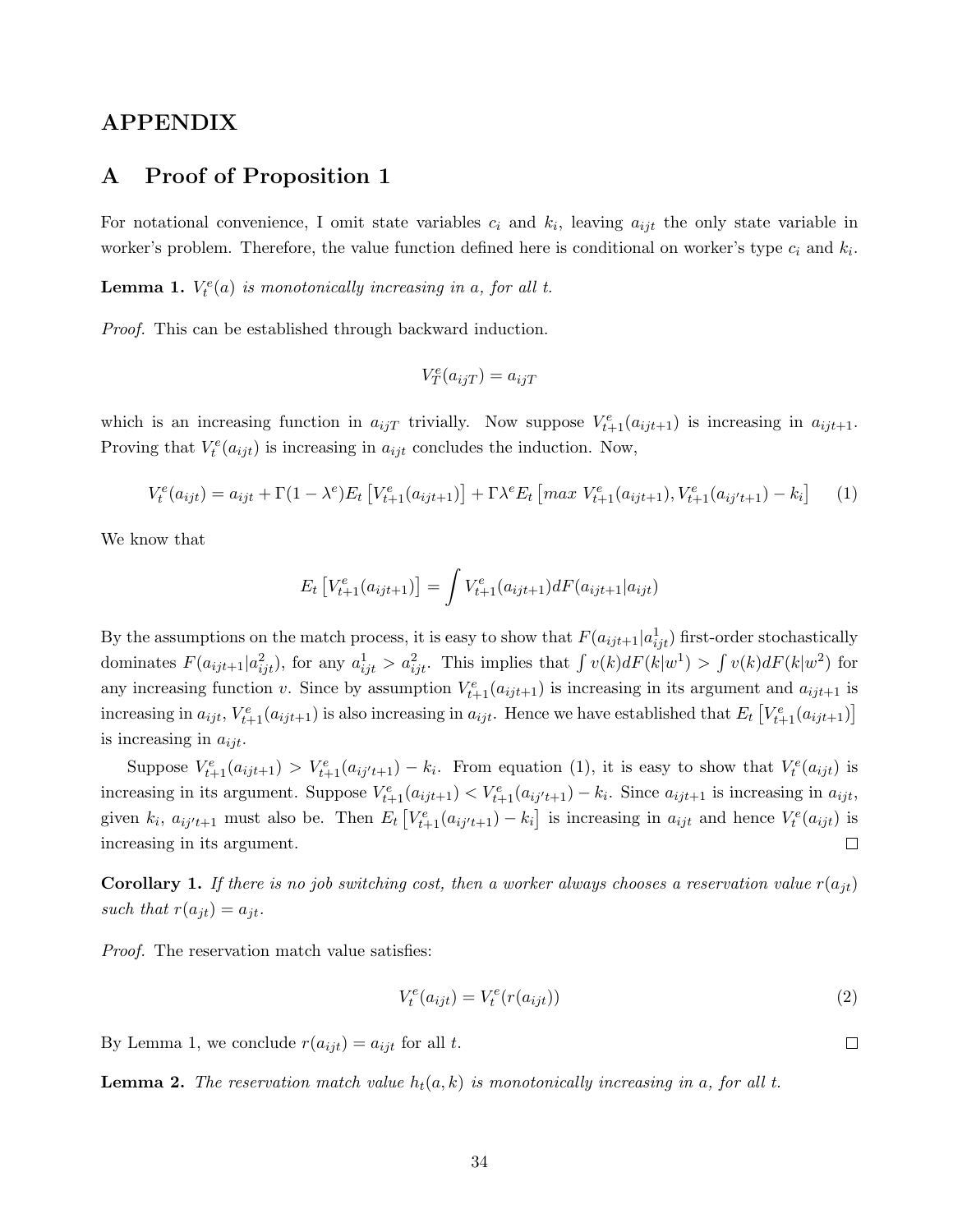Proof. The reservation match value satisfies:

$$
V_t^e(a_{ijt}) = V_t^e(h_t(a_{ijt}, k_i)) - k_i
$$

By the implicit function theorem<sup>45</sup>,

$$
\frac{\partial h_t(a_{ijt}, k_i)}{\partial a_{ijt}} = \frac{V_t^e(a_{ijt})'}{V_t^e(h_t(a_{ijt}, k_i))'} > 0
$$

 $\Box$ 

 $\Box$ 

**Lemma 3.**  $V_t^e(a)'$  is monotonically increasing in a, for all  $t=1...$   $T-1$ .

Proof. Let  $\Phi(\cdot)$  and  $\phi(\cdot)$  denote cumulative and density function of the offer distribution respectively. Differentiating equation 1 w.r.t.  $a_{ijt}$ 

$$
\frac{\partial V_t^e(a_{ijt})}{\partial a_{ijt}} = 1 + \Gamma(1 - \lambda^e) E_t(V_{t+1}^e(a_{ijt+1})')
$$
  
+  $\Gamma \lambda^e E_t \left[ V_{t+1}^e(a_{ijt+1})' \Phi(h_{t+1}(a_{ijt+1})) + V_{t+1}^e(a_{ijt+1}) \phi(h_{t+1}(a_{ijt+1}, k_i)) \frac{\partial h_{t+1}(a_{ijt+1}, k_i)}{\partial a_{ijt+1}} \right]$   
-  $\Gamma \lambda^e E_t \left[ (V_{t+1}^e(h_{t+1}(a_{ijt+1})) - k_i) \phi(h_{t+1}(a_{ijt+1}, k_i)) \frac{\partial h_{t+1}(a_{ijt+1}, k_i)}{\partial a_{ijt+1}} \right]$   
=  $1 + \Gamma(1 - \lambda^e) E_t(V_{t+1}^e(a_{ijt+1})') + \Gamma \lambda^e E_t \left[ V_{t+1}^e(a_{ijt+1})' \Phi(h_{t+1}(a_{ijt+1})) \right]$  (3)

where the last step follows because by definition,  $V_{t+1}^e(h_{t+1}(a_{ijt+1})) - k_i = V_{t+1}^e(a_{ijt+1})$ . From (3), we obtain

$$
\frac{\partial^2 V_t^e(a_{ijt})}{\partial a_{ijt}^2} = \Gamma(1 - \lambda^e) E_t(\frac{\partial^2 V_{t+1}^e(a_{ijt+1})}{\partial a_{ijt+1}^2}) \n+ \Gamma \lambda^e E_t \left[ \frac{\partial^2 V_{t+1}^e(a_{ijt+1})}{\partial a_{ijt+1}^2} \Phi(h_{t+1}(a_{ijt+1}) + V_{t+1}^e(a_{ijt+1})' \phi(h_{t+1}(a_{ijt+1}, k_i)) \frac{\partial h_{t+1}(a_{ijt+1}, k_i)}{\partial a_{ijt+1}} \right]
$$
\n(4)

From Lemma 1 and Lemma 2, we know the last term in equation (4) must be positive. In a backward induction argument, equation (4) essentially proves the core of the induction: if  $\frac{\partial^2 V_{t+1}^e(a_{ijt+1})}{\partial \alpha^2}$  $\frac{t+1}{\partial a_{ijt+1}^2}$  is positive, then  $\frac{\partial^2 V_t^e(a_{ijt})}{\partial a^2}$  $\frac{\partial v_t(u_{ijt})}{\partial a_{ijt}^2}$  must also be positive. Therefore, to complete the proof, we only need to show that the claim is true in the last period. In period  $T$ ,  $\frac{\partial^2 V_T^e(a_{ij}r)}{\partial a^2}$  $\frac{\partial \Phi_{T}(a_{ij}T)}{\partial a_{ij}^{2}T} = 0$ . Moving one period backwards,

$$
V_t^e(a_{ijT-1}) = a_{ijT-1} + \Gamma(1 - \lambda^e)E_{T-1}[a_{ijT}] + \Gamma \lambda^e E_{T-1}[max a_{ijT}, a_{ijT} - k_i]
$$

It is straightforward to show that  $\frac{\partial^2 V_t^e(a_{ijt})}{\partial a^2}$  $\frac{\partial V_t^e(a_{ijt})}{\partial a_{ijt}^2} = \Gamma \lambda^e E_{T-1}(\phi(a_{ijT} + k_i)) > 0.$ 

 $^{45}V(a)$ ' denotes partial derivative of the value function w.r.t a.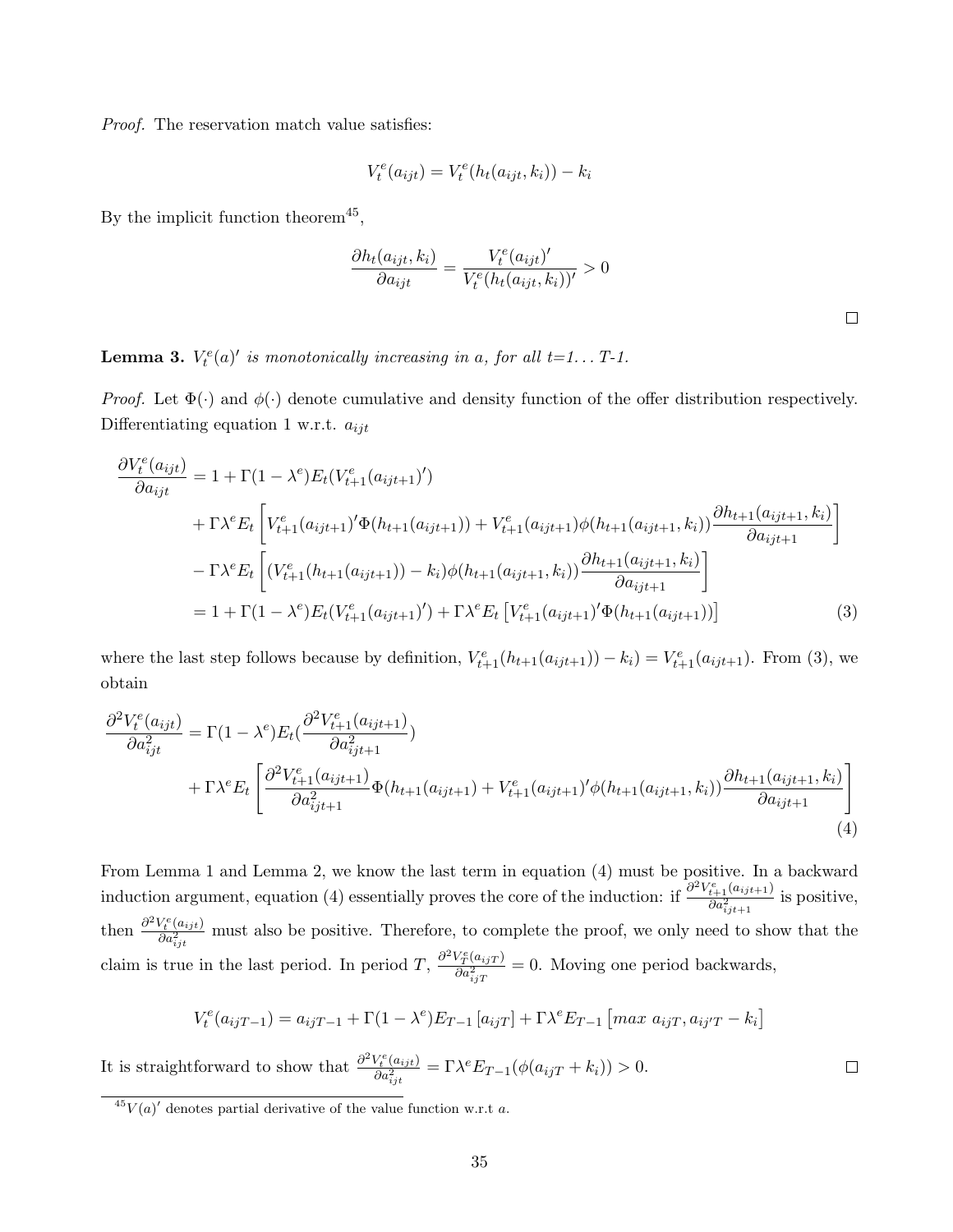So far we have established that the worker's value function is monotonically increasing and convex. We are now ready to derive properties of the reservation wage in the presence of switching cost.

**Proposition 1.** If  $k \neq 0$ , a worker's optimal strategy is to set a reservation match value  $h_t(a_{it}, k)$ where a worker chooses to move if and only if there is an offer such that  $a_{j'}^o > h_t(a_{jt}, k)$ . Furthermore, for all  $t = 1...T - 1$ ,  $h_t(a_{jt}, k)$  satisfies the following properties: (1)  $h_t(a_{jt}; c, k) > a_{jt}$  if  $k > 0$  (2)  $\frac{\partial h_t(a_{jt};c,k)}{\partial k} > 0$  (3)  $0 < \frac{\partial h_t(a_{jt};c,k)}{\partial a_{jt}}$  $\frac{(a_{jt},c,\kappa)}{\partial a_{jt}} < 1.$ 

Proof. The reservation match value is defined by:

$$
V_t^e(a_{ijt}) = V_t^e(h_t(a_{ijt}, k_i)) - k_i
$$
\n(5)

Given  $k_i > 0$  and the value function is monotonically increasing, one can easily prove by contradiction that  $h_t(a_{ijt}) > r(a_{jt}) = a_{ijt}$ .

To show the second property, recall that  $V_t^e(a)'$  is positive (Lemma 1) and monotonically increasing (Lemma 3). Therefore,

$$
V_t^e(h_t(a_{ijt}, k_i))' > V_t^e(a_{ijt})' > 0
$$
  

$$
0 < \frac{\partial h_t(a_{ijt}, k_i)}{\partial a_{ijt}} = \frac{V_t^e(a_{ijt})'}{V_t^e(h_t(a_{ijt}, k_i))'} < 1
$$

Next, we show that  $h_t(a, k)$  is monotonically increasing in k. Differentiating equation (5) with respect to  $k$ , we get

$$
\frac{\partial h_t(a_{ijt}, k_i)}{\partial k_i} = \frac{\frac{\partial V^e_t(a_{ijt})}{\partial k_i} + 1}{V^e_t(h_t(a_{ijt}, k_i))'}
$$

We know the denominator must be positive from Lemma 1. What remains to be shown is that the nominator is also positive. We prove this by backward induction.

Let us first examine  $\frac{\partial V_t^e(a_{ijt})}{\partial k}$  $\frac{\partial (a_{ijt})}{\partial k_i}$  in  $T-1$ . It is easy to show that

$$
\frac{\partial V_{T-1}^e(a_{ijT-1})}{\partial k_i} = -\Gamma \lambda^e E_{T-1} (1 - \Phi(a_{ijT} + k_i))
$$

whose value lies between (-1,0). Now suppose  $\frac{\partial V_{t+1}^e(a_{ijt+1})}{\partial k}$  $\frac{\partial h_i}{\partial k_i} \in (-1,0)$ . Differentiating  $V_t^e$  w.r.t k

$$
\frac{\partial V_t^e(a_{ijt})}{\partial k_i} = 1 + \Gamma(1 - \lambda^e) E_t(\frac{\partial V_{t+1}^e(a_{ijt+1})}{\partial k_i}) + \Gamma \lambda^e E_t \left[ \frac{\partial V_{t+1}^e(a_{ijt+1})}{\partial k_i} \Phi(h_{t+1}(a_{ijt+1}, k_i)) \right] + \Gamma \lambda^e E_t \int_{h_{t+1}(a_{ijt+1}, k_i)}^{\infty} \frac{\partial V_{t+1}^e(a_0)}{\partial k_i} d\Phi(a_0) - \Gamma \lambda^e E_t \left[ 1 - \Phi(h_{t+1}(a_{ijt+1}, k_i)) \right]
$$
(6)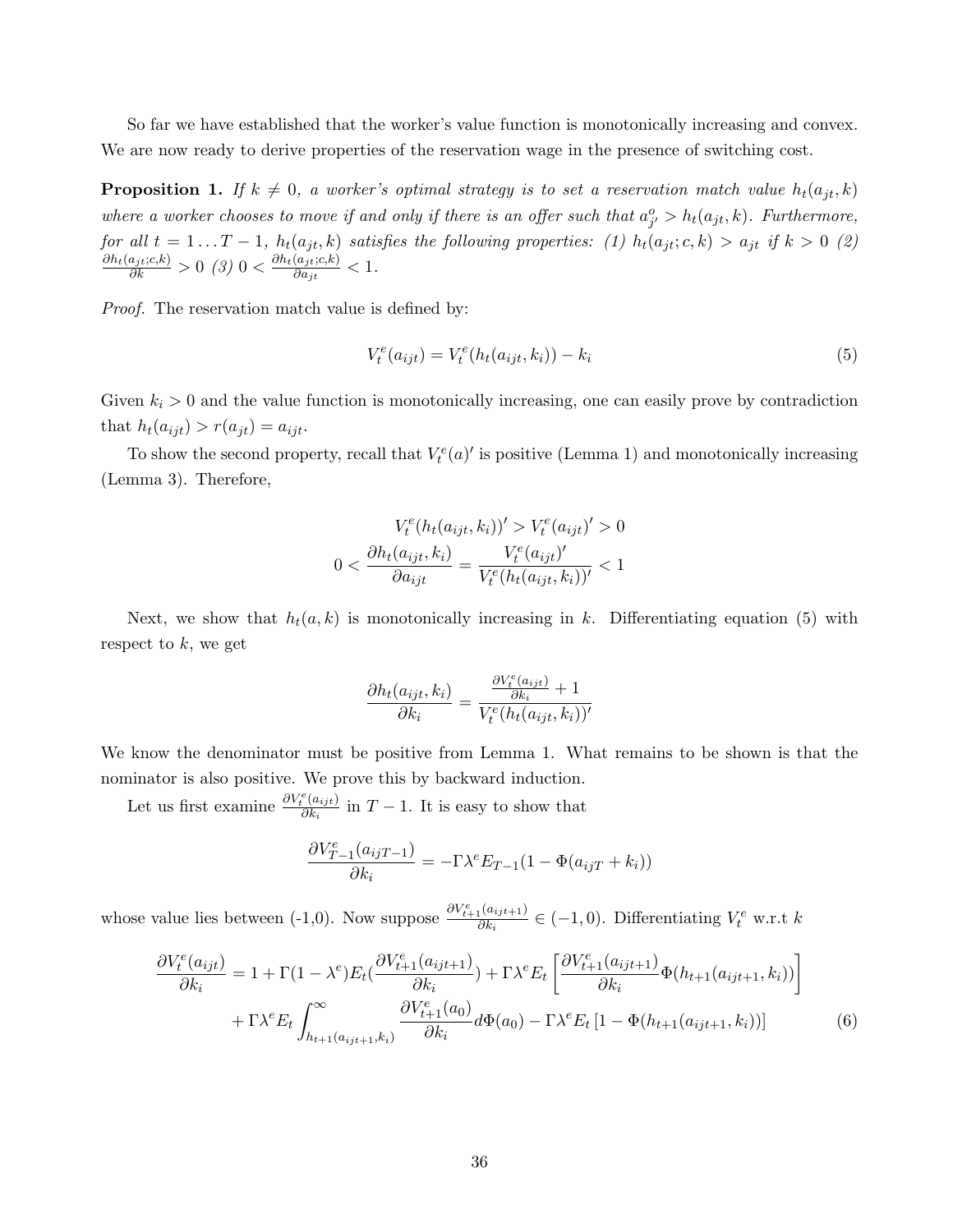By the induction assumption, it is obvious that  $\frac{\partial V_t^e(a_{ijt})}{\partial k_i}$  $\frac{\partial e(a_{ijt})}{\partial k_i} < 0$ . Then, since we know<sup>46</sup>

$$
\int_{h_{t+1}(a_{ijt+1},k_i)}^{\infty} \frac{\partial V_{t+1}^e(a_0)}{\partial k_i} d\Phi(a_0) > \frac{\partial V_{t+1}^e(h_{t+1}(a_{ijt+1},k_i))}{\partial k_i} (1 - \Phi(h_{t+1}(a_{ijt+1},k_i)))
$$

Equation (6) then simplifies to

$$
\frac{\partial V_t^e(a_{ijt})}{\partial k_i} > \Gamma E_t(\frac{\partial V_{t+1}^e(a_{ijt+1})}{\partial k_i}) > -1
$$

assuming the discount factor  $\Gamma$  is between (0,1). Therefore, we have shown that for all  $t = 1 \dots T - 1$ ,

$$
\frac{\partial V_t^e(a_{ijt})}{\partial k_i} + 1 > 0
$$

and hence

$$
\frac{\partial h_t(a_{ijt}, k_i)}{\partial k_i} > 0
$$

 $\Box$ 

# B Approximating the Value Function

For the model with job switching cost, we need to approximate the value function in order to simulate wage and job mobility histories. I choose to specify a terminal value function at time  $T_0$  and solve the model backwards from  $T_0$ . The assumption at  $t = T_0$  is that job mobility ceases and there are no match-level wage shocks from  $T_0 + 1$  until the end of work life T. Solving the model backwards from T is computationally expensive, since the decision period in the model is four months. In addition, other types of shocks (e.g. health shocks) that influence job mobility choices may become increasingly important as young workers age. Also, the distribution of wage shocks may not be the same as the one when workers were young. Therefore, solving the model backwards from the end of life runs the risk of misspecification and misidentifying the parameters of interest. I set  $T = 100$  periods (33.3 years) and  $T_0 = 40$  periods (13.3 years).<sup>47</sup>

The value function does not have an analytical solution. Recall that the state variables contain  $\{c_i, a_{ijt}, X_i\}$ . The continuation value (for a person of  $c_i$  and  $X_i$  employed by firm j) can be approximated by Monte Carlo simulations. For example, the  $Emax$  function in equation (1) of the Appendix is given

<sup>&</sup>lt;sup>46</sup>This builds on that  $\frac{\partial V_t^e(a_{ijt})}{\partial k}$  $\frac{(a_{i j t})}{\partial k_i}$  is increasing in a, which can be proved by induction. It is easy to see that this holds for period  $T - 1$ .

 $^{47}$ Solving the model for additional periods should not make any difference, since the average periods of experience for the workers in the data is 12 periods, which is well below  $T_0$ .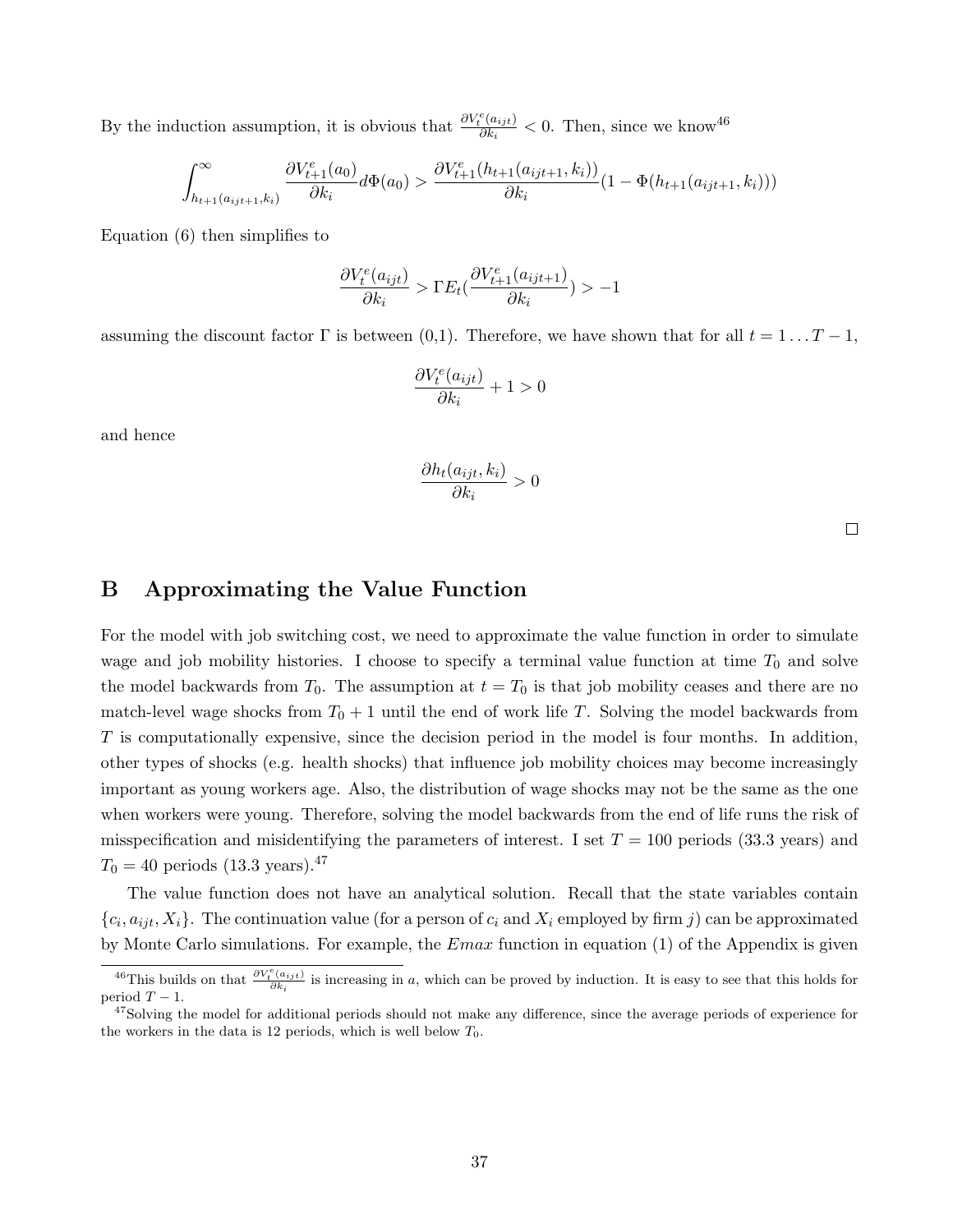by

$$
\frac{1}{D} \sum_{d=1}^{D} \max(V_{t+1}^e(a_{ijt+1}^d), V_{t+1}^e(a_{ij't}^d) - \mathbf{X_i}' \mathbf{\hat{T}})
$$
\n(7)

where  $a_{ijt+1}^d, a_{ij't}^d$  are the  $d_{th}$  draws from the distribution of  $a_{ijt+1}$  given  $a_{ijt}$  (equivalent to a draw from the distribution of  $\eta_{it}$ ) and  $a_{ij't}^o$  respectively. By model assumptions, these random draws are from independent normal distributions. In practice, for each random variable x, I draw  $n$  (n=10) equiprobable values of  $x_i$  so that  $E(x)$  can be approximated by  $\frac{1}{n} \sum_{d=1}^n x_d$ . <sup>48</sup>

The computational burden from solving the value function arises primarily from the continuous and serially correlated state variables  $c_i$  and  $a_{ijt}$ .  $c_i$  represents persistent unobserved heterogeneity. As it is commonly done in the literature, I discretize its distribution and then solve the value function for different values of  $c_i$ . The difficulty with  $a_{ijt}$  is that to evaluate value function at t, it is necessary to compute the value function for every possible value of  $a_{ijt+1}$  which may arise in  $t + 1$ . The number of possible values of  $a_{ijt+1}$  grows exponentially with t, making computation quickly infeasible. To circumvent this issue, I use an interpolation method developed in Bound, Stinebrickner, and Waidmann (2009). The method involves two steps. In the first step, I determine the range of possible values of  $a_{ijt}$ that could arise from simulations used to approximate the value function and to evaluate the moments in every period  $t = 1, \ldots, T_0$ . The second step solves the value function backwards. At each time t, the value function is evaluated at N equally spaced grid point  $a_{ijt}^n$ . To calculate the value function at each grid point at time t, I need to calculate the value function at  $t + 1$  for possible values of  $a_{ijt+1}$ . These values of  $a_{ijt+1}$  will not correspond to the grid points in  $t+1$  in general. Each of the possible value functions at  $a_{ijt+1}$  is approximated by interpolating between the two value functions associated with two surrounding grid points  $a_{ijt+1}^{n-1}$  and  $a_{ijt+1}^n$ . I set the number of grid points in each period to 10. Increasing the number of grids does not change the estimated parameters. We know that the value function is monotonic and well behaved. The value function is computed to simulate the job mobility choice, which is a binary variable. These factors place less demand in the interpolation procedure.

# C Details of Simulating the Theoretical Moments

For the model without switching cost, the selection equation does not depend on observables  $X_i$ , meaning that the simulated moment can be written as  $\hat{f}(\theta; \tau_i, p_1, p_2)$ . In this case, I simulate  $S(S =$ 5000) elements of  $c_i$ (return to tenure), and S vectors of job offer and worker-firm match shock.<sup>49</sup> Both

<sup>&</sup>lt;sup>48</sup> $x_i$  is constructed in the following way. Define a vector of equal spaced values on the interval [0, 1]:  $A = \{0, 1/(n - 1)\}$ 1),  $2/(n-1)...1$ . For each element  $A_i$  in  $A_i$ , define  $A_i^{-1} = F^{-1}(A_i)$ , where  $F$  is the c.d.f of  $x$  (normally distributed in our case). Then  $x_i$  is equal to  $E(x|A_{i-1}^{-1} \le x \le A_i^{-1}) = n \int_{A_{i-1}}^{A_i^{-1}} x dF(x)$ .

<sup>&</sup>lt;sup>49</sup>These normally distributed random variables are constructed through the inversion method. That is, first draw a vector of random variables  $z$  from a uniform  $(0,1)$  distribution. Evaluating the inverse of cumulative normal distribution  $F^{-1}(z)$  yields a vector of normally distributed random variables. The uniform draws z are held fixed and independent of model parameters. This guarantees that MSM objective function varies only with respect to changes in parameters of interest.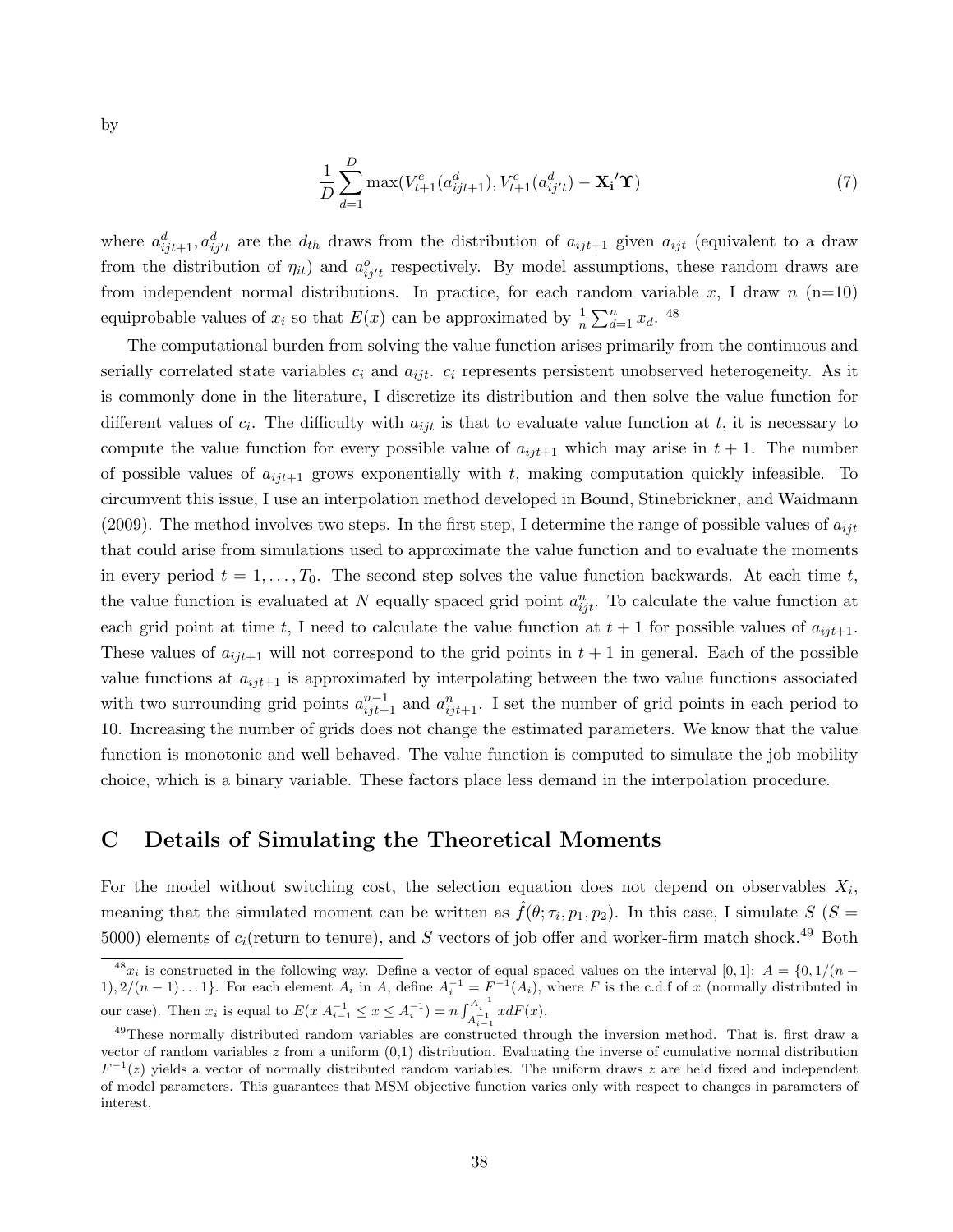the job-offer and match-shock vectors have lengths equal to 40, the maximum length of labor-market experience observed for the worker. Given these draws, I obtain S simulated mobility and wage residuals for the first 40 periods as implied from the model. For the model with switching cost, the difference is that the simulated moment is a function of observables  $X$ . Therefore, the simulated mobility and wage histories are type specific (i.e. depend on X). To ease computational burden when approximating the value function, the distribution of  $c_i$  is discretized into  $Q$  ( $Q = 25$ ) points:  $\{c_i^q\}$  ${}_{i}^{q}$ <sub> ${}_{q=1}^{Q}$ </sub>, each carrying the same probability mass. For each type of X and each type of  $c_i$ , I simulate  $S_q$  ( $S_q = 100$ ) mobility and wage histories since the beginning of work life. Given  $X$ , the total number of simulated job histories is equal to  $S_q \times Q$ .

For both model specifications, the time when researchers begin to observe a worker's wage depends on  $\tau_i$ . For example, suppose  $\tau_i = x_0$  for a given worker, and a subset of S simulated job histories (denote the set by A) satisfy  $M_0 = M_1 = ... = M_{x_0} = 0$ . For this particular worker, the simulated moment  $\hat{f}$  is then

$$
\frac{1}{S_{x_0}} \sum_{s \in A} f(\theta; \hat{\nu_s}, x_0, X_i, p_1, p_2)
$$
\n(8)

where  $S_{x_0}$  is the number of simulated job histories that are in set  $A^{50}$ 

### D Deriving Analytical Forms of the Moments

For the purpose of illustration, I make two simplifying assumptions. First, assume that complete wage and mobility histories are observed from the beginning of life (period  $0$ ) up to period  $T$ . Second, there is no switching cost. Switching cost parameters  $\Upsilon$  can be identified from exclusion restrictions, as illustrated in Section 5.

Using the notation introduced in Section 5.1, let  $a^o$  be an offer, which is a random draw from the normal distribution with mean zero and variance  $\sigma_{a_0}^2$ . Let  $a_t^l$  denote the latent match in period t before job mobility decision is made. Consider the unconditional first moment of mobility and wages:

$$
E(M_t) = E(E(M_t|a_t^l)) = \lambda^e E_{a_t^l} \left[ \Phi(-\frac{a_t^l}{\sigma_{a_0}}) \right]
$$
  

$$
E(r_t) = E(a_t) + E(u_t) + E(v_t)
$$
 (9)

$$
= E(a_t|M_t = 1)E(M_t) + E(a_t|M_t = 0)(1 - E(M_t)) + \mu_{\delta} \times t
$$
  
=  $\sigma_{a_0} E_{a_t^l} \left[ \lambda(a_t^l) \right] E(M_t) + \left[ E(a_t^l)(1 - \lambda^e) + \lambda^e E_{a^o} \left[ E(a_t^l|a_t^l > a^o) \right] \right] (1 - E(M_t)) + \mu_{\delta} \times t$  (10)

where  $\lambda$  is the inverse Mills ratio:  $\lambda(a_t^l) = \frac{\phi(\frac{a_t^l}{\sigma a_0})}{1-\Phi(a_t^l/\sigma a_t^l)}$  $\frac{(\sigma_{a_0})}{1-\Phi(a_t^l/\sigma_{a_0})}$ .  $\Phi$  and  $\phi$  are standard normal c.d.f and density function respectively.  $a_t^l$  is a function of complete history of wage draws:  $c, a_0, \{\eta_p\}_{p=1}^t, \{a_{j'p}^o\}_{p=1}^{t-1}$ . The

<sup>&</sup>lt;sup>50</sup>This is the crude accept-reject method. I constrain  $S_{x_0}$  to be bounded below (minimum of 2% of total number of simulations) to ensure that  $S_{x_0}$  is also large.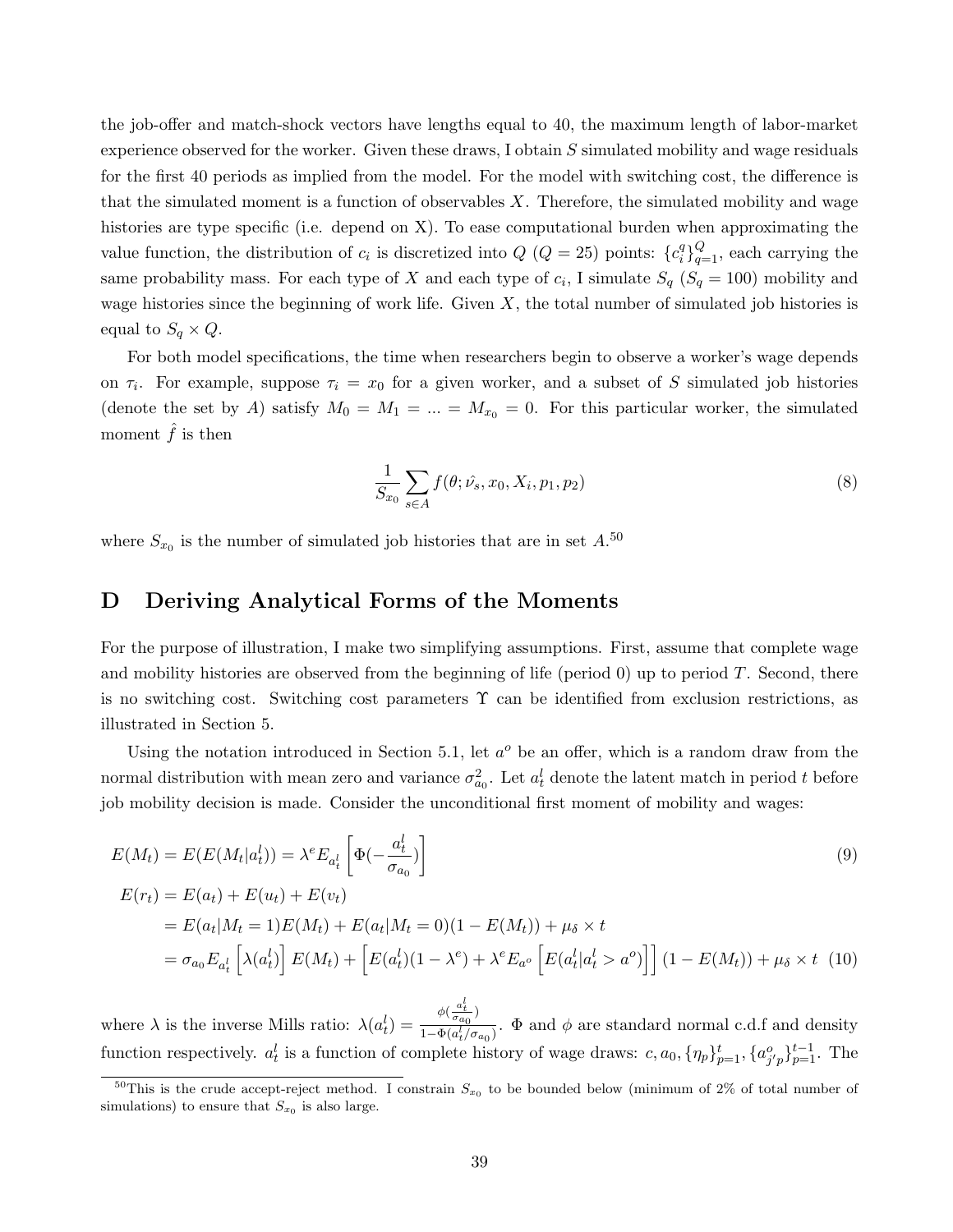unconditional density of  $a_t^l$  is a function of  $\Theta^m = {\lambda^e, \sigma_{a_0}^2, \sigma_{\eta}^2, \sigma_c^2, \mu_c, \mu_{\delta}}.$ 

Consider the unconditional covariance between mobility and wage and autocovariance of mobility:

$$
cov(r_k, M_t) = E(r_k|M_t = 1)E(M_t) - E(r_k)E(M_t)
$$
\n(11)

$$
cov(M_k, M_t) = E(M_t|M_k = 1)E(M_k) - E(M_k)E(M_t)
$$
\n(12)

where  $t \geq k \geq 0$ . The new identification restriction imposed from these covariance moments are essentially  $E(r_k|M_t = 1)$  and  $E(M_t|M_k = 1)$ , which can be written as:

$$
E(r_k|M_t = 1) = E(a_k|M_t = 1) + E(u_k|M_t = 1) + E(v_k|M_t = 1)
$$

$$
= E(a_k|M_t = 1) + \mu_\delta \times k
$$

$$
E(M_t|M_k = 1) = P(M_t = 1|M_k = 1) = \frac{P(M_t = 1, M_k = 1)}{E(M_k)}
$$

where the conditional density of  $a_k|M_t$  depends on the joint distribution of  $(a_k, a_t)$ , which again depends on history of wage draws and  $\Theta^m$ . For the first two periods of the model, we are able to derive analytical expression of  $E(a_0|M_1 = 1)$  as follows. The unconditional distribution of  $a_1^l$  is normally distributed with mean  $\mu_c$  and variance of  $\sigma_a^2$  $a_1^2 = \sigma_{a_0}^2 + \sigma_{\eta}^2 + \sigma_c^2$ . The joint distribution of  $a_1^l$  and  $a_0$  follows a bivariate normal distribution with means  $\mu_c$  and zero, variances  $\sigma_a^2$  $a_1^2$  and  $\sigma_{a_0}^2$ , and correlation coefficient  $\rho = \frac{\sigma_{a_0}}{\sigma_{a_1}}$  $\sigma_{a_1^l}$ . Then,

$$
E(r_0|M_1 = 1) = \rho \sigma_{a_0} E_{a_0} [\lambda(a^0)] \tag{13}
$$

where  $\lambda(a^o) = -\frac{\phi((a^o - \mu_c)/\sigma_{a_1}l)}{\Phi((a^o - \mu_c)/\sigma_{a_1})}$  $\frac{a_1^2}{\Phi((a^o-\mu_c)/\sigma_{a_1^l})}$ .

Each of these moments above (equation (9)-(12)) is a function of the parameters in  $\Theta^m$ . Then, given  $\Theta^m$ , the autocovariance of wage can be written as a function of  $\Theta^u$ :

$$
cov(r_{it}, r_{ik}) - cov(a_{it}, a_{ik}) = \sigma_{u_0}^2 + tk\sigma_{\delta}^2 + k\sigma_{\eta}^2, if \ k < t,
$$
\n
$$
(14)
$$

$$
var(r_{it}) - var(a_{it}) = \sigma_{u_0}^2 + t^2 \sigma_{\delta}^2 + t \sigma_{\eta}^2 + \sigma_v^2 \tag{15}
$$

where the LHS is the autocovariance of wage that is unexplained by the match component.

# References

- Abowd, J., AND D. CARD (1989): "On the covariance structure of earnings and hours changes," Econometrica, pp. 411–445.
- ABRAHAM, K., AND H. FARBER (1987): "Job duration, seniority, and earnings," The American Economic Review, 77(3), 278–297.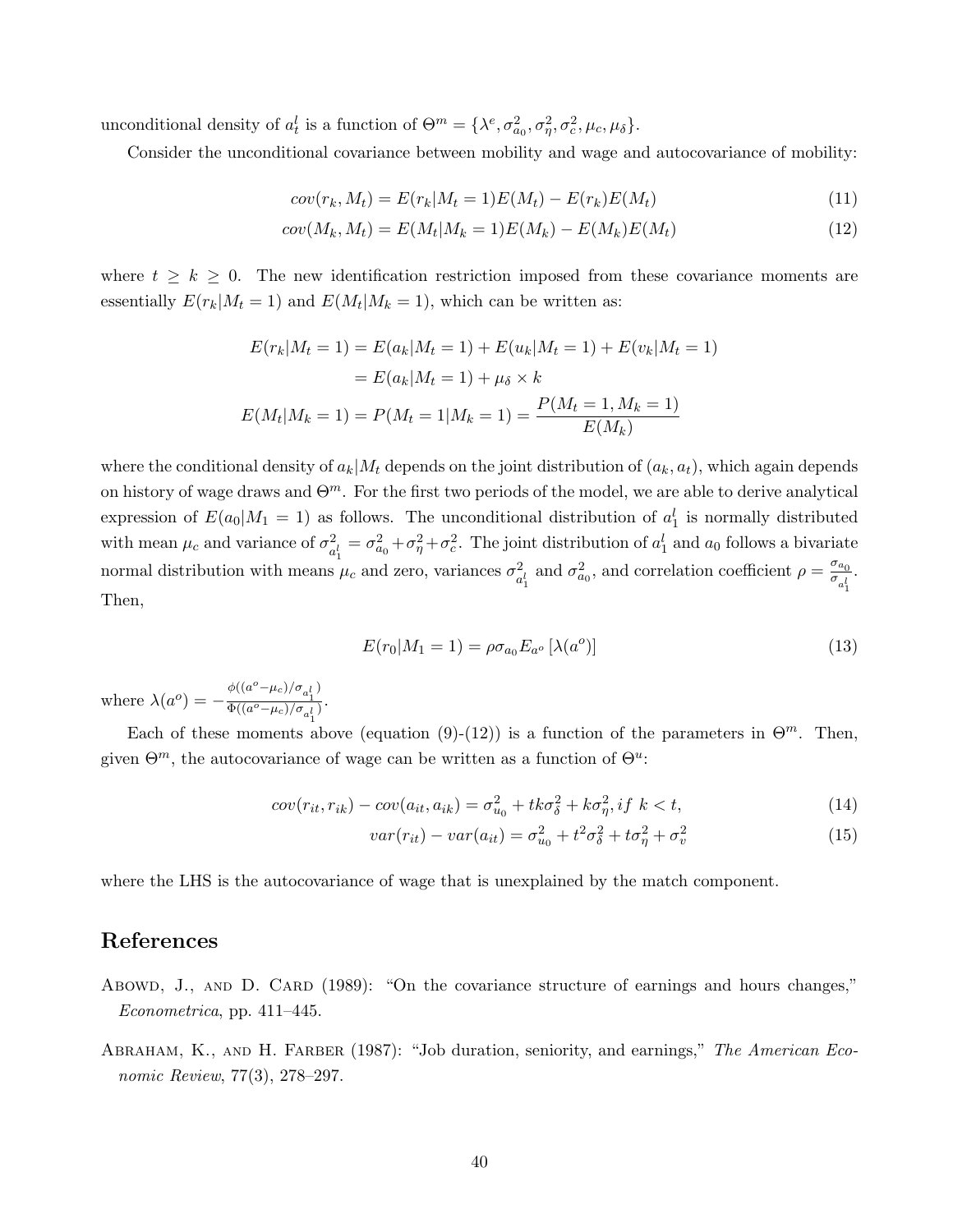- ALTONJI, J., AND L. SEGAL (1996): "Small-sample bias in GMM estimation of covariance structures," Journal of Business & Economic Statistics, 14(3), 353–366.
- ALTONJI, J., AND R. SHAKOTKO (1987): "Do wages rise with job seniority?," The Review of Economic Studies, 54(3), 437–459.
- ALTONJI, J., A. SMITH, AND I. VIDANGOS (2009): "Modeling Earning Dynamics," NBER working paper.
- Altonji, J., and N. Williams (2005): "Do Wages Rise with Job Seniority? A Reassessment," Industrial and Labor Relations Review, 58(3), 370–397.
- Baker, M., and G. Solon (2003): "Earnings dynamics and inequality among Canadian men, 1976- 1992: Evidence from longitudinal income tax records," Journal of Labor Economics, 21(2), 289–321.
- BILS, M., Y. CHANG, S. KIM, AND H. HALL (2009): "Heterogeneity and Cyclical Unemployment," NBER Working Paper.
- BLUNDELL, R., AND L. PISTAFERRI (2003): "Income Volatility and Household Consumption: The Impact of Food Assistance Programs," The Journal of Human Resources, 38, 1032–1050.
- BLUNDELL, R., L. PISTAFERRI, AND I. PRESTON (2008): "Consumption Inequality and Partial Insurance," American Economic Review, 98(5), 1887–1921.
- Bound, J., T. Stinebrickner, and T. Waidmann (2009): "Health, economic resources and the work decisions of older men," Journal of Econometrics, forthcoming.
- BURDETT, K. (1978): "A theory of employee job search and quit rates," The American Economic Review, pp. 212–220.
- CARROLL, C. (1992): "The Buffer-Stock Theory of Saving: Some Macroeconomic Evidence," *Brookings* Papers on Economic Activity, 1992(2), 61–156.
- Cunha, F., J. Heckman, and S. Navarro (2005): "Separating uncertainty from heterogeneity in life cycle earnings," Oxford Economic Papers, 57(2), 191.
- DEATON, A. (1992): Understanding Consumption. Oxford University Press.
- DEY, M., AND C. FLINN (2005): "An Equilibrium Model of Health Insurance Provision and Wage Determination," *Econometrica*, 73(2), 571–627.
- Flinn, C. (1986): "Wages and job mobility of young workers," The Journal of Political Economy, pp. 88–110.
- FLINN, C., AND J. HECKMAN (1982): "New methods for analysing structural models of labour force dynamics," Journal of Econometrics, 18, 115–168.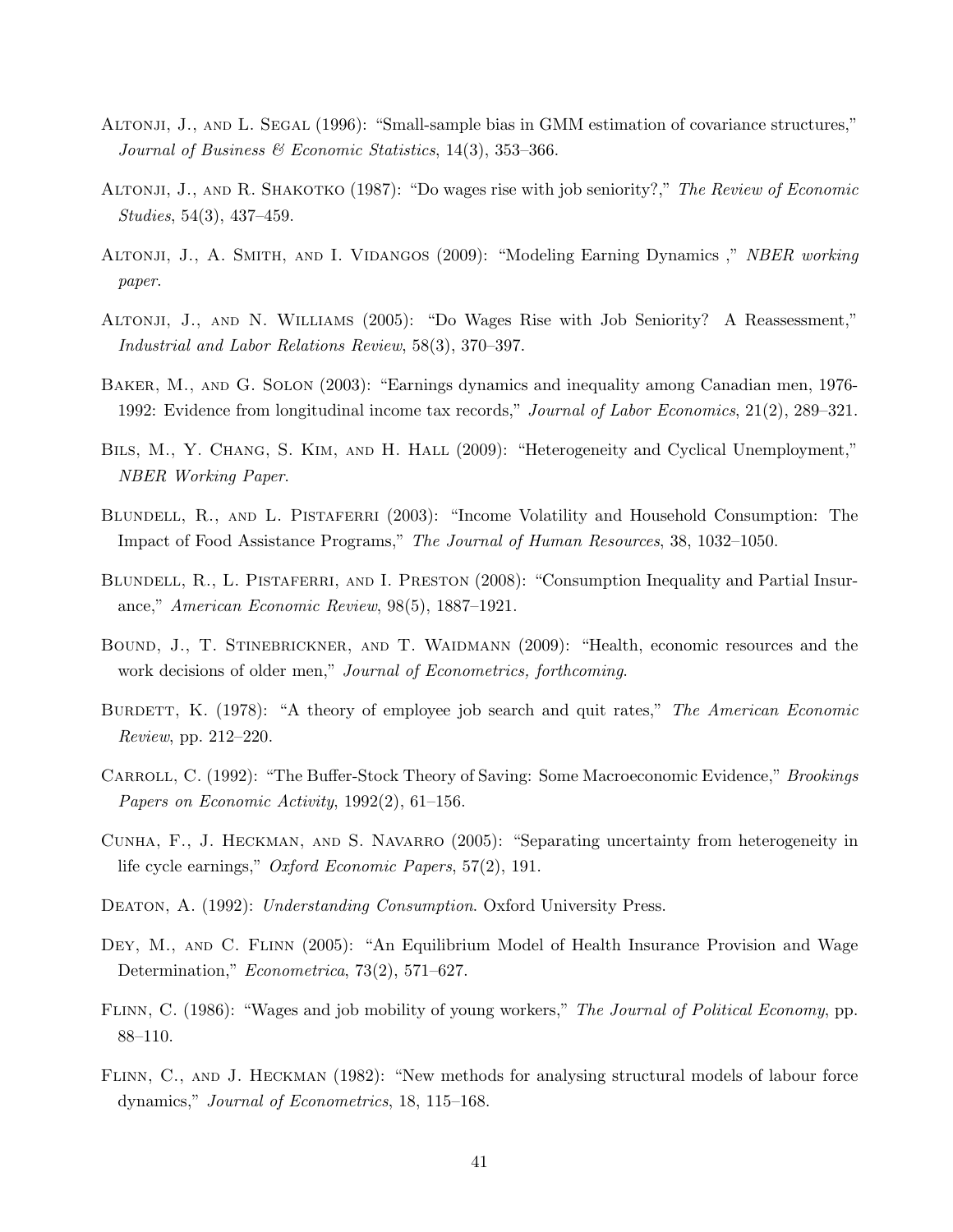- GOTTSCHALK, P. (2005): "Downward nominal-wage flexibility: real or measurement error?," Review of Economics and Statistics, 87(3), 556–568.
- GOTTSCHALK, P., AND R. MOFFITT (1994): "The Growth of Earnings Instability in the US Labor Market," Brookings Papers on Economic Activity, 1994(2), 217–272.
- GOURINCHAS, P., AND J. PARKER (2002): "Consumption Over the Life Cycle," *Econometrica*, 70(1), 47–89.
- GRUBER, J. (1997): "The consumption smoothing benefits of unemployment insurance," The American Economic Review, pp. 192–205.
- Guvenen, F. (2007): "Learning your earning: Are labor income shocks really very persistent?," American Economic Review, 97(3), 687–712.
- HAIDER, S. (2001): "Earnings instability and earnings inequality of males in the United States: 1967-1991," Journal of Labor Economics, 19(4), 799–836.
- HEATHCOTE, J., K. STORESLETTEN, AND G. VIOLANTE (2009): "Quantitative Macroeconomics with Heterogeneous Households," working paper.
- Heckman, J. (1981): "The incidental parameters problem and the problem of initial conditions in estimating a discrete time-discrete data stochastic process," Structural analysis of discrete data with econometric applications, pp. 179–195.
- Hey, J., and C. McKenna (1979): "To move or not to move?," Economica, 46(182), 175–185.
- HORNSTEIN, A., P. KRUSELL, AND G. VIOLANTE (2011): "Frictional wage dispersion in search models: A quantitative assessment," American Economic Review, 101(7), 2873–98.
- HUGGETT, M., G. VENTURA, AND A. YARON (2011): "Sources of Lifetime Inequality," The American Economic Review, 101(7), 2923–54.
- JENSEN, S., AND S. SHORE (2008): "Changes in the Distribution of Income Volatility," working paper.
- JOVANOVIC, B. (1979): "Job Matching and the Theory of Turnover," The Journal of Political Economy, 87(5), 972.
- Kaplan, G. (2009): "Moving back home: Insurance against labor market risk," working paper, NYU.
- Low, H. (2005): "Self-insurance in a life-cycle model of labour supply and savings," Review of Economic Dynamics, 8(4), 945–975.
- LOW, H., C. MEGHIR, AND L. PISTAFERRI (2010): "Wage Risk and Employment Risk over the Life Cycle," The American Economic Review, 100(4), 1432–1467.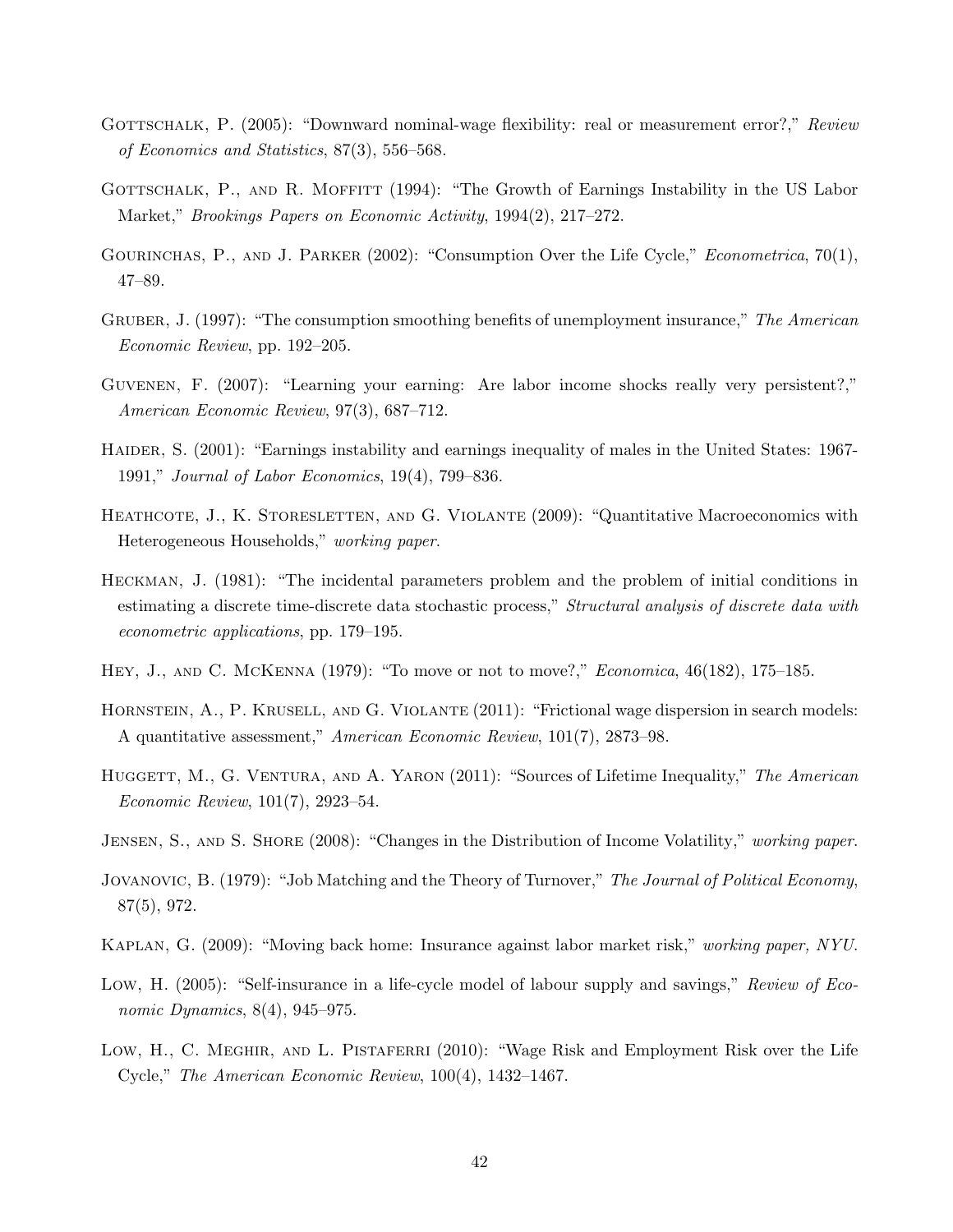- Low, H., AND L. PISTAFERRI (2010): "Disability Risk, Disability Insurance and Life Cycle Behavior," working paper.
- MEGHIR, C., AND L. PISTAFERRI (2004): "Income Variance Dynamics and Heterogeneity," *Economet*rica, 72 $(1)$ , 1–32.
- (2011): "Earnings, Consumption and Life Cycle Choices," Handbook of Labor Economics, 4, 773–854.
- MOFFITT, R., AND P. GOTTSCHALK (2011): "Trends in the Transitory Variance of Male Earnings in the U.S, 1970-2004," NBER working paper.
- MORTENSEN, D. (1986): "Job Search and Labor Market Analysis," *Handbook of Labor Economics*, 2, 849–919.
- NAGYPAL, E. (2005): "On the extent of job-to-job transitions," working paper.
- Pischke, J. (1995): "Measurement error and earnings dynamics: Some estimates from the PSID validation study," Journal of Business & Economic Statistics, 13(3), 305–314.
- POSTEL-VINAY, F., AND J. ROBIN (2002): "Equilibrium Wage Dispersion with Worker and Employer Heterogeneity," Econometrica, 70(6), 2295–2350.
- ROGERSON, R., R. SHIMER, AND R. WRIGHT (2005): "Search-Theoretic Models of the Labor Market: A Survey," Journal of Economic Literature, 43(4), 959–988.
- STORESLETTEN, K., C. TELMER, AND A. YARON (2004): "Cyclical dynamics in idiosyncratic labor market risk," Journal of Political Economy, 112(3), 695–717.
- TOPEL, R. (1991): "Specific capital, mobility, and wages: Wages rise with job seniority," Journal of Political Economy, pp. 145–176.
- TOPEL, R., AND M. WARD (1992): "Job mobility and the careers of young men," The Quarterly Journal of Economics, pp. 439–479.
- Van Der Berg, G. (1992): "A structural dynamic analysis of job turnover and the costs associated with moving to another job," The Economic Journal,  $102(414)$ ,  $1116-1133$ .
- Wolpin, K. (1992): "The Determinants of Black-White Differences in Early Employment Careers: Search, Layoffs, Quits, and Endogenous Wage Growth," The Journal of Political Economy, 100(3), 535–560.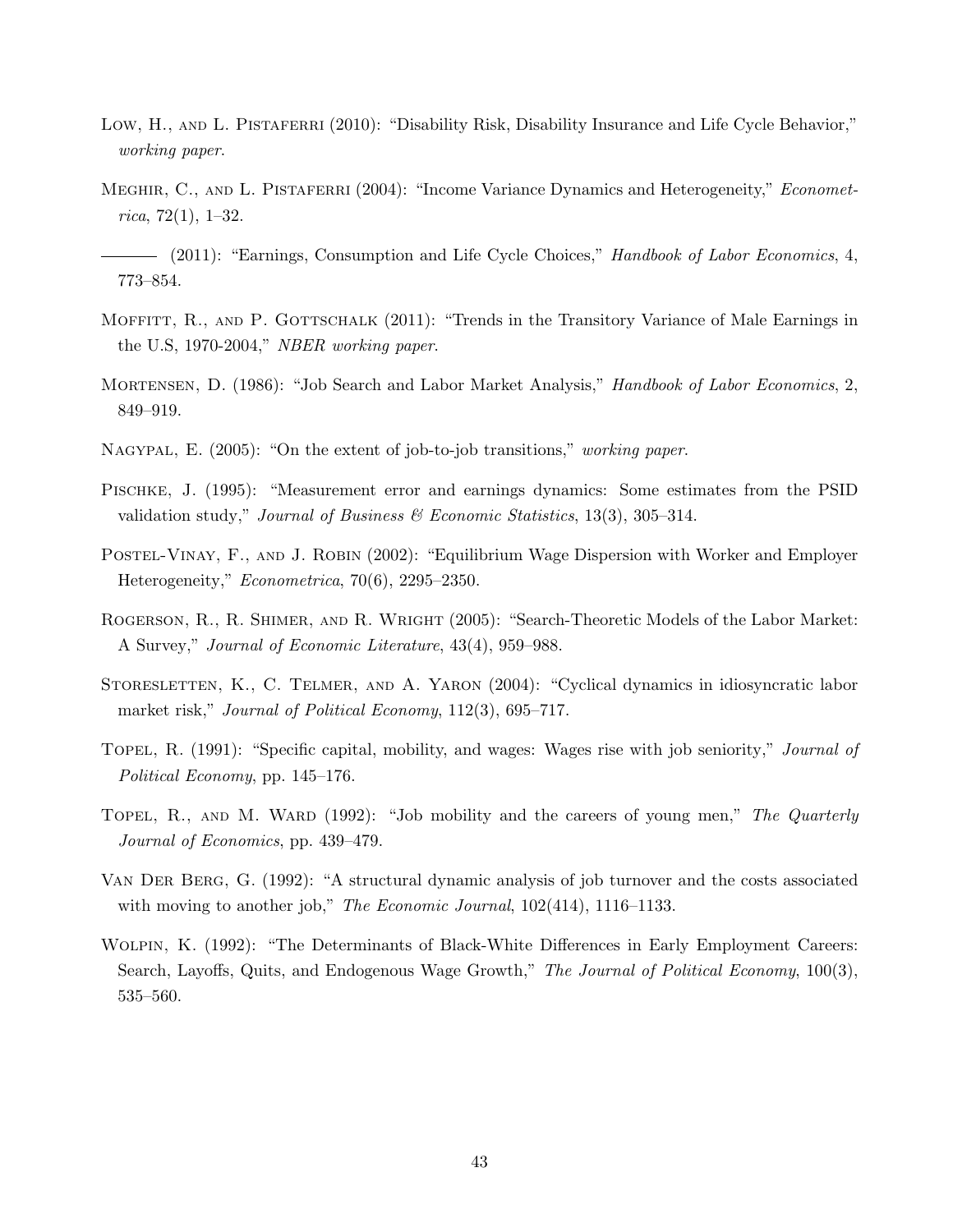| Variable                                             | Mean  | Standard  |
|------------------------------------------------------|-------|-----------|
|                                                      |       | Deviation |
| Demographics                                         |       |           |
| Age                                                  | 26.45 | 2.78      |
| White                                                | 0.75  | 0.43      |
| Some college or more                                 | 0.57  | 0.49      |
| Metropolitan                                         | 0.82  | 0.38      |
| Own a house                                          | 0.49  | 0.50      |
| Married                                              | 0.50  | 0.50      |
| Labor market variables                               |       |           |
| Wages                                                | 11.47 | 5.39      |
| Hours of work per week                               | 43.26 | 8.61      |
| Proportion of job-job transition                     | 0.10  | 0.30      |
| Durations of jobs (exclu. right-censored)            | 6.96  | 6.75      |
| Elapsed job duration in the first observation period | 7.74  | 7.37      |
| Total number of observations                         | 9688  |           |

Table 1: Summary Statistics, SIPP 1996

Note: Wages are deflated using monthly CPI-Urban (CPI=1 in 1996:1) and averaged over a four-month period (per wave).

|                            |          | Number of job changes | Within-job $\Delta w$ |      |      |       |       |
|----------------------------|----------|-----------------------|-----------------------|------|------|-------|-------|
|                            | $\Omega$ |                       | $\overline{2}$        | 3    | $4+$ | Mean  | s.e   |
| Quartiles of initial labor |          |                       |                       |      |      |       |       |
| market experience (period) |          |                       |                       |      |      |       |       |
| Less than $25th(0-2)$      | 31.2     | 29.3                  | 21.5                  | 10.9 | 7.1  | 0.031 | 0.005 |
| $25-50(3-6)$               | 46.8     | 29.9                  | 15.3                  | 6.1  | 1.9  | 0.020 | 0.005 |
| $50-75(7-13)$              | 60.0     | 23.5                  | 11.2                  | 4.2  | 1.1  | 0.020 | 0.006 |
| More than 75th $(>13)$     | 72.1     | 18.9                  | 7.6                   | 1.0  | 0.3  | 0.013 | 0.005 |
|                            |          |                       |                       |      |      |       |       |
| Total                      | 52.2     | 25.5                  | 14.0                  | 5.6  | 2.6  | 0.021 | 0.003 |

Table 2: Total Number of Job Changes (in percentages) and Within-job Wage Growth, by Experience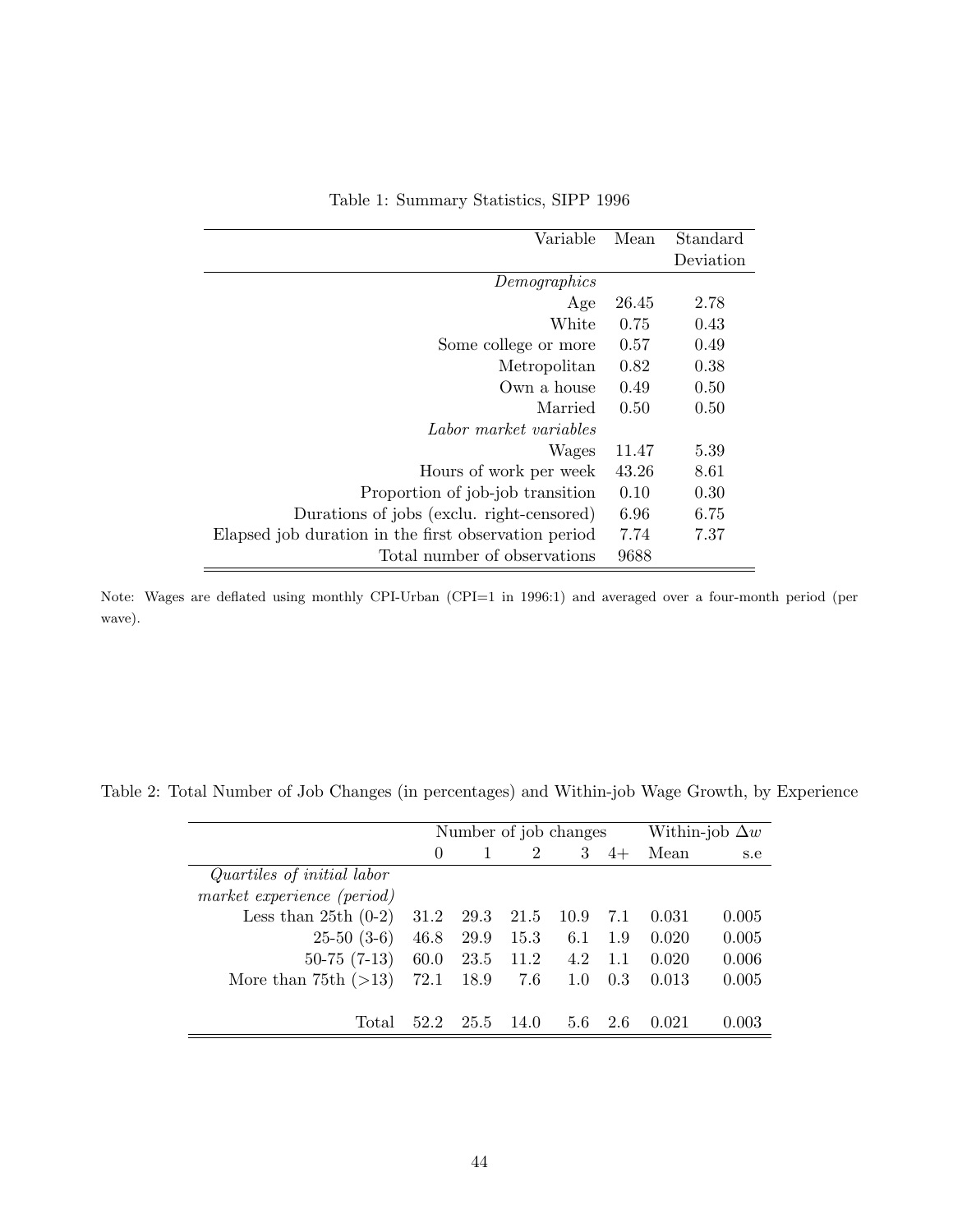| $-0.11$    |
|------------|
| (0.12)     |
| $0.55***$  |
| (0.20)     |
| 0.08       |
| (0.14)     |
| $-0.06$    |
| (0.22)     |
| $-0.21$    |
| (0.21)     |
| $-0.10***$ |
| (0.01)     |
| $0.93***$  |
| (0.21)     |
| 1211       |
|            |

Table 3: Tobit Regression of Total Number of Job Changes

Note: Tobit regression of total number of job changes on observed personal characteristics. Regressors include a constant, labor market experience in the first observation period, and dummy variables of marital status, whether individual owns a house, race and education. Asymptotic standard errors are in parenthesis. \*\*\*  $p < 0.01$ , \*\*  $p < 0.05$ , \*  $p < 0.1$ 

|               |           | SIPP Sample |           | Simulated Sample |
|---------------|-----------|-------------|-----------|------------------|
|               | (1a)      | (2a)        | (1b)      | (2b)             |
| Variable      | $ln(w_t)$ | $M_t$       | $ln(w_t)$ | $M_t$            |
| $ln(w_{t-1})$ | 0.554     | $-0.091$    | 0.502     | $-0.116$         |
|               | (0.011)   | (0.000)     | (0.002)   | (0.003)          |
| $ln(w_{t-2})$ | 0.328     | $-0.018$    | 0.392     | $-0.015$         |
|               | (0.011)   | (0.217)     | (0.002)   | (0.003)          |
| $M_t$         | 0.010     |             | $-0.001$  |                  |
|               | (0.009)   |             | (0.002)   |                  |
| $M_{t-1}$     | 0.037     | 0.127       | $-0.010$  | 0.079            |
|               | (0.009)   | (0.000)     | (0.002)   | (0.003)          |
| $M_{t-2}$     | $-0.016$  | 0.037       | $-0.020$  | 0.067            |
|               | (0.009)   | (0.002)     | (0.002)   | (0.003)          |
| $R^2$         | 0.70      | 0.04        | 0.73      | 0.06             |
| Observations  | 7266      | 7266        | 145320    | 145320           |

Table 4: Dynamics of Wage and Job Mobility

Note: OLS regressions of log wage and job mobility. Regressors include a constant, one- and two-period lagged log wage and mobility. Standard errors (in parenthesis) are clustered by person.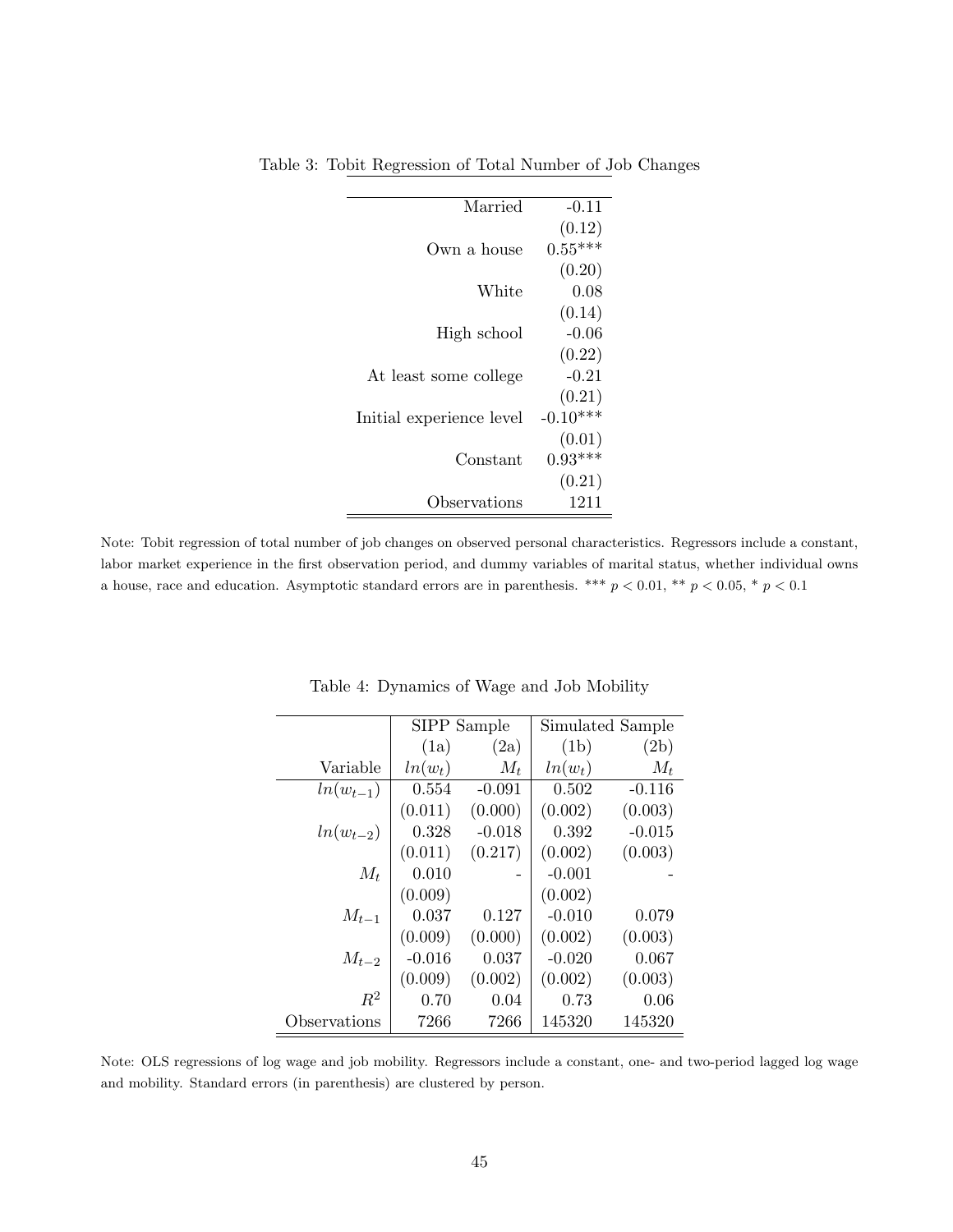|                                  | $\left( 1\right)$        | $\left( 2\right)$ | $\left( 3\right)$ | $\left(4\right)$ | (5)      |
|----------------------------------|--------------------------|-------------------|-------------------|------------------|----------|
| We thin job wage growth in $t-1$ | $-0.202$                 | $-0.256$          | $-0.497$          | $-0.421$         | $-0.601$ |
|                                  | (0.088)                  | (0.093)           | (0.104)           | (0.132)          | (0.145)  |
| Within job wage growth in $t-2$  |                          |                   |                   | $-0.176$         | $-0.472$ |
|                                  |                          |                   |                   | (0.104)          | (0.126)  |
| Job tenure in $t-1$              | $\overline{\phantom{a}}$ | $-0.036$          | $-0.025$          |                  | $-0.029$ |
|                                  |                          | (0.003)           | (0.005)           |                  | (0.007)  |
| $ln(w_{t-2})$                    |                          |                   | $-0.470$          |                  |          |
|                                  |                          |                   | (0.062)           |                  |          |
| $ln(w_{t-3})$                    |                          |                   |                   |                  | $-0.372$ |
|                                  |                          |                   |                   |                  | (0.074)  |
| Experience in $t-1$              |                          |                   | $-0.006$          |                  | 0.001    |
|                                  |                          |                   | (0.005)           |                  | (0.007)  |
| Observations                     | 6381                     | 6381              | 6381              | 4766             | 4766     |

Table 5: Probit Regressions of Job Mobility on Past Wage Changes

Note: Probit regressions of job mobility on lagged within-job wage growth. The dependent variable is a job change indicator (M=1 if job change occurs). Regressors include a constant, one- and two-period lagged within-job wage growth and wage levels, completed job tenure, work experience, and two- and three-period lagged level of wage. Standard errors (in parenthesis) are clustered by person.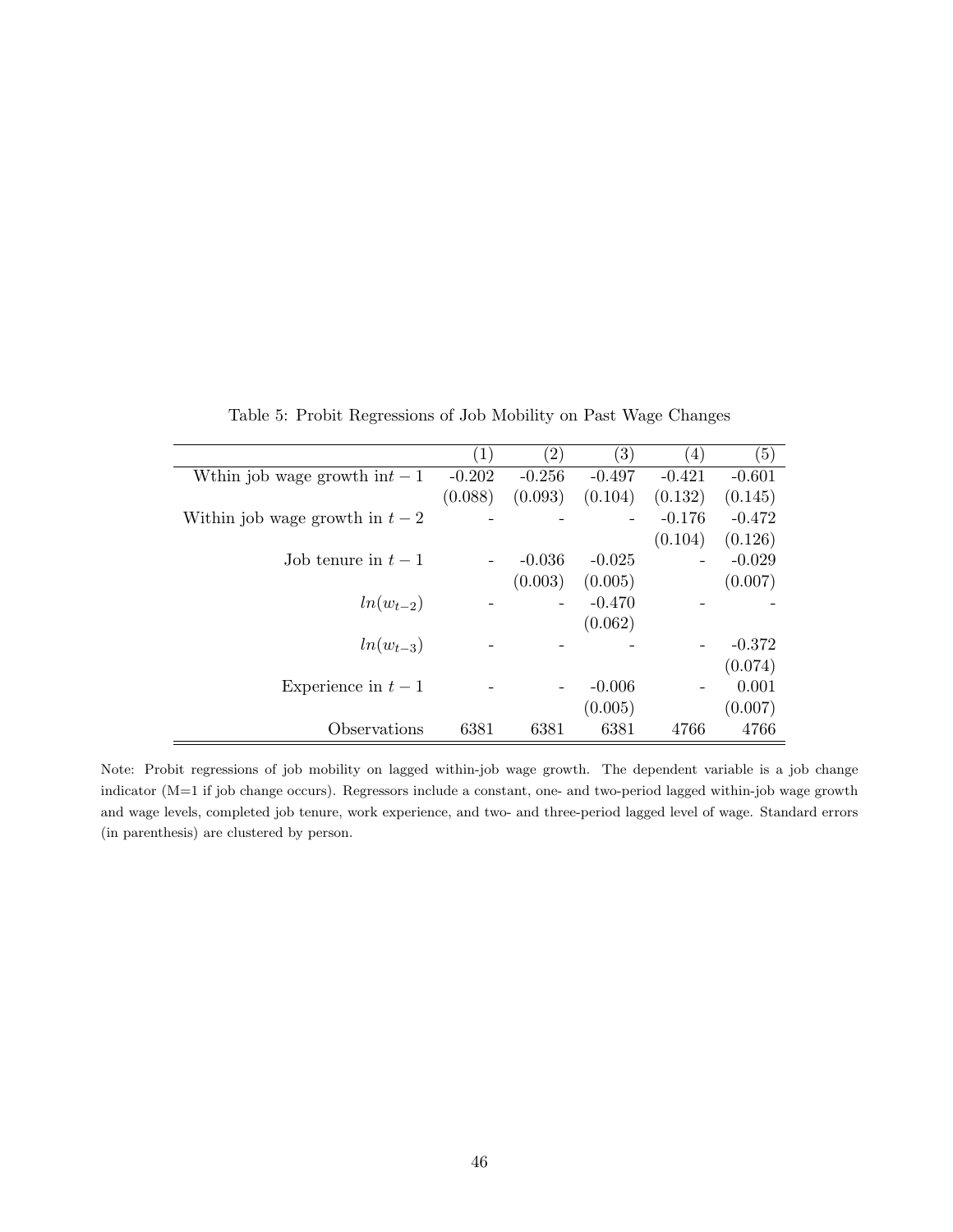|                                  | With Job-      | No Job-        | No Match-    | No Match-      |
|----------------------------------|----------------|----------------|--------------|----------------|
|                                  | switching Cost | switching Cost | level Shocks | specific Wages |
|                                  | (1)            | (2)            | (3)          | (4)            |
| Wage shocks                      |                |                |              |                |
| $\sigma_n^2 \times 100$          | 0.986          | 0.624          |              |                |
|                                  | (0.007)        | (0.020)        |              |                |
| $\sigma_{\zeta}^2 \times 100$    | $0.005\,$      | 0.003          | 0.176        | 0.321          |
|                                  | (0.000)        | (0.001)        | (0.033)      | (0.001)        |
| $\sigma_v^2$                     | 0.032          | $0.037\,$      | $0.036\,$    | $0.046\,$      |
|                                  | (0.000)        | (0.001)        | (0.003)      | (0.002)        |
| Random growth factor             |                |                |              |                |
| $\mu_c$                          | $-0.008$       | $-0.006$       |              |                |
|                                  | (0.001)        | (0.001)        |              |                |
| $\sigma_c^2 \times 10000$        | 0.110          | 0.496          |              |                |
|                                  | (0.012)        | (0.226)        |              |                |
| $\mu_{\delta}$                   | 0.011          | 0.004          | $-0.002$     |                |
|                                  | (0.001)        | (0.001)        | (0.002)      |                |
| $\sigma_{\delta}^2 \times 10000$ | 0.274          | 0.010          | 0.000        | 0.000          |
|                                  | (0.003)        | (0.008)        | (0.004)      | (0.004)        |
| Heterogeneity                    |                |                |              |                |
| $\sigma^2_{a_0}$                 | 0.003          | 0.015          | 0.065        |                |
|                                  | (0.000)        | (0.001)        | (0.010)      |                |
| $\sigma^2_{u_0}$                 | 0.066          | 0.084          | 0.072        | 0.057          |
|                                  | (0.000)        | (0.002)        | (0.005)      | (0.008)        |
| Other labor market               |                |                |              |                |
| parameters                       |                |                |              |                |
| $\lambda^e$                      | 0.388          | 0.849          | 0.730        |                |
|                                  | (0.001)        | (0.053)        | (0.022)      |                |
| $\gamma^{constant}$              | 0.399          |                |              |                |
|                                  | (0.017)        |                |              |                |
| $\gamma^{married}$               | $-0.377$       |                |              |                |
|                                  | (0.008)        |                |              |                |
| $\gamma^{house}$                 | $-0.294$       |                |              |                |
|                                  | (0.009)        |                |              |                |
| $\gamma^{hs}$                    | 0.092          |                |              |                |
|                                  | (0.029)        |                |              |                |
| $\gamma^{college}$               | $-0.473$       |                |              |                |
|                                  | (0.033)        |                |              |                |
| $\gamma^{white}$                 | $-0.298$       |                |              |                |
|                                  | (0.011)        |                |              |                |

Table 6: Estimated Model Parameters

Note: Bootstrap standard errors are in parentheses.  $\sigma_{\eta}^2$ ,  $\sigma_{\zeta}^2$  and  $\sigma_v^2$  are, respectively, the variances of match- and personlevel shock, and transitory shock (measurement error).  $c$  and  $\delta$  are the random growth factor at match and person level respectively.  $\sigma_{a_0}^2$  is the heterogeneity in the match values of job offers.  $\sigma_{u_0}^2$  is the heterogeneity in the person-component of wages at the start of work life.  $\lambda^e$  is the offer arrival probability.  $\gamma$ 's are switching cost parameters.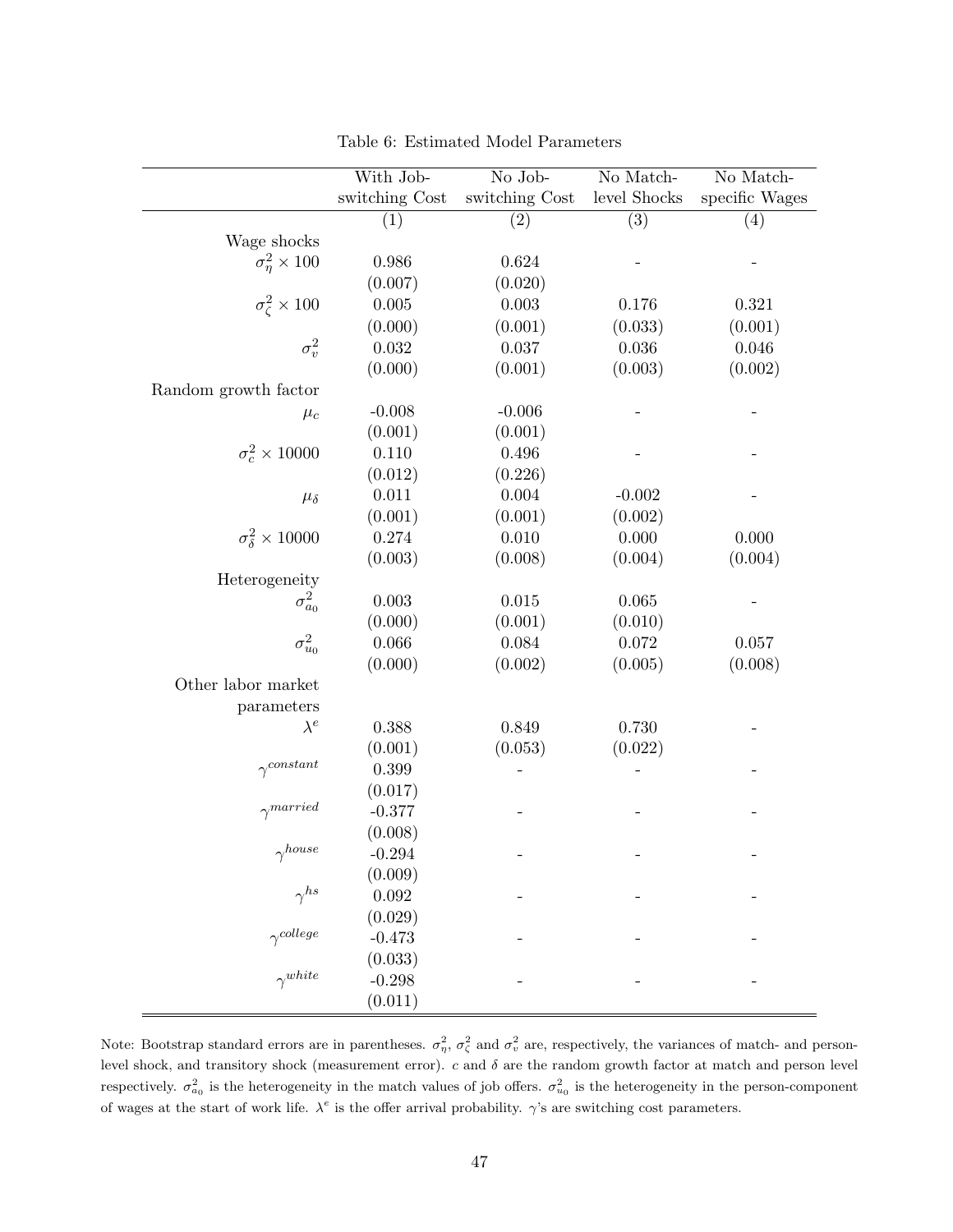Table 7: Value of Job Mobility in Response to Match-level Wage Shocks

|                                                          | Switching Cost $\Delta V_0$ $\Delta V_0/V_0$ |      |      |
|----------------------------------------------------------|----------------------------------------------|------|------|
| Single, do not own a house, college graduate, white      | $-0.37$                                      | 0.84 | 0.13 |
| Married, do not own a house, high school graduate, white | $-0.18$                                      | 0.81 | 0.14 |
| Single, do not own a house, high school graduate, white  | 0.19                                         | 0.64 | 0.14 |
| Single, do not own a house, less than high school, black | $0.40^{\circ}$                               | 0.58 | 0.14 |
| Single, do not own a house, high school graduate, black  | 0.49                                         | 0.56 | 0.14 |

|  |  |  |  |  | A. Value of Job Mobility for Different Switching Costs |  |
|--|--|--|--|--|--------------------------------------------------------|--|
|--|--|--|--|--|--------------------------------------------------------|--|

|  |  |  |  |  |  | B. Value of Job Mobility for Different Variations of Match-level Shocks |  |  |  |  |  |
|--|--|--|--|--|--|-------------------------------------------------------------------------|--|--|--|--|--|
|--|--|--|--|--|--|-------------------------------------------------------------------------|--|--|--|--|--|

| $\sim$ $\sim$<br>— | $0.40\,$ | 0.64 | 0.93 |
|--------------------|----------|------|------|

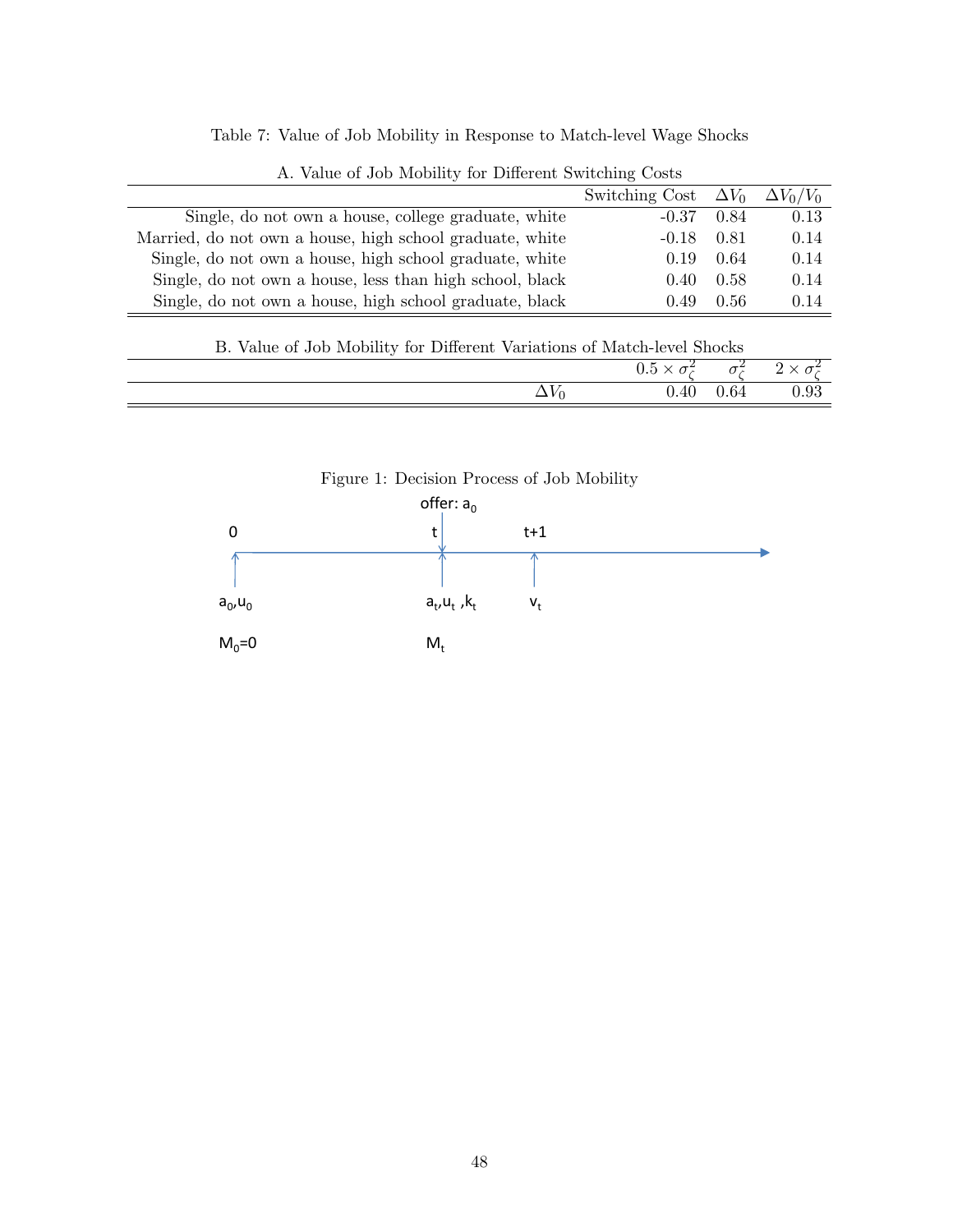

Figure 2: Match-specific Wages and Job Mobility

Figure 3: Distributions of Within- and Between-job Wage Growth Figure 3A: Distribution of within and between real wage growth



Figure 3B: Distribution of within and between nominal wage growth

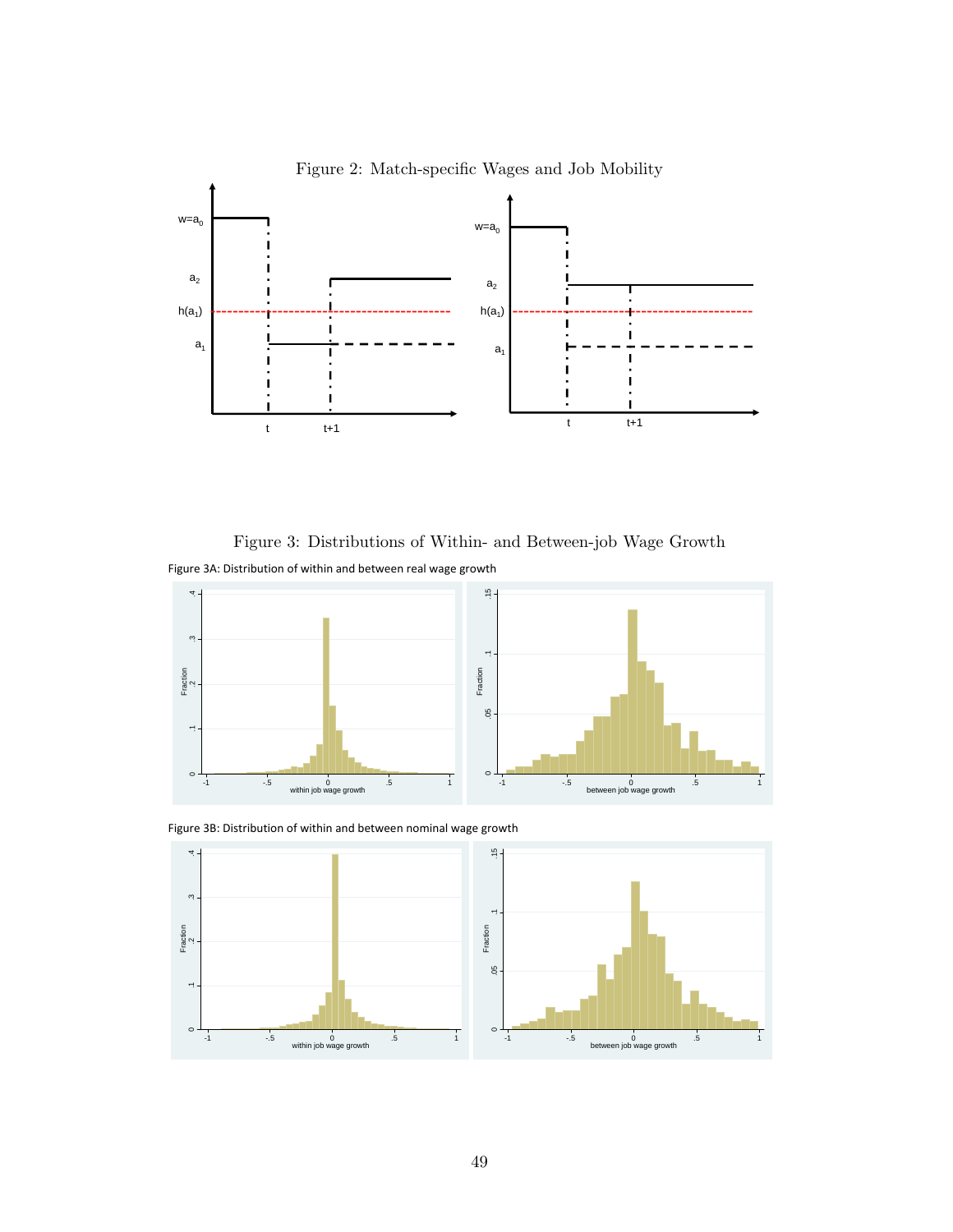

Note: Simulated from the model without switching cost. Baseline:  $u_c = -0.006$ ,  $\sigma_{\eta}^2 = 0.0062$ 

Figure 5: The Effect of  $\sigma_{\eta}^2$  and  $\sigma_c^2$  on the Autocovariance of Job Mobility Over Time



Note: Simulated from the model without switching cost. Baseline:  $\sigma_c^2 = 4.96 \times 10^{-4}$ ,  $\sigma_{\eta}^2 = 0.0062$